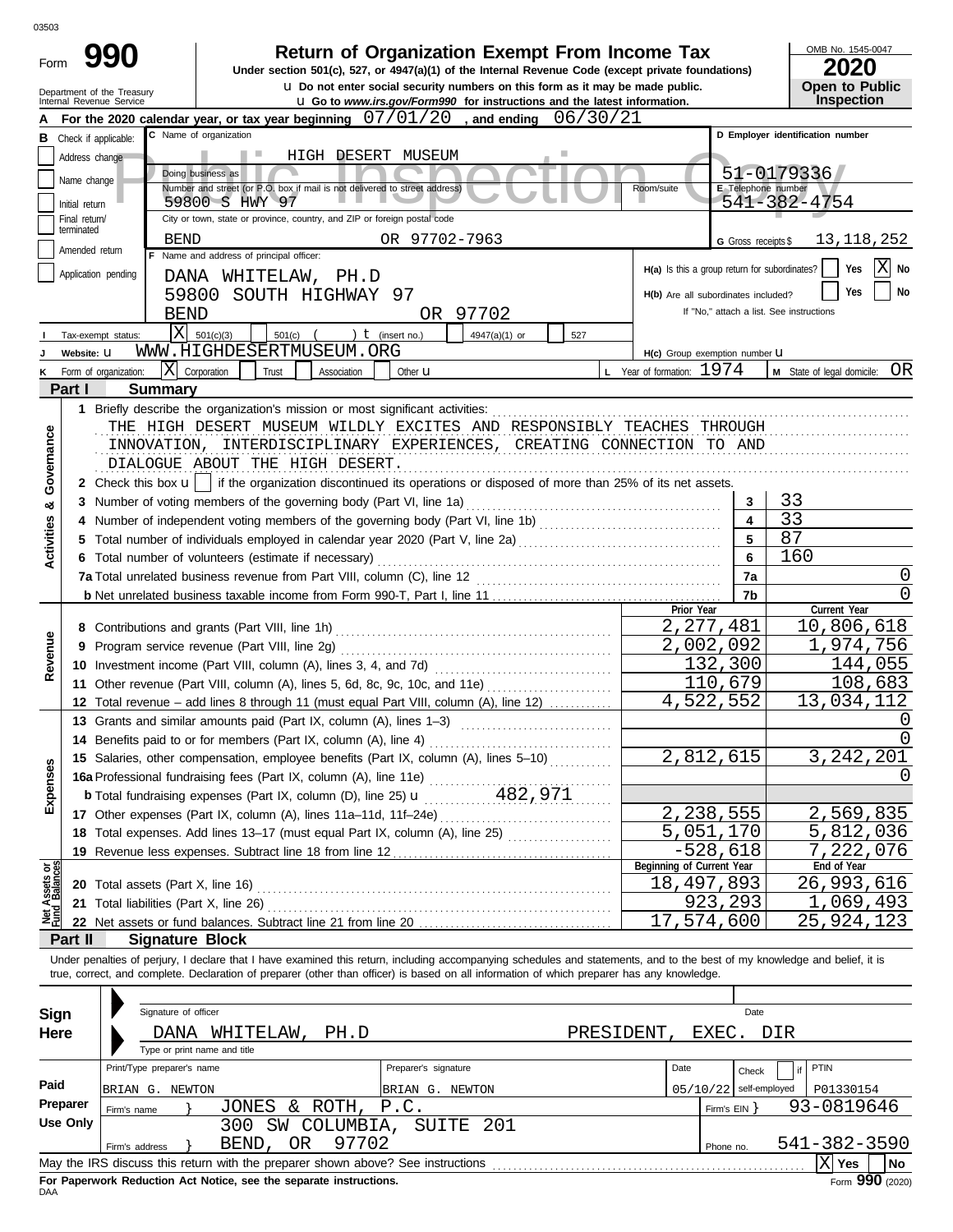| <b>Statement of Program Service Accomplishments</b><br>Part III<br>Briefly describe the organization's mission:<br>$1 \quad$<br>THE HIGH DESERT MUSEUM WILDLY EXCITES AND RESPONSIBLY<br>TEACHES<br>THROUGH<br>INTERDISCIPLINARY EXPERIENCES, CREATING CONNECTION<br>TO AND<br>INNOVATION,<br>DIALOGUE ABOUT THE HIGH DESERT.<br>2 Did the organization undertake any significant program services during the year which were not listed on the<br>Yes $ \overline{X} $ No<br>prior Form 990 or 990-EZ?<br>If "Yes," describe these new services on Schedule O.<br>Did the organization cease conducting, or make significant changes in how it conducts, any program<br>3<br>Yes $X$ No<br>services?<br>If "Yes," describe these changes on Schedule O.<br>Describe the organization's program service accomplishments for each of its three largest program services, as measured by<br>4<br>expenses. Section 501(c)(3) and 501(c)(4) organizations are required to report the amount of grants and allocations to others,<br>the total expenses, and revenue, if any, for each program service reported.<br>4,790,452<br>1,974,756<br>including grants of \$<br>) (Expenses \$<br>) (Revenue \$<br>4a (Code:<br>AND ACTIVITIES DESIGNED TO INTERPRET AND MAKE<br>EDUCATIONAL EXHIBITS<br>AVAILABLE TO THE PUBLIC<br>INFORMATION ON THE CULTURAL AND NATURAL RESOURCES<br>THE ARID INTERMOUNTAIN WEST.<br>ΟF<br>including grants of \$<br>) (Revenue \$<br>4b (Code:<br>) (Expenses $\sqrt[6]{}$ (Expenses $\sqrt[6]{}$<br>N/A<br>including grants of \$<br>4c (Code:<br>) (Expenses \$<br>) (Revenue \$<br>N/A<br>4d Other program services (Describe on Schedule O.)<br>(Expenses \$<br>(Revenue \$<br>including grants of \$<br>4,790,452<br>4e Total program service expenses u | Form 990 (2020) HIGH DESERT MUSEUM | 51-0179336 | Page 2 |
|----------------------------------------------------------------------------------------------------------------------------------------------------------------------------------------------------------------------------------------------------------------------------------------------------------------------------------------------------------------------------------------------------------------------------------------------------------------------------------------------------------------------------------------------------------------------------------------------------------------------------------------------------------------------------------------------------------------------------------------------------------------------------------------------------------------------------------------------------------------------------------------------------------------------------------------------------------------------------------------------------------------------------------------------------------------------------------------------------------------------------------------------------------------------------------------------------------------------------------------------------------------------------------------------------------------------------------------------------------------------------------------------------------------------------------------------------------------------------------------------------------------------------------------------------------------------------------------------------------------------------------------------------------------------------------------------------------------------------------------------------------------------------------------|------------------------------------|------------|--------|
|                                                                                                                                                                                                                                                                                                                                                                                                                                                                                                                                                                                                                                                                                                                                                                                                                                                                                                                                                                                                                                                                                                                                                                                                                                                                                                                                                                                                                                                                                                                                                                                                                                                                                                                                                                                        |                                    |            |        |
|                                                                                                                                                                                                                                                                                                                                                                                                                                                                                                                                                                                                                                                                                                                                                                                                                                                                                                                                                                                                                                                                                                                                                                                                                                                                                                                                                                                                                                                                                                                                                                                                                                                                                                                                                                                        |                                    |            |        |
|                                                                                                                                                                                                                                                                                                                                                                                                                                                                                                                                                                                                                                                                                                                                                                                                                                                                                                                                                                                                                                                                                                                                                                                                                                                                                                                                                                                                                                                                                                                                                                                                                                                                                                                                                                                        |                                    |            |        |
|                                                                                                                                                                                                                                                                                                                                                                                                                                                                                                                                                                                                                                                                                                                                                                                                                                                                                                                                                                                                                                                                                                                                                                                                                                                                                                                                                                                                                                                                                                                                                                                                                                                                                                                                                                                        |                                    |            |        |
|                                                                                                                                                                                                                                                                                                                                                                                                                                                                                                                                                                                                                                                                                                                                                                                                                                                                                                                                                                                                                                                                                                                                                                                                                                                                                                                                                                                                                                                                                                                                                                                                                                                                                                                                                                                        |                                    |            |        |
|                                                                                                                                                                                                                                                                                                                                                                                                                                                                                                                                                                                                                                                                                                                                                                                                                                                                                                                                                                                                                                                                                                                                                                                                                                                                                                                                                                                                                                                                                                                                                                                                                                                                                                                                                                                        |                                    |            |        |
|                                                                                                                                                                                                                                                                                                                                                                                                                                                                                                                                                                                                                                                                                                                                                                                                                                                                                                                                                                                                                                                                                                                                                                                                                                                                                                                                                                                                                                                                                                                                                                                                                                                                                                                                                                                        |                                    |            |        |
|                                                                                                                                                                                                                                                                                                                                                                                                                                                                                                                                                                                                                                                                                                                                                                                                                                                                                                                                                                                                                                                                                                                                                                                                                                                                                                                                                                                                                                                                                                                                                                                                                                                                                                                                                                                        |                                    |            |        |
|                                                                                                                                                                                                                                                                                                                                                                                                                                                                                                                                                                                                                                                                                                                                                                                                                                                                                                                                                                                                                                                                                                                                                                                                                                                                                                                                                                                                                                                                                                                                                                                                                                                                                                                                                                                        |                                    |            |        |
|                                                                                                                                                                                                                                                                                                                                                                                                                                                                                                                                                                                                                                                                                                                                                                                                                                                                                                                                                                                                                                                                                                                                                                                                                                                                                                                                                                                                                                                                                                                                                                                                                                                                                                                                                                                        |                                    |            |        |
|                                                                                                                                                                                                                                                                                                                                                                                                                                                                                                                                                                                                                                                                                                                                                                                                                                                                                                                                                                                                                                                                                                                                                                                                                                                                                                                                                                                                                                                                                                                                                                                                                                                                                                                                                                                        |                                    |            |        |
|                                                                                                                                                                                                                                                                                                                                                                                                                                                                                                                                                                                                                                                                                                                                                                                                                                                                                                                                                                                                                                                                                                                                                                                                                                                                                                                                                                                                                                                                                                                                                                                                                                                                                                                                                                                        |                                    |            |        |
|                                                                                                                                                                                                                                                                                                                                                                                                                                                                                                                                                                                                                                                                                                                                                                                                                                                                                                                                                                                                                                                                                                                                                                                                                                                                                                                                                                                                                                                                                                                                                                                                                                                                                                                                                                                        |                                    |            |        |
|                                                                                                                                                                                                                                                                                                                                                                                                                                                                                                                                                                                                                                                                                                                                                                                                                                                                                                                                                                                                                                                                                                                                                                                                                                                                                                                                                                                                                                                                                                                                                                                                                                                                                                                                                                                        |                                    |            |        |
|                                                                                                                                                                                                                                                                                                                                                                                                                                                                                                                                                                                                                                                                                                                                                                                                                                                                                                                                                                                                                                                                                                                                                                                                                                                                                                                                                                                                                                                                                                                                                                                                                                                                                                                                                                                        |                                    |            |        |
|                                                                                                                                                                                                                                                                                                                                                                                                                                                                                                                                                                                                                                                                                                                                                                                                                                                                                                                                                                                                                                                                                                                                                                                                                                                                                                                                                                                                                                                                                                                                                                                                                                                                                                                                                                                        |                                    |            |        |
|                                                                                                                                                                                                                                                                                                                                                                                                                                                                                                                                                                                                                                                                                                                                                                                                                                                                                                                                                                                                                                                                                                                                                                                                                                                                                                                                                                                                                                                                                                                                                                                                                                                                                                                                                                                        |                                    |            |        |
|                                                                                                                                                                                                                                                                                                                                                                                                                                                                                                                                                                                                                                                                                                                                                                                                                                                                                                                                                                                                                                                                                                                                                                                                                                                                                                                                                                                                                                                                                                                                                                                                                                                                                                                                                                                        |                                    |            |        |
|                                                                                                                                                                                                                                                                                                                                                                                                                                                                                                                                                                                                                                                                                                                                                                                                                                                                                                                                                                                                                                                                                                                                                                                                                                                                                                                                                                                                                                                                                                                                                                                                                                                                                                                                                                                        |                                    |            |        |
|                                                                                                                                                                                                                                                                                                                                                                                                                                                                                                                                                                                                                                                                                                                                                                                                                                                                                                                                                                                                                                                                                                                                                                                                                                                                                                                                                                                                                                                                                                                                                                                                                                                                                                                                                                                        |                                    |            |        |
|                                                                                                                                                                                                                                                                                                                                                                                                                                                                                                                                                                                                                                                                                                                                                                                                                                                                                                                                                                                                                                                                                                                                                                                                                                                                                                                                                                                                                                                                                                                                                                                                                                                                                                                                                                                        |                                    |            |        |
|                                                                                                                                                                                                                                                                                                                                                                                                                                                                                                                                                                                                                                                                                                                                                                                                                                                                                                                                                                                                                                                                                                                                                                                                                                                                                                                                                                                                                                                                                                                                                                                                                                                                                                                                                                                        |                                    |            |        |
|                                                                                                                                                                                                                                                                                                                                                                                                                                                                                                                                                                                                                                                                                                                                                                                                                                                                                                                                                                                                                                                                                                                                                                                                                                                                                                                                                                                                                                                                                                                                                                                                                                                                                                                                                                                        |                                    |            |        |
|                                                                                                                                                                                                                                                                                                                                                                                                                                                                                                                                                                                                                                                                                                                                                                                                                                                                                                                                                                                                                                                                                                                                                                                                                                                                                                                                                                                                                                                                                                                                                                                                                                                                                                                                                                                        |                                    |            |        |
|                                                                                                                                                                                                                                                                                                                                                                                                                                                                                                                                                                                                                                                                                                                                                                                                                                                                                                                                                                                                                                                                                                                                                                                                                                                                                                                                                                                                                                                                                                                                                                                                                                                                                                                                                                                        |                                    |            |        |
|                                                                                                                                                                                                                                                                                                                                                                                                                                                                                                                                                                                                                                                                                                                                                                                                                                                                                                                                                                                                                                                                                                                                                                                                                                                                                                                                                                                                                                                                                                                                                                                                                                                                                                                                                                                        |                                    |            |        |
|                                                                                                                                                                                                                                                                                                                                                                                                                                                                                                                                                                                                                                                                                                                                                                                                                                                                                                                                                                                                                                                                                                                                                                                                                                                                                                                                                                                                                                                                                                                                                                                                                                                                                                                                                                                        |                                    |            |        |
|                                                                                                                                                                                                                                                                                                                                                                                                                                                                                                                                                                                                                                                                                                                                                                                                                                                                                                                                                                                                                                                                                                                                                                                                                                                                                                                                                                                                                                                                                                                                                                                                                                                                                                                                                                                        |                                    |            |        |
|                                                                                                                                                                                                                                                                                                                                                                                                                                                                                                                                                                                                                                                                                                                                                                                                                                                                                                                                                                                                                                                                                                                                                                                                                                                                                                                                                                                                                                                                                                                                                                                                                                                                                                                                                                                        |                                    |            |        |
|                                                                                                                                                                                                                                                                                                                                                                                                                                                                                                                                                                                                                                                                                                                                                                                                                                                                                                                                                                                                                                                                                                                                                                                                                                                                                                                                                                                                                                                                                                                                                                                                                                                                                                                                                                                        |                                    |            |        |
|                                                                                                                                                                                                                                                                                                                                                                                                                                                                                                                                                                                                                                                                                                                                                                                                                                                                                                                                                                                                                                                                                                                                                                                                                                                                                                                                                                                                                                                                                                                                                                                                                                                                                                                                                                                        |                                    |            |        |
|                                                                                                                                                                                                                                                                                                                                                                                                                                                                                                                                                                                                                                                                                                                                                                                                                                                                                                                                                                                                                                                                                                                                                                                                                                                                                                                                                                                                                                                                                                                                                                                                                                                                                                                                                                                        |                                    |            |        |
|                                                                                                                                                                                                                                                                                                                                                                                                                                                                                                                                                                                                                                                                                                                                                                                                                                                                                                                                                                                                                                                                                                                                                                                                                                                                                                                                                                                                                                                                                                                                                                                                                                                                                                                                                                                        |                                    |            |        |
|                                                                                                                                                                                                                                                                                                                                                                                                                                                                                                                                                                                                                                                                                                                                                                                                                                                                                                                                                                                                                                                                                                                                                                                                                                                                                                                                                                                                                                                                                                                                                                                                                                                                                                                                                                                        |                                    |            |        |
|                                                                                                                                                                                                                                                                                                                                                                                                                                                                                                                                                                                                                                                                                                                                                                                                                                                                                                                                                                                                                                                                                                                                                                                                                                                                                                                                                                                                                                                                                                                                                                                                                                                                                                                                                                                        |                                    |            |        |
|                                                                                                                                                                                                                                                                                                                                                                                                                                                                                                                                                                                                                                                                                                                                                                                                                                                                                                                                                                                                                                                                                                                                                                                                                                                                                                                                                                                                                                                                                                                                                                                                                                                                                                                                                                                        |                                    |            |        |
|                                                                                                                                                                                                                                                                                                                                                                                                                                                                                                                                                                                                                                                                                                                                                                                                                                                                                                                                                                                                                                                                                                                                                                                                                                                                                                                                                                                                                                                                                                                                                                                                                                                                                                                                                                                        |                                    |            |        |
|                                                                                                                                                                                                                                                                                                                                                                                                                                                                                                                                                                                                                                                                                                                                                                                                                                                                                                                                                                                                                                                                                                                                                                                                                                                                                                                                                                                                                                                                                                                                                                                                                                                                                                                                                                                        |                                    |            |        |
|                                                                                                                                                                                                                                                                                                                                                                                                                                                                                                                                                                                                                                                                                                                                                                                                                                                                                                                                                                                                                                                                                                                                                                                                                                                                                                                                                                                                                                                                                                                                                                                                                                                                                                                                                                                        |                                    |            |        |
|                                                                                                                                                                                                                                                                                                                                                                                                                                                                                                                                                                                                                                                                                                                                                                                                                                                                                                                                                                                                                                                                                                                                                                                                                                                                                                                                                                                                                                                                                                                                                                                                                                                                                                                                                                                        |                                    |            |        |
|                                                                                                                                                                                                                                                                                                                                                                                                                                                                                                                                                                                                                                                                                                                                                                                                                                                                                                                                                                                                                                                                                                                                                                                                                                                                                                                                                                                                                                                                                                                                                                                                                                                                                                                                                                                        |                                    |            |        |
|                                                                                                                                                                                                                                                                                                                                                                                                                                                                                                                                                                                                                                                                                                                                                                                                                                                                                                                                                                                                                                                                                                                                                                                                                                                                                                                                                                                                                                                                                                                                                                                                                                                                                                                                                                                        |                                    |            |        |
|                                                                                                                                                                                                                                                                                                                                                                                                                                                                                                                                                                                                                                                                                                                                                                                                                                                                                                                                                                                                                                                                                                                                                                                                                                                                                                                                                                                                                                                                                                                                                                                                                                                                                                                                                                                        |                                    |            |        |
|                                                                                                                                                                                                                                                                                                                                                                                                                                                                                                                                                                                                                                                                                                                                                                                                                                                                                                                                                                                                                                                                                                                                                                                                                                                                                                                                                                                                                                                                                                                                                                                                                                                                                                                                                                                        |                                    |            |        |
|                                                                                                                                                                                                                                                                                                                                                                                                                                                                                                                                                                                                                                                                                                                                                                                                                                                                                                                                                                                                                                                                                                                                                                                                                                                                                                                                                                                                                                                                                                                                                                                                                                                                                                                                                                                        |                                    |            |        |
|                                                                                                                                                                                                                                                                                                                                                                                                                                                                                                                                                                                                                                                                                                                                                                                                                                                                                                                                                                                                                                                                                                                                                                                                                                                                                                                                                                                                                                                                                                                                                                                                                                                                                                                                                                                        |                                    |            |        |
|                                                                                                                                                                                                                                                                                                                                                                                                                                                                                                                                                                                                                                                                                                                                                                                                                                                                                                                                                                                                                                                                                                                                                                                                                                                                                                                                                                                                                                                                                                                                                                                                                                                                                                                                                                                        |                                    |            |        |
|                                                                                                                                                                                                                                                                                                                                                                                                                                                                                                                                                                                                                                                                                                                                                                                                                                                                                                                                                                                                                                                                                                                                                                                                                                                                                                                                                                                                                                                                                                                                                                                                                                                                                                                                                                                        |                                    |            |        |
|                                                                                                                                                                                                                                                                                                                                                                                                                                                                                                                                                                                                                                                                                                                                                                                                                                                                                                                                                                                                                                                                                                                                                                                                                                                                                                                                                                                                                                                                                                                                                                                                                                                                                                                                                                                        |                                    |            |        |
|                                                                                                                                                                                                                                                                                                                                                                                                                                                                                                                                                                                                                                                                                                                                                                                                                                                                                                                                                                                                                                                                                                                                                                                                                                                                                                                                                                                                                                                                                                                                                                                                                                                                                                                                                                                        |                                    |            |        |
|                                                                                                                                                                                                                                                                                                                                                                                                                                                                                                                                                                                                                                                                                                                                                                                                                                                                                                                                                                                                                                                                                                                                                                                                                                                                                                                                                                                                                                                                                                                                                                                                                                                                                                                                                                                        |                                    |            |        |
|                                                                                                                                                                                                                                                                                                                                                                                                                                                                                                                                                                                                                                                                                                                                                                                                                                                                                                                                                                                                                                                                                                                                                                                                                                                                                                                                                                                                                                                                                                                                                                                                                                                                                                                                                                                        |                                    |            |        |
|                                                                                                                                                                                                                                                                                                                                                                                                                                                                                                                                                                                                                                                                                                                                                                                                                                                                                                                                                                                                                                                                                                                                                                                                                                                                                                                                                                                                                                                                                                                                                                                                                                                                                                                                                                                        |                                    |            |        |
|                                                                                                                                                                                                                                                                                                                                                                                                                                                                                                                                                                                                                                                                                                                                                                                                                                                                                                                                                                                                                                                                                                                                                                                                                                                                                                                                                                                                                                                                                                                                                                                                                                                                                                                                                                                        |                                    |            |        |
|                                                                                                                                                                                                                                                                                                                                                                                                                                                                                                                                                                                                                                                                                                                                                                                                                                                                                                                                                                                                                                                                                                                                                                                                                                                                                                                                                                                                                                                                                                                                                                                                                                                                                                                                                                                        |                                    |            |        |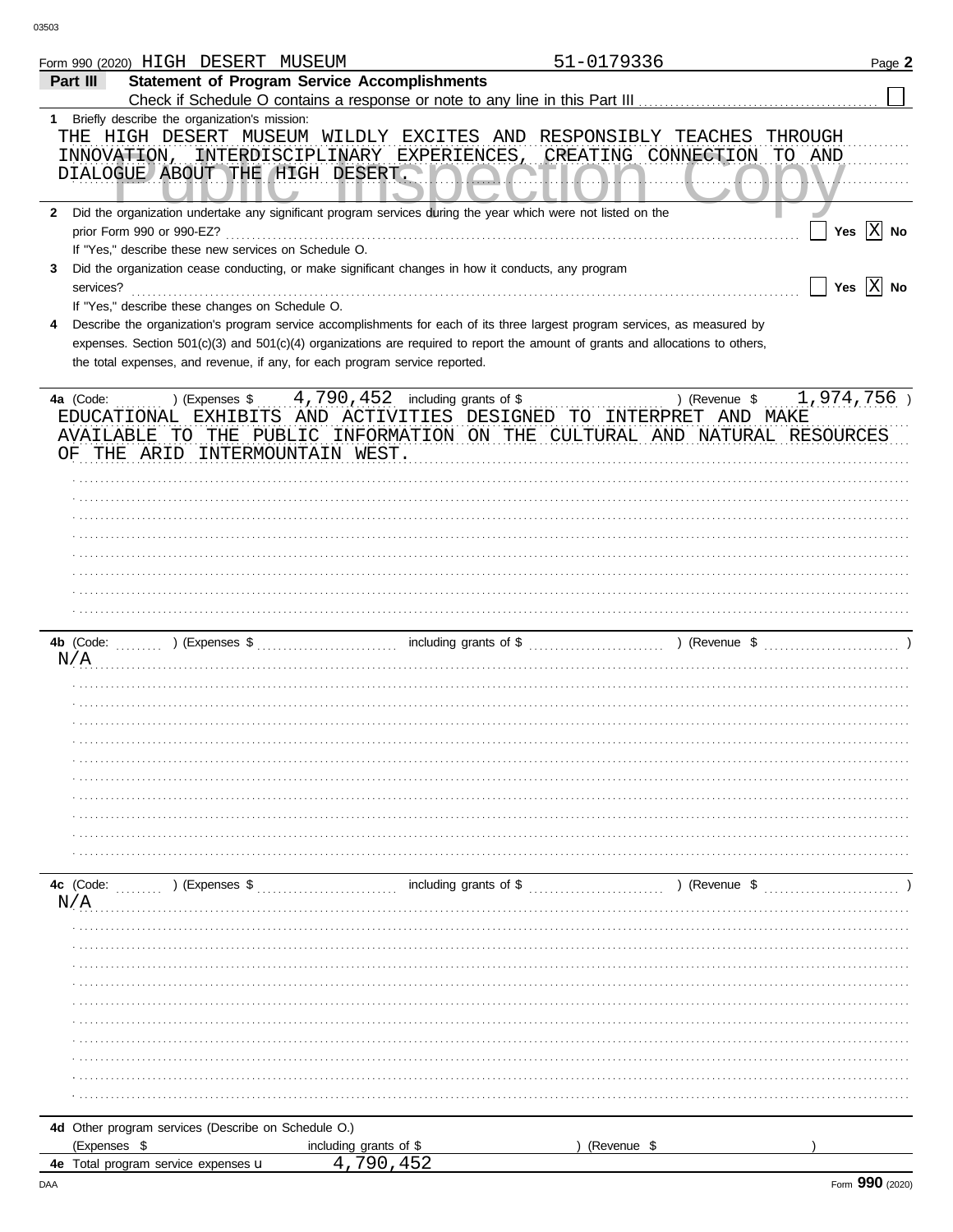| 3503 |                                                                                                                      |   |     |        |
|------|----------------------------------------------------------------------------------------------------------------------|---|-----|--------|
|      | 51-0179336<br>Form 990 (2020) HIGH DESERT<br>MUSEUM                                                                  |   |     | Page 3 |
|      | Part IV<br><b>Checklist of Required Schedules</b>                                                                    |   |     |        |
|      |                                                                                                                      |   | Yes | No     |
| 1    | Is the organization described in section 501(c)(3) or $4947(a)(1)$ (other than a private foundation)? If "Yes,"      |   |     |        |
|      | complete Schedule A                                                                                                  |   | Χ   |        |
| 2    | Is the organization required to complete Schedule B, Schedule of Contributors (see instructions)?                    | 2 | X   |        |
| 3    | Did the organization engage in direct or indirect political campaign activities on behalf of or in opposition to     |   |     |        |
|      | candidates for public office? If "Yes," complete Schedule C, Part New York Contract of the C.                        |   |     | Χ      |
| 4    | Section 501(c)(3) organizations. Did the organization engage in lobbying activities, or have a section 501(h)        |   |     |        |
|      | election in effect during the tax year? If "Yes," complete Schedule C, Part II                                       | 4 |     | X      |
| 5    | Is the organization a section $501(c)(4)$ , $501(c)(5)$ , or $501(c)(6)$ organization that receives membership dues, |   |     |        |
|      | assessments, or similar amounts as defined in Revenue Procedure 98-19? If "Yes," complete Schedule C, Part III       | 5 |     | Χ      |
| 6    | Did the organization maintain any donor advised funds or any similar funds or accounts for which donors              |   |     |        |
|      | have the right to provide advice on the distribution or investment of amounts in such funds or accounts? If          |   |     |        |
|      | "Yes," complete Schedule D, Part I                                                                                   | 6 |     | X      |
| 7    | Did the organization receive or hold a conservation easement, including easements to preserve open space,            |   |     |        |
|      | the environment, historic land areas, or historic structures? If "Yes," complete Schedule D, Part II                 |   |     | Χ      |
| 8    | Did the organization maintain collections of works of art, historical treasures, or other similar assets? If "Yes,"  |   |     |        |
|      | complete Schedule D, Part III                                                                                        | 8 | Χ   |        |
|      | Did the organization report an amount in Part X, line 21, for escrow or custodial account liability, serve as a      |   |     |        |

|    | custodian for amounts not listed in Part X; or provide credit counseling, debt management, credit repair, or |
|----|--------------------------------------------------------------------------------------------------------------|
|    | debt negotiation services? If "Yes," complete Schedule D, Part IV                                            |
| 10 | Did the organization, directly or through a related organization, hold assets in donor-restricted endowments |
|    | or in quasi endowments? If "Yes," complete Schedule D, Part V                                                |
|    | If the organization's answer to any of the following questions is "Yes," then complete Schedule D, Parts VI, |

| VII, VIII, IX, or X as applicable.                                                                                     |
|------------------------------------------------------------------------------------------------------------------------|
|                                                                                                                        |
| <b>a</b> Did the organization report an amount for land, buildings, and equipment in Part X, line 10? If "Yes,"        |
| complete Schedule D, Part VI                                                                                           |
| <b>b</b> Did the organization report an amount for investments—other securities in Part X, line 12, that is 5% or more |
| of its total assets reported in Part X, line 16? If "Yes," complete Schedule D, Part VII                               |

| of its total assets reported in Part X, line 16? If "Yes," complete Schedule D, Part VII                            | 11 <sub>b</sub> |
|---------------------------------------------------------------------------------------------------------------------|-----------------|
| c Did the organization report an amount for investments—program related in Part X, line 13, that is 5% or more      |                 |
| of its total assets reported in Part X, line 16? If "Yes," complete Schedule D, Part VIII                           | 11c             |
| d Did the organization report an amount for other assets in Part X, line 15, that is 5% or more of its total assets |                 |
| reported in Part X, line 16? If "Yes," complete Schedule D, Part IX                                                 | 11d             |

| e Did the organization report an amount for other liabilities in Part X, line 25? If "Yes," complete Schedule D, Part X |
|-------------------------------------------------------------------------------------------------------------------------|
| Did the organization's separate or consolidated financial statements for the tax year include a footnote that addresses |

| the organization's liability for uncertain tax positions under FIN 48 (ASC 740)? If "Yes," complete Schedule D, Part X  |
|-------------------------------------------------------------------------------------------------------------------------|
| 12a Did the organization obtain separate, independent audited financial statements for the tax year? If "Yes," complete |
| Schedule D, Parts XI and XII                                                                                            |
| <b>b</b> Was the organization included in consolidated, independent audited financial statements for the tax year? If   |

|    | "Yes," and if the organization answered "No" to line 12a, then completing Schedule D, Parts XI and XII is optional | 12 <sub>b</sub> |  |
|----|--------------------------------------------------------------------------------------------------------------------|-----------------|--|
| 13 | Is the organization a school described in section $170(b)(1)(A)(ii)?$ If "Yes," complete Schedule E                | 13              |  |
|    | 14a Did the organization maintain an office, employees, or agents outside of the United States?                    | 14a             |  |
|    | <b>b</b> Did the organization have aggregate revenues or expenses of more than \$10,000 from grantmaking,          |                 |  |
|    | fundraising, business, investment, and program service activities outside the United States, or aggregate          |                 |  |
|    | foreign investments valued at \$100,000 or more? If "Yes," complete Schedule F, Parts I and IV                     | 14b             |  |
| 15 | Did the organization report on Part IX, column (A), line 3, more than \$5,000 of grants or other assistance to or  |                 |  |
|    | for any foreign organization? If "Yes," complete Schedule F, Parts II and IV                                       | 15              |  |

|    | for any foreign organization? If "Yes," complete Schedule F, Parts II and IV                                   |
|----|----------------------------------------------------------------------------------------------------------------|
| 16 | Did the organization report on Part IX, column (A), line 3, more than \$5,000 of aggregate grants or other     |
|    | assistance to or for foreign individuals? If "Yes," complete Schedule F, Parts III and IV                      |
| 17 | Did the organization report a total of more than \$15,000 of expenses for professional fundraising services on |
|    | Part IX, column (A), lines 6 and 11e? If "Yes," complete Schedule G, Part I See instructions                   |

| 18 | Did the organization report more than \$15,000 total of fundraising event gross income and contributions on  |     |              |
|----|--------------------------------------------------------------------------------------------------------------|-----|--------------|
|    | Part VIII, lines 1c and 8a? If "Yes," complete Schedule G, Part II                                           |     |              |
| 19 | Did the organization report more than \$15,000 of gross income from gaming activities on Part VIII, line 9a? |     |              |
|    |                                                                                                              | 19  | X            |
|    | 20a Did the organization operate one or more hospital facilities? If "Yes," complete Schedule H              | 20a | $\mathbf{X}$ |
|    |                                                                                                              |     |              |

X

**17**

**16**

**10**

X

X

X

X

**11a**

**11e**

**11f**

**12a**

**9**

X

X

X

X

X

X X X

X

X

X

X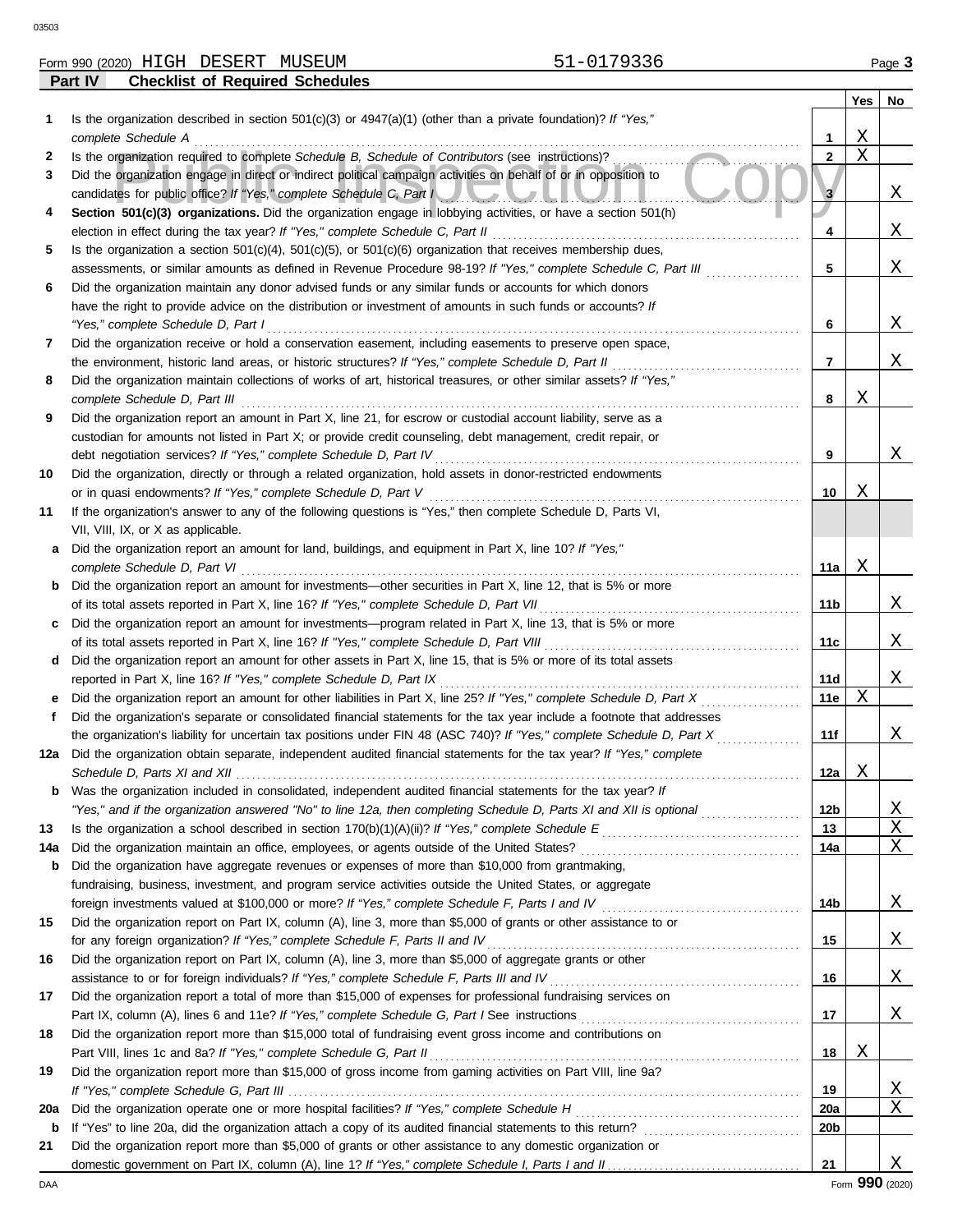|          | <b>Checklist of Required Schedules (continued)</b><br>Part IV                                                         |     |                 |                         |
|----------|-----------------------------------------------------------------------------------------------------------------------|-----|-----------------|-------------------------|
|          |                                                                                                                       |     | Yes             | No                      |
| 22       | Did the organization report more than \$5,000 of grants or other assistance to or for domestic individuals on         |     |                 |                         |
|          | Part IX, column (A), line 2? If "Yes," complete Schedule I, Parts I and III                                           | 22  |                 | Χ                       |
| 23       | Did the organization answer "Yes" to Part VII, Section A, line 3, 4, or 5 about compensation of the                   |     |                 |                         |
|          | organization's current and former officers, directors, trustees, key employees, and highest compensated               |     |                 |                         |
|          | employees? If "Yes," complete Schedule J<br><u>IMPIONO CONTINU</u>                                                    | 23  |                 | Χ                       |
| 24a      | Did the organization have a tax-exempt bond issue with an outstanding principal amount of more than                   |     |                 |                         |
|          | \$100,000 as of the last day of the year, that was issued after December 31, 2002? If "Yes," answer lines 24b         |     |                 |                         |
|          | through 24d and complete Schedule K. If "No," go to line 25a                                                          | 24a |                 | Χ                       |
| b        | Did the organization invest any proceeds of tax-exempt bonds beyond a temporary period exception?                     | 24b |                 |                         |
| c        | Did the organization maintain an escrow account other than a refunding escrow at any time during the year             |     |                 |                         |
|          | to defease any tax-exempt bonds?                                                                                      | 24c |                 |                         |
| d        | Did the organization act as an "on behalf of" issuer for bonds outstanding at any time during the year?               | 24d |                 |                         |
|          |                                                                                                                       |     |                 |                         |
| 25a      | Section 501(c)(3), 501(c)(4), and 501(c)(29) organizations. Did the organization engage in an excess benefit          |     |                 |                         |
|          | transaction with a disqualified person during the year? If "Yes," complete Schedule L, Part I                         | 25a |                 | Χ                       |
| b        | Is the organization aware that it engaged in an excess benefit transaction with a disqualified person in a prior      |     |                 |                         |
|          | year, and that the transaction has not been reported on any of the organization's prior Forms 990 or 990-EZ?          |     |                 |                         |
|          | If "Yes," complete Schedule L, Part I                                                                                 | 25b |                 | Χ                       |
| 26       | Did the organization report any amount on Part X, line 5 or 22, for receivables from or payables to any current       |     |                 |                         |
|          | or former officer, director, trustee, key employee, creator or founder, substantial contributor, or 35%               |     |                 |                         |
|          | controlled entity or family member of any of these persons? If "Yes," complete Schedule L, Part II                    | 26  |                 | Χ                       |
| 27       | Did the organization provide a grant or other assistance to any current or former officer, director, trustee, key     |     |                 |                         |
|          | employee, creator or founder, substantial contributor or employee thereof, a grant selection committee                |     |                 |                         |
|          | member, or to a 35% controlled entity (including an employee thereof) or family member of any of these                |     |                 |                         |
|          | persons? If "Yes," complete Schedule L, Part III                                                                      | 27  |                 | Χ                       |
| 28       | Was the organization a party to a business transaction with one of the following parties (see Schedule L, Part        |     |                 |                         |
|          | IV instructions, for applicable filing thresholds, conditions, and exceptions):                                       |     |                 |                         |
| а        | A current or former officer, director, trustee, key employee, creator or founder, or substantial contributor? If      |     |                 |                         |
|          | "Yes," complete Schedule L, Part IV                                                                                   | 28a |                 | $\mathbf{X}$            |
| b        | A family member of any individual described in line 28a? If "Yes," complete Schedule L, Part IV                       | 28b |                 | X                       |
| c        | A 35% controlled entity of one or more individuals and/or organizations described in lines 28a or 28b? If             |     |                 |                         |
|          | "Yes," complete Schedule L, Part IV                                                                                   | 28c |                 | Χ                       |
| 29       |                                                                                                                       | 29  |                 | Χ                       |
| 30       | Did the organization receive contributions of art, historical treasures, or other similar assets, or qualified        |     |                 |                         |
|          | conservation contributions? If "Yes," complete Schedule M                                                             | 30  |                 | Χ                       |
| 31       | Did the organization liquidate, terminate, or dissolve and cease operations? If "Yes," complete Schedule N, Part I    | 31  |                 | Χ                       |
| 32       | Did the organization sell, exchange, dispose of, or transfer more than 25% of its net assets? If "Yes,"               |     |                 |                         |
|          | complete Schedule N, Part II                                                                                          | 32  |                 | Χ                       |
| 33       | Did the organization own 100% of an entity disregarded as separate from the organization under Regulations            |     |                 |                         |
|          | sections 301.7701-2 and 301.7701-3? If "Yes," complete Schedule R, Part I                                             | 33  |                 | Χ                       |
| 34       | Was the organization related to any tax-exempt or taxable entity? If "Yes," complete Schedule R, Part II, III,        |     |                 |                         |
|          | or IV, and Part V, line 1                                                                                             | 34  |                 | $\overline{\mathrm{X}}$ |
|          |                                                                                                                       | 35a |                 | Χ                       |
| 35a<br>b | If "Yes" to line 35a, did the organization receive any payment from or engage in any transaction with a               |     |                 |                         |
|          |                                                                                                                       | 35b |                 |                         |
|          | controlled entity within the meaning of section 512(b)(13)? If "Yes," complete Schedule R, Part V, line 2             |     |                 |                         |
| 36       | Section 501(c)(3) organizations. Did the organization make any transfers to an exempt non-charitable                  |     |                 |                         |
|          | related organization? If "Yes," complete Schedule R, Part V, line 2                                                   | 36  |                 | Χ                       |
| 37       | Did the organization conduct more than 5% of its activities through an entity that is not a related organization      |     |                 |                         |
|          | and that is treated as a partnership for federal income tax purposes? If "Yes," complete Schedule R, Part VI          | 37  |                 | Χ                       |
| 38       | Did the organization complete Schedule O and provide explanations in Schedule O for Part VI, lines 11b and            |     |                 |                         |
|          | 19? Note: All Form 990 filers are required to complete Schedule O.                                                    | 38  | Χ               |                         |
|          | Statements Regarding Other IRS Filings and Tax Compliance<br>Part V                                                   |     |                 |                         |
|          |                                                                                                                       |     |                 |                         |
|          |                                                                                                                       |     | Yes             | No                      |
| 1а       | 82<br>Enter the number reported in Box 3 of Form 1096. Enter -0- if not applicable<br>1a                              |     |                 |                         |
| b        | 0<br>1 <sub>b</sub><br>Enter the number of Forms W-2G included in line 1a. Enter -0- if not applicable <i>minimum</i> |     |                 |                         |
| c        | Did the organization comply with backup withholding rules for reportable payments to vendors and                      |     |                 |                         |
|          |                                                                                                                       | 1c  |                 |                         |
| DAA      |                                                                                                                       |     | Form 990 (2020) |                         |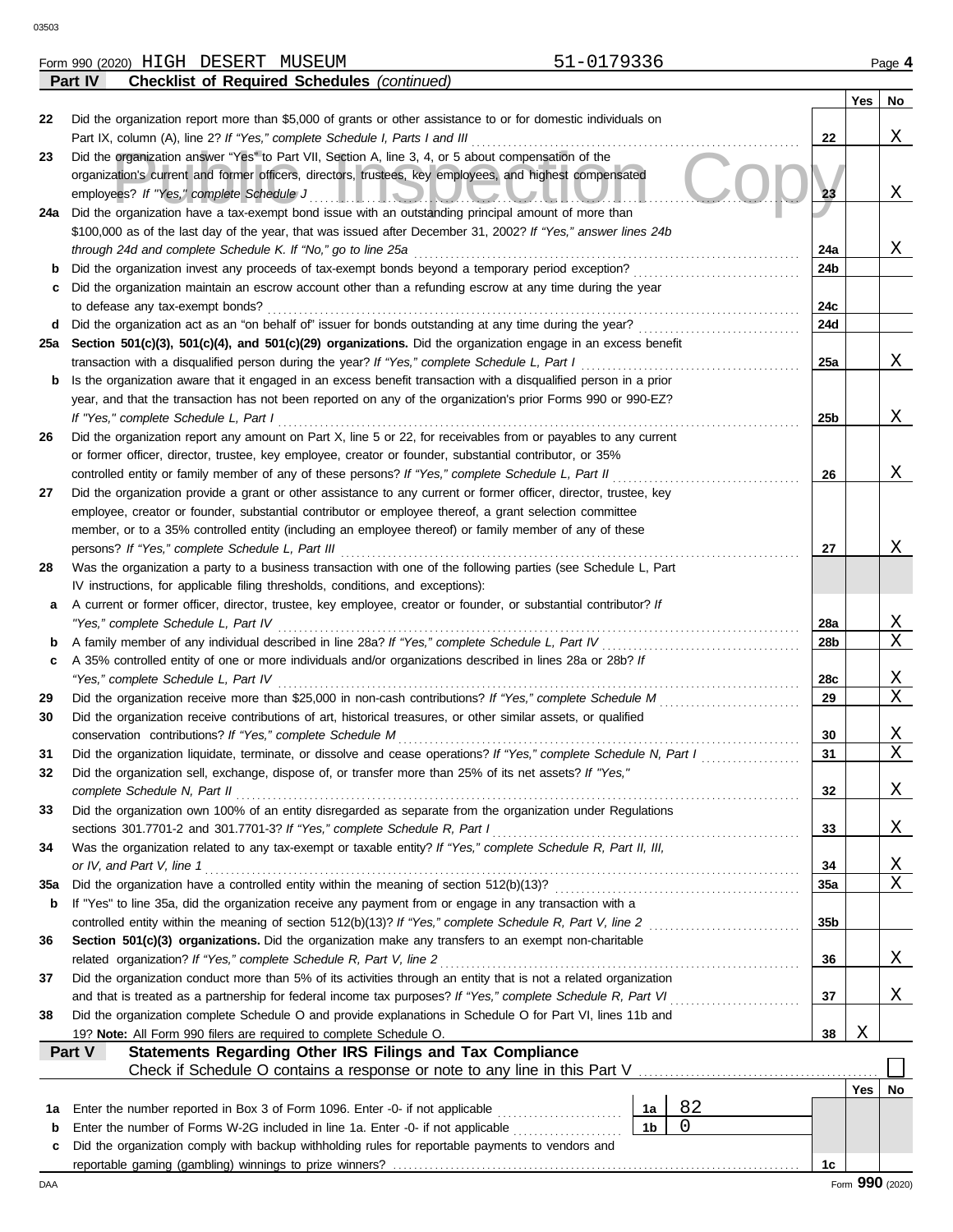|         | 51-0179336<br>Form 990 (2020) HIGH DESERT MUSEUM                                                                                                                                                                          |                 |          |     | Page 5      |
|---------|---------------------------------------------------------------------------------------------------------------------------------------------------------------------------------------------------------------------------|-----------------|----------|-----|-------------|
|         | Statements Regarding Other IRS Filings and Tax Compliance (continued)<br>Part V                                                                                                                                           |                 |          |     |             |
|         |                                                                                                                                                                                                                           |                 |          | Yes | No          |
| 2a      | Enter the number of employees reported on Form W-3, Transmittal of Wage and Tax                                                                                                                                           |                 |          |     |             |
|         | Statements, filed for the calendar year ending with or within the year covered by this return                                                                                                                             | 87<br>2a        |          |     |             |
| b       | If at least one is reported on line 2a, did the organization file all required federal employment tax returns?                                                                                                            |                 | 2b       | Χ   |             |
|         | Note: If the sum of lines 1a and 2a is greater than 250, you may be required to e-file (see instructions)                                                                                                                 |                 |          |     |             |
| За      | Did the organization have unrelated business gross income of \$1,000 or more during the year?                                                                                                                             |                 | 3a       |     | Χ           |
| b       | If "Yes," has it filed a Form 990-T for this year? If "No" to line 3b, provide an explanation on Schedule O                                                                                                               |                 | 3b       |     |             |
| 4a      | At any time during the calendar year, did the organization have an interest in, or a signature or other authority over,                                                                                                   |                 |          |     |             |
|         | a financial account in a foreign country (such as a bank account, securities account, or other financial account)?                                                                                                        |                 | 4a       |     | Χ           |
| b       | If "Yes," enter the name of the foreign country $\mathbf u$                                                                                                                                                               |                 |          |     |             |
|         | See instructions for filing requirements for FinCEN Form 114, Report of Foreign Bank and Financial Accounts (FBAR).                                                                                                       |                 |          |     | Χ           |
| 5a      | Was the organization a party to a prohibited tax shelter transaction at any time during the tax year?<br>Did any taxable party notify the organization that it was or is a party to a prohibited tax shelter transaction? |                 | 5a<br>5b |     | $\mathbf X$ |
| b       | If "Yes" to line 5a or 5b, did the organization file Form 8886-T?                                                                                                                                                         |                 | 5c       |     |             |
| c<br>6а | Does the organization have annual gross receipts that are normally greater than \$100,000, and did the                                                                                                                    |                 |          |     |             |
|         | organization solicit any contributions that were not tax deductible as charitable contributions?                                                                                                                          |                 | 6a       |     | Χ           |
| b       | If "Yes," did the organization include with every solicitation an express statement that such contributions or                                                                                                            |                 |          |     |             |
|         | gifts were not tax deductible?                                                                                                                                                                                            |                 | 6b       |     |             |
| 7       | Organizations that may receive deductible contributions under section 170(c).                                                                                                                                             |                 |          |     |             |
| а       | Did the organization receive a payment in excess of \$75 made partly as a contribution and partly for goods                                                                                                               |                 |          |     |             |
|         | and services provided to the payor?                                                                                                                                                                                       |                 | 7a       | Χ   |             |
| b       | If "Yes," did the organization notify the donor of the value of the goods or services provided?                                                                                                                           |                 | 7b       | X   |             |
| c       | Did the organization sell, exchange, or otherwise dispose of tangible personal property for which it was                                                                                                                  |                 |          |     |             |
|         |                                                                                                                                                                                                                           |                 | 7c       |     | Χ           |
| d       |                                                                                                                                                                                                                           | 7d              |          |     |             |
| е       |                                                                                                                                                                                                                           |                 | 7e       |     | Χ           |
| f       | Did the organization, during the year, pay premiums, directly or indirectly, on a personal benefit contract?                                                                                                              |                 | 7f       |     | X           |
| g       | If the organization received a contribution of qualified intellectual property, did the organization file Form 8899 as required?                                                                                          |                 | 7g       |     | Χ           |
| h       | If the organization received a contribution of cars, boats, airplanes, or other vehicles, did the organization file a Form 1098-C?                                                                                        |                 | 7h       |     | X           |
| 8       | Sponsoring organizations maintaining donor advised funds. Did a donor advised fund maintained by the                                                                                                                      |                 |          |     |             |
|         | sponsoring organization have excess business holdings at any time during the year?                                                                                                                                        |                 | 8        |     |             |
| 9       | Sponsoring organizations maintaining donor advised funds.                                                                                                                                                                 |                 |          |     |             |
| а       | Did the sponsoring organization make any taxable distributions under section 4966?                                                                                                                                        |                 | 9a       |     |             |
| b       |                                                                                                                                                                                                                           |                 | 9b       |     |             |
| 10      | Section 501(c)(7) organizations. Enter:<br>Initiation fees and capital contributions included on Part VIII, line 12 [11] [11] [11] [12] [11] [11] [12] [1                                                                 | 10a             |          |     |             |
| b       | Gross receipts, included on Form 990, Part VIII, line 12, for public use of club facilities                                                                                                                               | 10 <sub>b</sub> |          |     |             |
| 11      | Section 501(c)(12) organizations. Enter:                                                                                                                                                                                  |                 |          |     |             |
| а       | Gross income from members or shareholders                                                                                                                                                                                 | 11a             |          |     |             |
| b       | Gross income from other sources (Do not net amounts due or paid to other sources                                                                                                                                          |                 |          |     |             |
|         | against amounts due or received from them.)                                                                                                                                                                               | 11 <sub>b</sub> |          |     |             |
| 12a     | Section 4947(a)(1) non-exempt charitable trusts. Is the organization filing Form 990 in lieu of Form 1041?                                                                                                                |                 | 12a      |     |             |
| b       | If "Yes," enter the amount of tax-exempt interest received or accrued during the year                                                                                                                                     | 12b             |          |     |             |
| 13      | Section 501(c)(29) qualified nonprofit health insurance issuers.                                                                                                                                                          |                 |          |     |             |
| а       | Is the organization licensed to issue qualified health plans in more than one state?                                                                                                                                      |                 | 13a      |     |             |
|         | Note: See the instructions for additional information the organization must report on Schedule O.                                                                                                                         |                 |          |     |             |
| b       | Enter the amount of reserves the organization is required to maintain by the states in which                                                                                                                              |                 |          |     |             |
|         |                                                                                                                                                                                                                           | 13 <sub>b</sub> |          |     |             |
| c       | Enter the amount of reserves on hand                                                                                                                                                                                      | 13 <sub>c</sub> |          |     |             |
| 14a     | Did the organization receive any payments for indoor tanning services during the tax year?                                                                                                                                |                 | 14a      |     | Χ           |
| b       | If "Yes," has it filed a Form 720 to report these payments? If "No," provide an explanation on Schedule O                                                                                                                 |                 | 14b      |     |             |
| 15      | Is the organization subject to the section 4960 tax on payment(s) of more than \$1,000,000 in remuneration or                                                                                                             |                 |          |     |             |
|         | excess parachute payment(s) during the year?                                                                                                                                                                              |                 | 15       |     | Χ           |
|         | If "Yes," see instructions and file Form 4720, Schedule N.                                                                                                                                                                |                 |          |     |             |
| 16      | Is the organization an educational institution subject to the section 4968 excise tax on net investment income?                                                                                                           |                 | 16       |     | Χ           |
|         | If "Yes," complete Form 4720, Schedule O.                                                                                                                                                                                 |                 |          |     |             |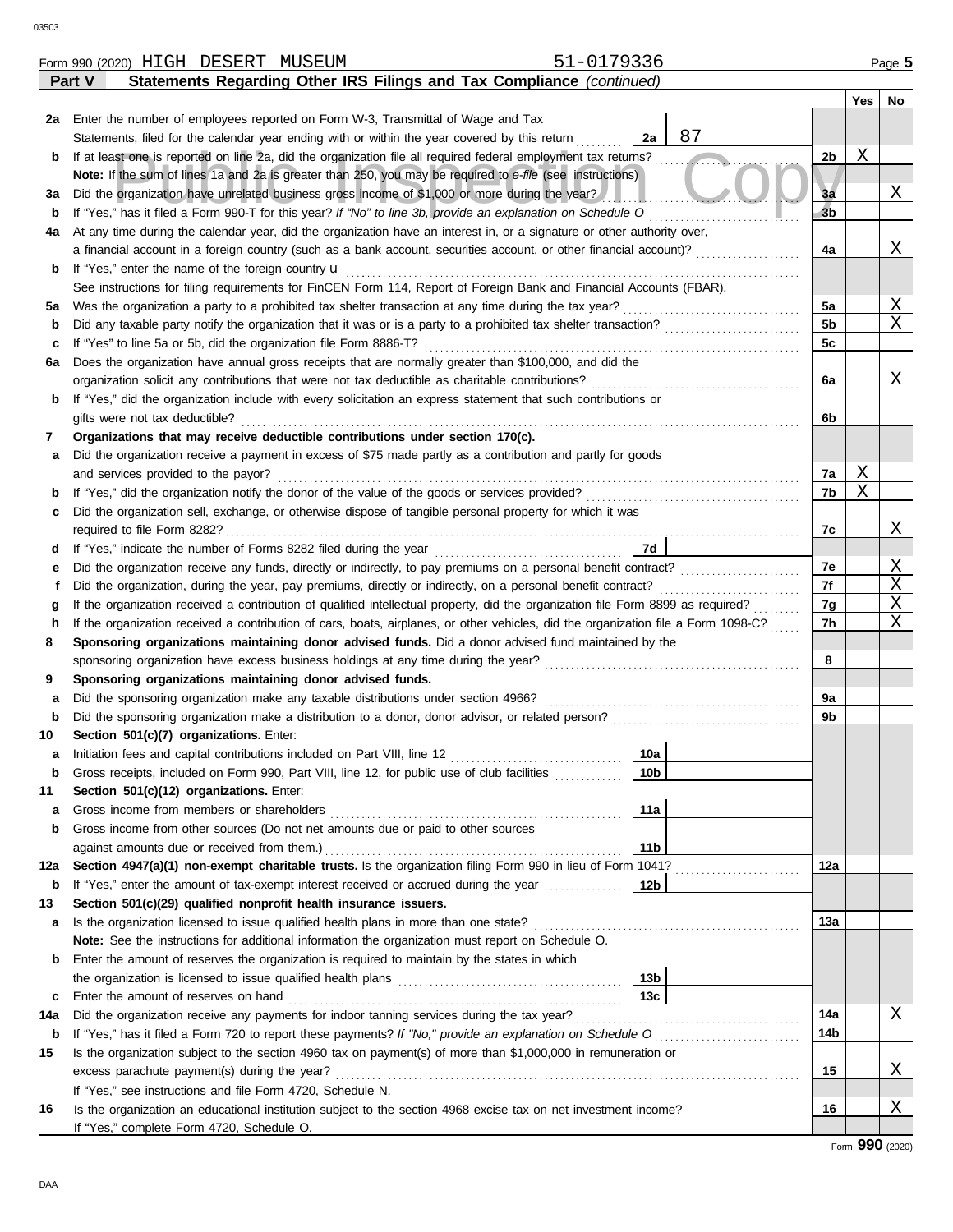|                  | Part VI<br>Governance, Management, and Disclosure For each "Yes" response to lines 2 through 7b below, and for a "No"                                                                                                                                                                 |                 |             |                 |
|------------------|---------------------------------------------------------------------------------------------------------------------------------------------------------------------------------------------------------------------------------------------------------------------------------------|-----------------|-------------|-----------------|
|                  | response to line 8a, 8b, or 10b below, describe the circumstances, processes, or changes on Schedule O. See instructions.                                                                                                                                                             |                 |             |                 |
|                  |                                                                                                                                                                                                                                                                                       |                 |             |                 |
|                  | Section A. Governing Body and Management                                                                                                                                                                                                                                              |                 |             |                 |
| 1a               | 33<br>Enter the number of voting members of the governing body at the end of the tax year<br>1a<br>If there are material differences in voting rights among members of the governing body, or<br>if the governing body delegated broad authority to an executive committee or similar |                 | Yes         | No              |
|                  | committee, explain on Schedule O.<br>33<br>1b<br>Enter the number of voting members included on line 1a, above, who are independent                                                                                                                                                   |                 |             |                 |
| $\mathbf b$<br>2 | Did any officer, director, trustee, or key employee have a family relationship or a business relationship with                                                                                                                                                                        |                 |             |                 |
|                  | any other officer, director, trustee, or key employee?                                                                                                                                                                                                                                | 2               |             | Χ               |
| 3                | Did the organization delegate control over management duties customarily performed by or under the direct                                                                                                                                                                             |                 |             |                 |
|                  | supervision of officers, directors, trustees, or key employees to a management company or other person?                                                                                                                                                                               | 3               |             | Χ               |
| 4                | Did the organization make any significant changes to its governing documents since the prior Form 990 was filed?                                                                                                                                                                      | 4               |             | X               |
| 5                | Did the organization become aware during the year of a significant diversion of the organization's assets?                                                                                                                                                                            | 5               |             | Χ               |
| 6                | Did the organization have members or stockholders?                                                                                                                                                                                                                                    | 6               |             | Χ               |
| 7а               | Did the organization have members, stockholders, or other persons who had the power to elect or appoint                                                                                                                                                                               |                 |             |                 |
|                  | one or more members of the governing body?                                                                                                                                                                                                                                            | 7a              |             | Χ               |
| b                | Are any governance decisions of the organization reserved to (or subject to approval by) members,                                                                                                                                                                                     |                 |             |                 |
|                  | stockholders, or persons other than the governing body?                                                                                                                                                                                                                               | 7b              |             | Χ               |
| 8                | Did the organization contemporaneously document the meetings held or written actions undertaken during the year by the following:                                                                                                                                                     |                 |             |                 |
| а                | The governing body?                                                                                                                                                                                                                                                                   | 8a<br>8b        | Χ<br>Χ      |                 |
| b<br>9           | Each committee with authority to act on behalf of the governing body?<br>Is there any officer, director, trustee, or key employee listed in Part VII, Section A, who cannot be reached at                                                                                             |                 |             |                 |
|                  |                                                                                                                                                                                                                                                                                       | 9               |             | Χ               |
|                  | Section B. Policies (This Section B requests information about policies not required by the Internal Revenue Code.)                                                                                                                                                                   |                 |             |                 |
|                  |                                                                                                                                                                                                                                                                                       |                 | Yes         | No              |
| 10a              | Did the organization have local chapters, branches, or affiliates?                                                                                                                                                                                                                    | 10a             |             | X               |
| b                | If "Yes," did the organization have written policies and procedures governing the activities of such chapters,                                                                                                                                                                        |                 |             |                 |
|                  | affiliates, and branches to ensure their operations are consistent with the organization's exempt purposes?                                                                                                                                                                           | 10 <sub>b</sub> |             |                 |
| 11a              | Has the organization provided a complete copy of this Form 990 to all members of its governing body before filing the form?                                                                                                                                                           | 11a             | Χ           |                 |
| b                | Describe in Schedule O the process, if any, used by the organization to review this Form 990.                                                                                                                                                                                         |                 |             |                 |
| 12a              | Did the organization have a written conflict of interest policy? If "No," go to line 13                                                                                                                                                                                               | 12a             | Χ           |                 |
| b<br>с           | Were officers, directors, or trustees, and key employees required to disclose annually interests that could give rise to conflicts?<br>Did the organization regularly and consistently monitor and enforce compliance with the policy? If "Yes,"                                      | 12b             | Χ           |                 |
|                  | describe in Schedule O how this was done                                                                                                                                                                                                                                              | 12c             | Χ           |                 |
| 13               | Did the organization have a written whistleblower policy?                                                                                                                                                                                                                             | 13              | $\mathbf X$ |                 |
| 14               | Did the organization have a written document retention and destruction policy?                                                                                                                                                                                                        | 14              | Χ           |                 |
| 15               | Did the process for determining compensation of the following persons include a review and approval by                                                                                                                                                                                |                 |             |                 |
|                  | independent persons, comparability data, and contemporaneous substantiation of the deliberation and decision?                                                                                                                                                                         |                 | Χ           |                 |
| a<br>b           | The organization's CEO, Executive Director, or top management official<br>Other officers or key employees of the organization                                                                                                                                                         | 15a<br>15b      | Χ           |                 |
|                  | If "Yes" to line 15a or 15b, describe the process in Schedule O (see instructions).                                                                                                                                                                                                   |                 |             |                 |
| 16a              | Did the organization invest in, contribute assets to, or participate in a joint venture or similar arrangement                                                                                                                                                                        |                 |             |                 |
|                  | with a taxable entity during the year?                                                                                                                                                                                                                                                | 16a             |             | Χ               |
| b                | If "Yes," did the organization follow a written policy or procedure requiring the organization to evaluate its                                                                                                                                                                        |                 |             |                 |
|                  | participation in joint venture arrangements under applicable federal tax law, and take steps to safeguard the                                                                                                                                                                         |                 |             |                 |
|                  |                                                                                                                                                                                                                                                                                       | 16b             |             |                 |
|                  | <b>Section C. Disclosure</b>                                                                                                                                                                                                                                                          |                 |             |                 |
| 17               | List the states with which a copy of this Form 990 is required to be filed $\mathbf{u}$ OR                                                                                                                                                                                            |                 |             |                 |
| 18               | Section 6104 requires an organization to make its Forms 1023 (1024 or 1024-A, if applicable), 990, and 990-T (Section 501(c)                                                                                                                                                          |                 |             |                 |
|                  | (3)s only) available for public inspection. Indicate how you made these available. Check all that apply.<br>Own website $ X $ Another's website $ X $ Upon request<br>ΧI<br>Other (explain on Schedule O)                                                                             |                 |             |                 |
| 19               | Describe on Schedule O whether (and if so, how) the organization made its governing documents, conflict of interest policy, and                                                                                                                                                       |                 |             |                 |
|                  | financial statements available to the public during the tax year.                                                                                                                                                                                                                     |                 |             |                 |
| 20               | State the name, address, and telephone number of the person who possesses the organization's books and records u                                                                                                                                                                      |                 |             |                 |
|                  | 59800 SOUTH HIGHWAY 97<br>DANA WHITELAW, PH.D                                                                                                                                                                                                                                         |                 |             |                 |
|                  | OR 97702<br><b>BEND</b>                                                                                                                                                                                                                                                               | 541-382-4754    |             |                 |
| DAA              |                                                                                                                                                                                                                                                                                       |                 |             | Form 990 (2020) |

Form 990 (2020) Page **6** HIGH DESERT MUSEUM 51-0179336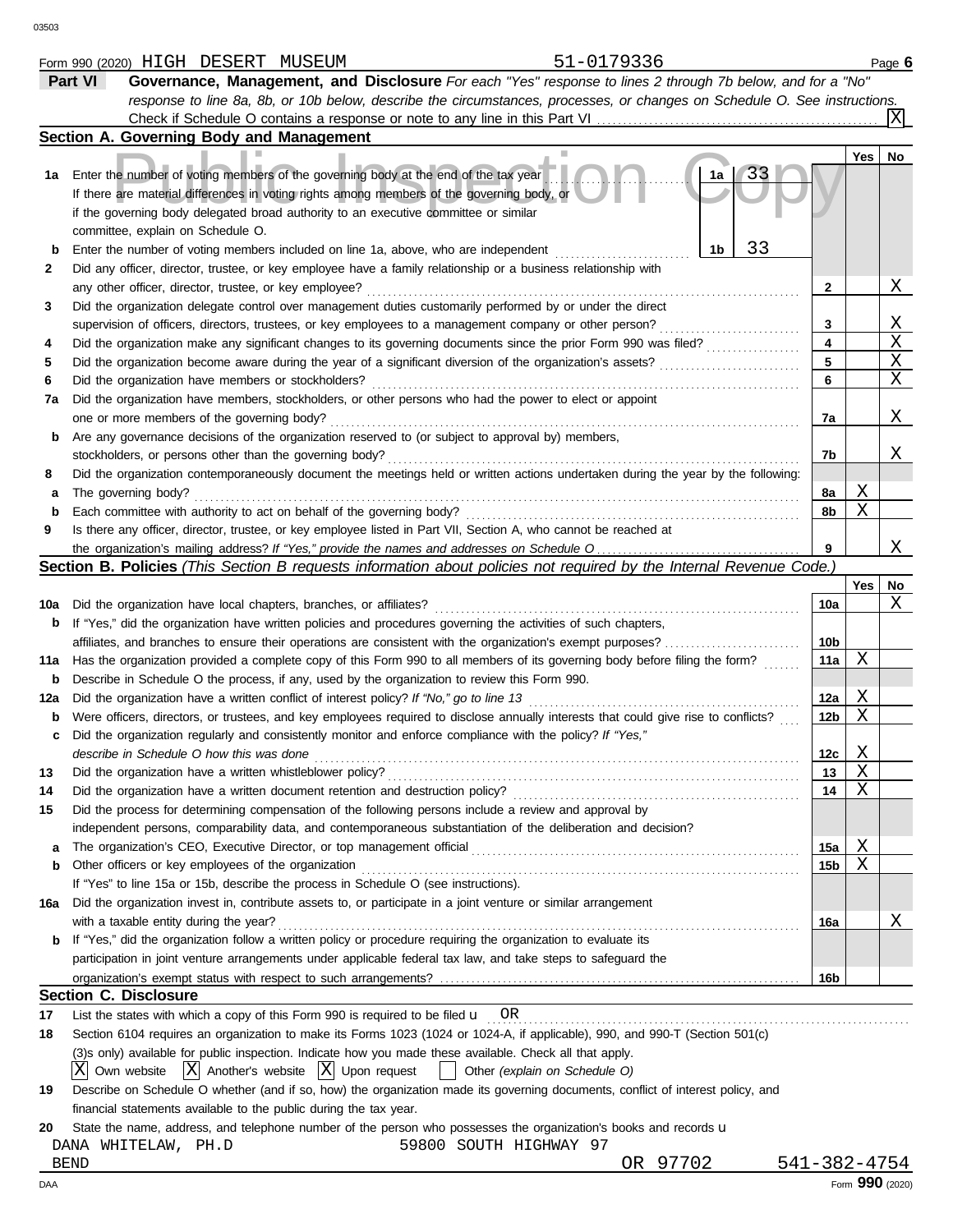|  | Form | 990 (2020) | T T T T T T<br>∟ت ـ<br>---- | חמהימ<br>DESERT | <b>MUSEUM</b> | $\overline{\phantom{a}}$<br>ں رے ر | Page |
|--|------|------------|-----------------------------|-----------------|---------------|------------------------------------|------|
|--|------|------------|-----------------------------|-----------------|---------------|------------------------------------|------|

|  | 51-0179336 |  |
|--|------------|--|
|  |            |  |

| <b>Part VII</b>                                                                                                                                                                                                                                                                                                               |         |                 | Compensation of Officers, Directors, Trustees, Key Employees, Highest Compensated Employees, and |            |                         |  |  |  |  |  |  |  |
|-------------------------------------------------------------------------------------------------------------------------------------------------------------------------------------------------------------------------------------------------------------------------------------------------------------------------------|---------|-----------------|--------------------------------------------------------------------------------------------------|------------|-------------------------|--|--|--|--|--|--|--|
| <b>Independent Contractors</b>                                                                                                                                                                                                                                                                                                |         |                 |                                                                                                  |            |                         |  |  |  |  |  |  |  |
|                                                                                                                                                                                                                                                                                                                               |         |                 | Check if Schedule O contains a response or note to any line in this Part VII                     |            |                         |  |  |  |  |  |  |  |
| Section A.                                                                                                                                                                                                                                                                                                                    |         |                 | Officers, Directors, Trustees, Key Employees, and Highest Compensated Employees                  |            |                         |  |  |  |  |  |  |  |
| 1a Complete this table for all persons required to be listed. Report compensation for the calendar year ending with or within the<br>organization's tax year.                                                                                                                                                                 |         |                 |                                                                                                  |            |                         |  |  |  |  |  |  |  |
| • List all of the organization's current officers, directors, trustees (whether individuals or organizations), regardless of amount of<br>compensation. Enter -0- in columns (D), (E), and (F) if no compensation was paid.                                                                                                   |         |                 |                                                                                                  |            |                         |  |  |  |  |  |  |  |
| • List all of the organization's current key employees, if any. See instructions for definition of "key employee."                                                                                                                                                                                                            |         |                 |                                                                                                  |            |                         |  |  |  |  |  |  |  |
| List the organization's five <b>current</b> highest compensated employees (other than an officer, director, trustee, or key employee)<br>who received reportable compensation (Box 5 of Form W-2 and/or Box 7 of Form 1099-MISC) of more than \$100,000 from the<br>organization and any related organizations.               |         |                 |                                                                                                  |            |                         |  |  |  |  |  |  |  |
| List all of the organization's former officers, key employees, and highest compensated employees who received more than<br>\$100,000 of reportable compensation from the organization and any related organizations.                                                                                                          |         |                 |                                                                                                  |            |                         |  |  |  |  |  |  |  |
| • List all of the organization's former directors or trustees that received, in the capacity as a former director or trustee of the<br>organization, more than \$10,000 of reportable compensation from the organization and any related organizations.<br>See instructions for the order in which to list the persons above. |         |                 |                                                                                                  |            |                         |  |  |  |  |  |  |  |
| Check this box if neither the organization nor any related organization compensated any current officer, director, or trustee.                                                                                                                                                                                                |         |                 |                                                                                                  |            |                         |  |  |  |  |  |  |  |
| (A)<br>Name and title                                                                                                                                                                                                                                                                                                         | (B)     | (C)<br>Position | (D)                                                                                              | (F)        | (F)<br>Estimated amount |  |  |  |  |  |  |  |
|                                                                                                                                                                                                                                                                                                                               | Average |                 | Reportable                                                                                       | Reportable |                         |  |  |  |  |  |  |  |

| Name and title                    | Average<br>hours<br>per week<br>(list any                      |                                   |                      | Position |              | (do not check more than one<br>box, unless person is both an<br>officer and a director/trustee) |        | Reportable<br>compensation<br>from the<br>organization<br>(W-2/1099-MISC) | Reportable<br>compensation<br>from related<br>organizations<br>(W-2/1099-MISC) | Estimated amount<br>of other<br>compensation<br>from the<br>organization and |
|-----------------------------------|----------------------------------------------------------------|-----------------------------------|----------------------|----------|--------------|-------------------------------------------------------------------------------------------------|--------|---------------------------------------------------------------------------|--------------------------------------------------------------------------------|------------------------------------------------------------------------------|
|                                   | hours for<br>related<br>organizations<br>below<br>dotted line) | Individual trustee<br>or director | nstitutional trustee | Officer  | Key employee | Highest compensated<br>employee                                                                 | Former |                                                                           |                                                                                | related organizations                                                        |
| (1) DANA WHITELAW,                | $\mathbb{P} H.D$                                               |                                   |                      |          |              |                                                                                                 |        |                                                                           |                                                                                |                                                                              |
|                                   | 60.00                                                          |                                   |                      |          |              |                                                                                                 |        |                                                                           |                                                                                |                                                                              |
| PRESIDENT, EXEC. DIR              | 0.00                                                           |                                   |                      | $\rm X$  |              |                                                                                                 |        | 107,107                                                                   | 0                                                                              | 22,124                                                                       |
| (2) JONATHAN VEDELL1              |                                                                |                                   |                      |          |              |                                                                                                 |        |                                                                           |                                                                                |                                                                              |
| CFO, COO                          | 50.00<br>0.00                                                  |                                   |                      | X        |              |                                                                                                 |        | 103,993                                                                   | 0                                                                              | 11,051                                                                       |
| (3) KATHLEEN BACZKO               |                                                                |                                   |                      |          |              |                                                                                                 |        |                                                                           |                                                                                |                                                                              |
|                                   | 40.00                                                          |                                   |                      |          |              |                                                                                                 |        |                                                                           |                                                                                |                                                                              |
| DIR. OF PHILANTHROPY              | 0.00                                                           |                                   |                      |          |              | $\rm X$                                                                                         |        | 101,362                                                                   | 0                                                                              | 361                                                                          |
| (4) RYAN HAGEMANN                 |                                                                |                                   |                      |          |              |                                                                                                 |        |                                                                           |                                                                                |                                                                              |
|                                   | 2.00                                                           |                                   |                      |          |              |                                                                                                 |        |                                                                           |                                                                                |                                                                              |
| BOARD CHAIR                       | 0.00                                                           | $\mathbf X$                       |                      | X        |              |                                                                                                 |        | 0                                                                         | 0                                                                              | 0                                                                            |
| (5) CAMERON KERR                  |                                                                |                                   |                      |          |              |                                                                                                 |        |                                                                           |                                                                                |                                                                              |
|                                   | 2.00                                                           | X                                 |                      | X        |              |                                                                                                 |        |                                                                           |                                                                                | 0                                                                            |
| COLLECTIONS CHAIR<br>(6) LORI RAY | 0.00                                                           |                                   |                      |          |              |                                                                                                 |        | 0                                                                         | 0                                                                              |                                                                              |
|                                   | 2.00                                                           |                                   |                      |          |              |                                                                                                 |        |                                                                           |                                                                                |                                                                              |
| FINANCE CHAIR                     | 0.00                                                           | $\mathbf X$                       |                      | X        |              |                                                                                                 |        | 0                                                                         | 0                                                                              | $\mathsf{O}$                                                                 |
| (7) TOM TRIPLETT                  |                                                                |                                   |                      |          |              |                                                                                                 |        |                                                                           |                                                                                |                                                                              |
| DEVELOPMENT CHAIR                 | 2.00<br>0.00                                                   | $\mathbf X$                       |                      | $\rm X$  |              |                                                                                                 |        | 0                                                                         | 0                                                                              | $\overline{0}$                                                               |
| (8) NELSON MATHEWS                |                                                                |                                   |                      |          |              |                                                                                                 |        |                                                                           |                                                                                |                                                                              |
| GOVERNANCE CHAIR                  | 2.00<br>0.00                                                   | $\mathbf X$                       |                      | X        |              |                                                                                                 |        | 0                                                                         | 0                                                                              | 0                                                                            |
| (9) MARILYN BEEM                  |                                                                |                                   |                      |          |              |                                                                                                 |        |                                                                           |                                                                                |                                                                              |
| TRUSTEE                           | 2.00<br>0.00                                                   | X                                 |                      |          |              |                                                                                                 |        | 0                                                                         | 0                                                                              | $\overline{0}$                                                               |
| (10) RYAN BOUNDS                  |                                                                |                                   |                      |          |              |                                                                                                 |        |                                                                           |                                                                                |                                                                              |
|                                   | 2.00                                                           |                                   |                      |          |              |                                                                                                 |        |                                                                           |                                                                                |                                                                              |
| TRUSTEE                           | 0.00                                                           | $\mathbf X$                       |                      |          |              |                                                                                                 |        | 0                                                                         | 0                                                                              | $\mathsf{O}$                                                                 |
| (11) GRETCHEN BROOKS              |                                                                |                                   |                      |          |              |                                                                                                 |        |                                                                           |                                                                                |                                                                              |
|                                   | 2.00                                                           |                                   |                      |          |              |                                                                                                 |        |                                                                           |                                                                                |                                                                              |
| TRUSTEE                           | 0.00                                                           | $\mathbf X$                       |                      |          |              |                                                                                                 |        | 0                                                                         | 0                                                                              | $\boldsymbol{0}$                                                             |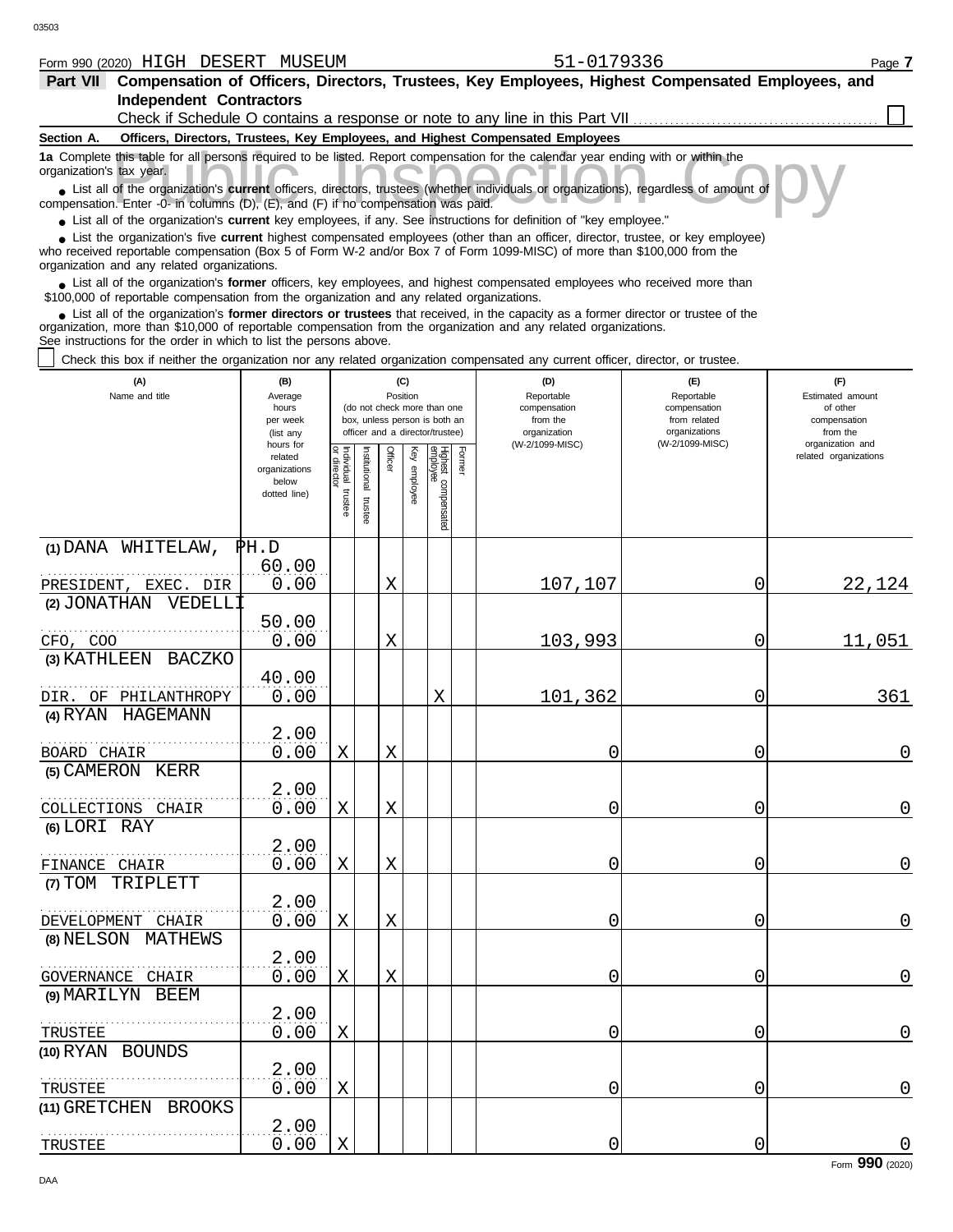| 03503<br>Form 990 (2020) HIGH DESERT MUSEUM<br>Part VII                                                                                                                                                                                                                                                                                 |                                                                |                                      |                                                                                                 |                 |                 |                                                               |                                                                    | 51-0179336<br>Section A. Officers, Directors, Trustees, Key Employees, and Highest Compensated Employees (continued) |                                |                                           | Page 8              |
|-----------------------------------------------------------------------------------------------------------------------------------------------------------------------------------------------------------------------------------------------------------------------------------------------------------------------------------------|----------------------------------------------------------------|--------------------------------------|-------------------------------------------------------------------------------------------------|-----------------|-----------------|---------------------------------------------------------------|--------------------------------------------------------------------|----------------------------------------------------------------------------------------------------------------------|--------------------------------|-------------------------------------------|---------------------|
| (A)<br>Name and title                                                                                                                                                                                                                                                                                                                   | (B)<br>Average<br>hours<br>per week<br>(list any               |                                      | (do not check more than one<br>box, unless person is both an<br>officer and a director/trustee) | (C)<br>Position |                 | (D)<br>Reportable<br>compensation<br>from the<br>organization | (E)<br>Reportable<br>compensation<br>from related<br>organizations | (F)<br>Estimated amount<br>of other<br>compensation<br>from the                                                      |                                |                                           |                     |
|                                                                                                                                                                                                                                                                                                                                         | hours for<br>related<br>organizations<br>below<br>dotted line) | Individual<br>or director<br>trustee | Institutional trustee                                                                           | <b>Officer</b>  | Ķey<br>employee | Highest cor<br>compensated                                    | Former                                                             | (W-2/1099-MISC)                                                                                                      | (W-2/1099-MISC)                | organization and<br>related organizations |                     |
| (12)<br>BOBBY BRUNOE                                                                                                                                                                                                                                                                                                                    |                                                                |                                      |                                                                                                 |                 |                 |                                                               |                                                                    |                                                                                                                      |                                |                                           |                     |
| TRUSTEE<br>(13)<br>ABIGAIL<br><b>CANNON</b>                                                                                                                                                                                                                                                                                             | 2.00<br>0.00                                                   | X                                    |                                                                                                 |                 |                 |                                                               |                                                                    | 0                                                                                                                    | 0                              |                                           | 0                   |
| TRUSTEE                                                                                                                                                                                                                                                                                                                                 | 2.00<br>0.00                                                   | X                                    |                                                                                                 |                 |                 |                                                               |                                                                    | 0                                                                                                                    | 0                              |                                           | 0                   |
| KATHRYN<br>COLLINS<br>(14)                                                                                                                                                                                                                                                                                                              |                                                                |                                      |                                                                                                 |                 |                 |                                                               |                                                                    |                                                                                                                      |                                |                                           |                     |
| TRUSTEE<br>GARY CUTLER<br>(15)                                                                                                                                                                                                                                                                                                          | 2.00<br>0.00                                                   | X                                    |                                                                                                 |                 |                 |                                                               |                                                                    | 0                                                                                                                    | 0                              |                                           | 0                   |
| TRUSTEE                                                                                                                                                                                                                                                                                                                                 | 2.00<br>0.00                                                   | $\mathbf X$                          |                                                                                                 |                 |                 |                                                               |                                                                    | 0                                                                                                                    | 0                              |                                           | 0                   |
| (16)<br>GAIL HAYES DAVIS                                                                                                                                                                                                                                                                                                                |                                                                |                                      |                                                                                                 |                 |                 |                                                               |                                                                    |                                                                                                                      |                                |                                           |                     |
| TRUSTEE                                                                                                                                                                                                                                                                                                                                 | 2.00<br>0.00                                                   | $\mathbf X$                          |                                                                                                 |                 |                 |                                                               |                                                                    | 0                                                                                                                    | 0                              |                                           | 0                   |
| DRINKWARD<br>JULIE<br>(17)<br>TRUSTEE                                                                                                                                                                                                                                                                                                   | 2.00<br>0.00                                                   | Χ                                    |                                                                                                 |                 |                 |                                                               |                                                                    | 0                                                                                                                    | 0                              |                                           | 0                   |
| DELIA<br>FELICIANO<br>(18)                                                                                                                                                                                                                                                                                                              | 2.00                                                           |                                      |                                                                                                 |                 |                 |                                                               |                                                                    |                                                                                                                      |                                |                                           |                     |
| TRUSTEE<br>JIM FRANZEN<br>(19)                                                                                                                                                                                                                                                                                                          | 0.00                                                           | X                                    |                                                                                                 |                 |                 |                                                               |                                                                    | 0                                                                                                                    | 0                              |                                           | 0                   |
| TRUSTEE                                                                                                                                                                                                                                                                                                                                 | 2.00<br>0.00                                                   | X                                    |                                                                                                 |                 |                 |                                                               |                                                                    |                                                                                                                      | 0                              |                                           |                     |
| 1b Subtotal                                                                                                                                                                                                                                                                                                                             |                                                                |                                      |                                                                                                 |                 |                 | u                                                             |                                                                    | 312,462                                                                                                              |                                |                                           | 33,536              |
| c Total from continuation sheets to Part VII, Section A                                                                                                                                                                                                                                                                                 |                                                                |                                      |                                                                                                 |                 |                 | u<br>$\mathbf u$                                              |                                                                    | 312,462                                                                                                              |                                |                                           | 33,536              |
| Total number of individuals (including but not limited to those listed above) who received more than \$100,000 of<br>$\mathbf{2}$                                                                                                                                                                                                       |                                                                |                                      |                                                                                                 |                 |                 |                                                               |                                                                    |                                                                                                                      |                                |                                           |                     |
| reportable compensation from the organization $\mathbf{u}$ 3                                                                                                                                                                                                                                                                            |                                                                |                                      |                                                                                                 |                 |                 |                                                               |                                                                    |                                                                                                                      |                                |                                           | Yes<br>No           |
| Did the organization list any former officer, director, trustee, key employee, or highest compensated<br>3                                                                                                                                                                                                                              |                                                                |                                      |                                                                                                 |                 |                 |                                                               |                                                                    |                                                                                                                      |                                |                                           |                     |
| For any individual listed on line 1a, is the sum of reportable compensation and other compensation from the<br>4                                                                                                                                                                                                                        |                                                                |                                      |                                                                                                 |                 |                 |                                                               |                                                                    |                                                                                                                      |                                | 3                                         | Χ                   |
| organization and related organizations greater than \$150,000? If "Yes," complete Schedule J for such<br>individual with a construction of the construction of the construction of the construction of the construction of the construction of the construction of the construction of the construction of the construction of the cons |                                                                |                                      |                                                                                                 |                 |                 |                                                               |                                                                    |                                                                                                                      |                                | 4                                         | Χ                   |
| Did any person listed on line 1a receive or accrue compensation from any unrelated organization or individual<br>5                                                                                                                                                                                                                      |                                                                |                                      |                                                                                                 |                 |                 |                                                               |                                                                    |                                                                                                                      |                                | 5                                         | Χ                   |
| Section B. Independent Contractors                                                                                                                                                                                                                                                                                                      |                                                                |                                      |                                                                                                 |                 |                 |                                                               |                                                                    |                                                                                                                      |                                |                                           |                     |
| Complete this table for your five highest compensated independent contractors that received more than \$100,000 of<br>1<br>compensation from the organization. Report compensation for the calendar year ending with or within the organization's tax year.                                                                             |                                                                |                                      |                                                                                                 |                 |                 |                                                               |                                                                    |                                                                                                                      |                                |                                           |                     |
|                                                                                                                                                                                                                                                                                                                                         | (A)<br>Name and business address                               |                                      |                                                                                                 |                 | 555 SE          |                                                               |                                                                    |                                                                                                                      | (B)<br>Description of services |                                           | (C)<br>Compensation |
| HACKER ARCHITECTS<br>PORTLAND                                                                                                                                                                                                                                                                                                           |                                                                |                                      | OR 97214                                                                                        |                 |                 |                                                               |                                                                    | MARTIN LUTHER KING JR BLVD<br>ARCHITECTURAL                                                                          |                                |                                           | 212,000             |
|                                                                                                                                                                                                                                                                                                                                         |                                                                |                                      |                                                                                                 |                 |                 |                                                               |                                                                    |                                                                                                                      |                                |                                           |                     |
|                                                                                                                                                                                                                                                                                                                                         |                                                                |                                      |                                                                                                 |                 |                 |                                                               |                                                                    |                                                                                                                      |                                |                                           |                     |
|                                                                                                                                                                                                                                                                                                                                         |                                                                |                                      |                                                                                                 |                 |                 |                                                               |                                                                    |                                                                                                                      |                                |                                           |                     |
| Total number of independent contractors (including but not limited to those listed above) who<br>2<br>received more than \$100,000 of compensation from the organization u                                                                                                                                                              |                                                                |                                      |                                                                                                 |                 |                 |                                                               |                                                                    |                                                                                                                      |                                |                                           |                     |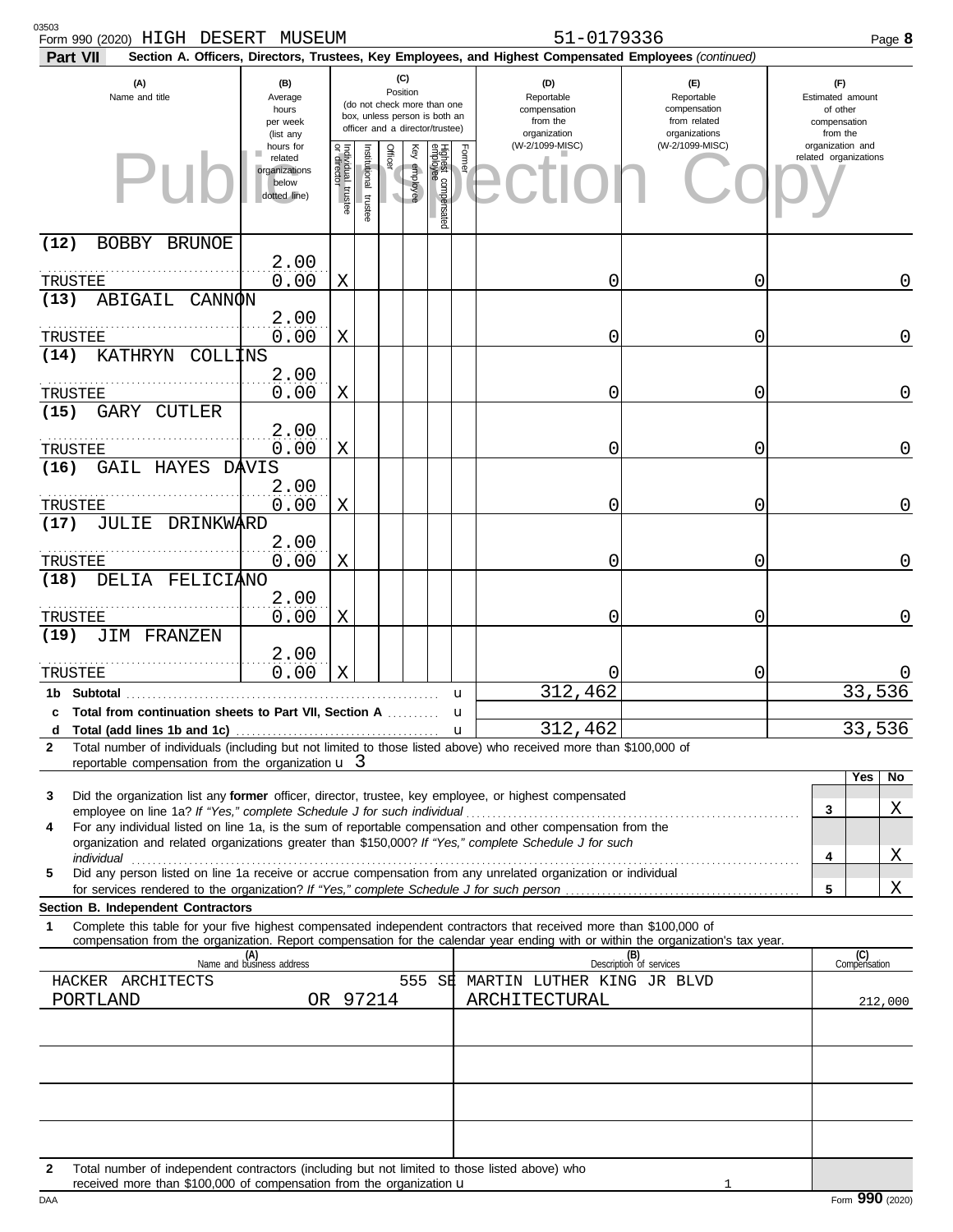**Part VIII Statement of Revenue**

Check if Schedule O contains a response or note to any line in this Part VIII . . . . . . . . . . . . . . . . . . . . . . . . . . . . . . . . . . . . . . . . . . . .

 $\Box$ 

|                                                                  |                                               |                                                                                 |                                                                                                                                                                                                                                    |                              |                      |            |                      | (A)<br>Total revenue | (B)<br>Related or exempt | (C)<br>Unrelated | (D)<br>Revenue excluded            |
|------------------------------------------------------------------|-----------------------------------------------|---------------------------------------------------------------------------------|------------------------------------------------------------------------------------------------------------------------------------------------------------------------------------------------------------------------------------|------------------------------|----------------------|------------|----------------------|----------------------|--------------------------|------------------|------------------------------------|
|                                                                  |                                               |                                                                                 |                                                                                                                                                                                                                                    |                              |                      |            |                      |                      | function revenue         | business revenue | from tax under<br>sections 512-514 |
|                                                                  |                                               |                                                                                 |                                                                                                                                                                                                                                    |                              |                      |            |                      |                      |                          |                  |                                    |
| <b>Contributions, Gifts, Grants</b><br>and Other Similar Amounts |                                               | 1a Federated campaigns                                                          |                                                                                                                                                                                                                                    |                              | 1a                   |            |                      |                      |                          |                  |                                    |
|                                                                  |                                               | b Membership dues                                                               |                                                                                                                                                                                                                                    |                              | 1b                   |            | 350,661              |                      |                          |                  |                                    |
|                                                                  |                                               | c Fundraising events                                                            |                                                                                                                                                                                                                                    |                              | 1 <sub>c</sub>       |            | 252,651              |                      |                          |                  |                                    |
|                                                                  |                                               | d Related organizations                                                         |                                                                                                                                                                                                                                    |                              | 1 <sub>d</sub>       |            |                      |                      |                          |                  |                                    |
|                                                                  |                                               | e Government grants (contributions)                                             |                                                                                                                                                                                                                                    |                              | 1e                   |            | 1,580,262            |                      |                          |                  |                                    |
|                                                                  |                                               | f All other contributions, gifts, grants,                                       |                                                                                                                                                                                                                                    |                              |                      |            |                      |                      |                          |                  |                                    |
|                                                                  |                                               | and similar amounts not included above                                          |                                                                                                                                                                                                                                    |                              | 1f                   |            | 8,623,044            |                      |                          |                  |                                    |
|                                                                  |                                               | <b>g</b> Noncash contributions included in lines $1a-1f$ $\vert 1g \vert$ \$    |                                                                                                                                                                                                                                    |                              |                      |            | 10,808               |                      |                          |                  |                                    |
|                                                                  |                                               |                                                                                 |                                                                                                                                                                                                                                    |                              |                      |            | $\mathbf{u}$         | 10,806,618           |                          |                  |                                    |
|                                                                  |                                               |                                                                                 |                                                                                                                                                                                                                                    |                              |                      |            | <b>Business Code</b> |                      |                          |                  |                                    |
| Program Service<br>Revenue                                       | 2a                                            | ADMISSIONS                                                                      |                                                                                                                                                                                                                                    |                              |                      |            | 900099               | 1,141,834            | 1,141,834                |                  |                                    |
|                                                                  | b                                             |                                                                                 |                                                                                                                                                                                                                                    | MERCHANDISE AND OTHER SALES  |                      | .          | 900099               | 735,944              | 735,944                  |                  |                                    |
|                                                                  | c                                             |                                                                                 |                                                                                                                                                                                                                                    | EDUCATIONAL AND PROGRAM FEES |                      |            | 900099<br>900099     | 93,557               | 93,557<br>3,421          |                  |                                    |
|                                                                  | d                                             | FACILITY RENTAL                                                                 |                                                                                                                                                                                                                                    |                              |                      |            |                      | 3,421                |                          |                  |                                    |
|                                                                  |                                               |                                                                                 |                                                                                                                                                                                                                                    |                              |                      |            |                      |                      |                          |                  |                                    |
|                                                                  |                                               |                                                                                 |                                                                                                                                                                                                                                    |                              |                      |            | $\mathbf{u}$         | 1,974,756            |                          |                  |                                    |
|                                                                  | 3                                             | Investment income (including dividends, interest, and                           |                                                                                                                                                                                                                                    |                              |                      |            |                      |                      |                          |                  |                                    |
|                                                                  |                                               |                                                                                 |                                                                                                                                                                                                                                    |                              |                      |            | u                    | 69,632               |                          |                  | 69,632                             |
|                                                                  | 4                                             | Income from investment of tax-exempt bond proceeds                              |                                                                                                                                                                                                                                    |                              |                      |            | u                    |                      |                          |                  |                                    |
|                                                                  | 5                                             |                                                                                 |                                                                                                                                                                                                                                    |                              |                      |            | u                    |                      |                          |                  |                                    |
|                                                                  |                                               |                                                                                 |                                                                                                                                                                                                                                    | (i) Real                     |                      |            | (ii) Personal        |                      |                          |                  |                                    |
|                                                                  |                                               | 6a Gross rents                                                                  | 6a                                                                                                                                                                                                                                 |                              |                      |            |                      |                      |                          |                  |                                    |
|                                                                  |                                               | <b>b</b> Less: rental expenses                                                  | 6b                                                                                                                                                                                                                                 |                              |                      |            |                      |                      |                          |                  |                                    |
|                                                                  |                                               | <b>c</b> Rental inc. or (loss)                                                  | 6c                                                                                                                                                                                                                                 |                              |                      |            |                      |                      |                          |                  |                                    |
|                                                                  | <b>7a</b> Gross amount from<br>(i) Securities |                                                                                 |                                                                                                                                                                                                                                    |                              | u                    |            |                      |                      |                          |                  |                                    |
|                                                                  |                                               | sales of assets                                                                 |                                                                                                                                                                                                                                    |                              |                      | (ii) Other |                      |                      |                          |                  |                                    |
|                                                                  |                                               | other than inventory                                                            | 7a                                                                                                                                                                                                                                 |                              | 74,423               |            |                      |                      |                          |                  |                                    |
|                                                                  |                                               | <b>b</b> Less: cost or other                                                    |                                                                                                                                                                                                                                    |                              |                      |            |                      |                      |                          |                  |                                    |
| Revenue                                                          |                                               | basis and sales exps.                                                           | 7b                                                                                                                                                                                                                                 |                              |                      |            |                      |                      |                          |                  |                                    |
|                                                                  |                                               | c Gain or (loss)                                                                | 7c                                                                                                                                                                                                                                 |                              | 74,423               |            |                      |                      |                          |                  |                                    |
| Other                                                            |                                               |                                                                                 |                                                                                                                                                                                                                                    |                              |                      |            | u                    | 74,423               | 74,423                   |                  |                                    |
|                                                                  |                                               | 8a Gross income from fundraising events                                         |                                                                                                                                                                                                                                    |                              |                      |            |                      |                      |                          |                  |                                    |
|                                                                  |                                               | (not including \$ 252,651                                                       |                                                                                                                                                                                                                                    |                              |                      |            |                      |                      |                          |                  |                                    |
|                                                                  |                                               | of contributions reported on line 1c).                                          |                                                                                                                                                                                                                                    |                              |                      |            |                      |                      |                          |                  |                                    |
|                                                                  |                                               | See Part IV, line 18                                                            |                                                                                                                                                                                                                                    |                              | 8а                   |            | 182,050              |                      |                          |                  |                                    |
|                                                                  |                                               | <b>b</b> Less: direct expenses                                                  |                                                                                                                                                                                                                                    |                              | 8b                   |            | 84,140               |                      |                          |                  |                                    |
|                                                                  |                                               | c Net income or (loss) from fundraising events                                  |                                                                                                                                                                                                                                    |                              |                      |            | u                    | 97,910               |                          |                  |                                    |
|                                                                  |                                               | 9a Gross income from gaming activities.                                         |                                                                                                                                                                                                                                    |                              |                      |            |                      |                      |                          |                  |                                    |
|                                                                  |                                               | See Part IV, line 19                                                            |                                                                                                                                                                                                                                    |                              | 9а<br>9 <sub>b</sub> |            |                      |                      |                          |                  |                                    |
|                                                                  |                                               | <b>b</b> Less: direct expenses<br>c Net income or (loss) from gaming activities |                                                                                                                                                                                                                                    |                              |                      |            |                      |                      |                          |                  |                                    |
|                                                                  |                                               | 10a Gross sales of inventory, less                                              |                                                                                                                                                                                                                                    |                              |                      |            | u                    |                      |                          |                  |                                    |
|                                                                  |                                               | returns and allowances                                                          |                                                                                                                                                                                                                                    |                              | 10a                  |            |                      |                      |                          |                  |                                    |
|                                                                  |                                               | <b>b</b> Less: cost of goods sold                                               |                                                                                                                                                                                                                                    |                              | 10 <sub>b</sub>      |            |                      |                      |                          |                  |                                    |
|                                                                  |                                               | c Net income or (loss) from sales of inventory                                  |                                                                                                                                                                                                                                    |                              |                      |            | $\mathbf{u}$         |                      |                          |                  |                                    |
|                                                                  |                                               |                                                                                 |                                                                                                                                                                                                                                    |                              |                      |            | <b>Business Code</b> |                      |                          |                  |                                    |
|                                                                  | 11a                                           | OTHER INCOME                                                                    |                                                                                                                                                                                                                                    |                              |                      |            | 900099               | 10,773               | 10,773                   |                  |                                    |
| Miscellaneous<br>Revenue                                         | b                                             |                                                                                 |                                                                                                                                                                                                                                    |                              |                      |            |                      |                      |                          |                  |                                    |
|                                                                  |                                               |                                                                                 |                                                                                                                                                                                                                                    |                              |                      |            |                      |                      |                          |                  |                                    |
|                                                                  |                                               |                                                                                 | All other revenue <i>containance</i> and the container and the container and the container and the container and the container and the container and the container and the container and the container and container and container |                              |                      |            |                      |                      |                          |                  |                                    |
|                                                                  |                                               |                                                                                 |                                                                                                                                                                                                                                    |                              |                      |            | $\mathbf{u}$         | 10,773               |                          |                  |                                    |
|                                                                  |                                               |                                                                                 |                                                                                                                                                                                                                                    |                              |                      |            | $\mathbf{u}$         | 13,034,112           | 2,059,952                | 0                | 69,632                             |

Form **990** (2020)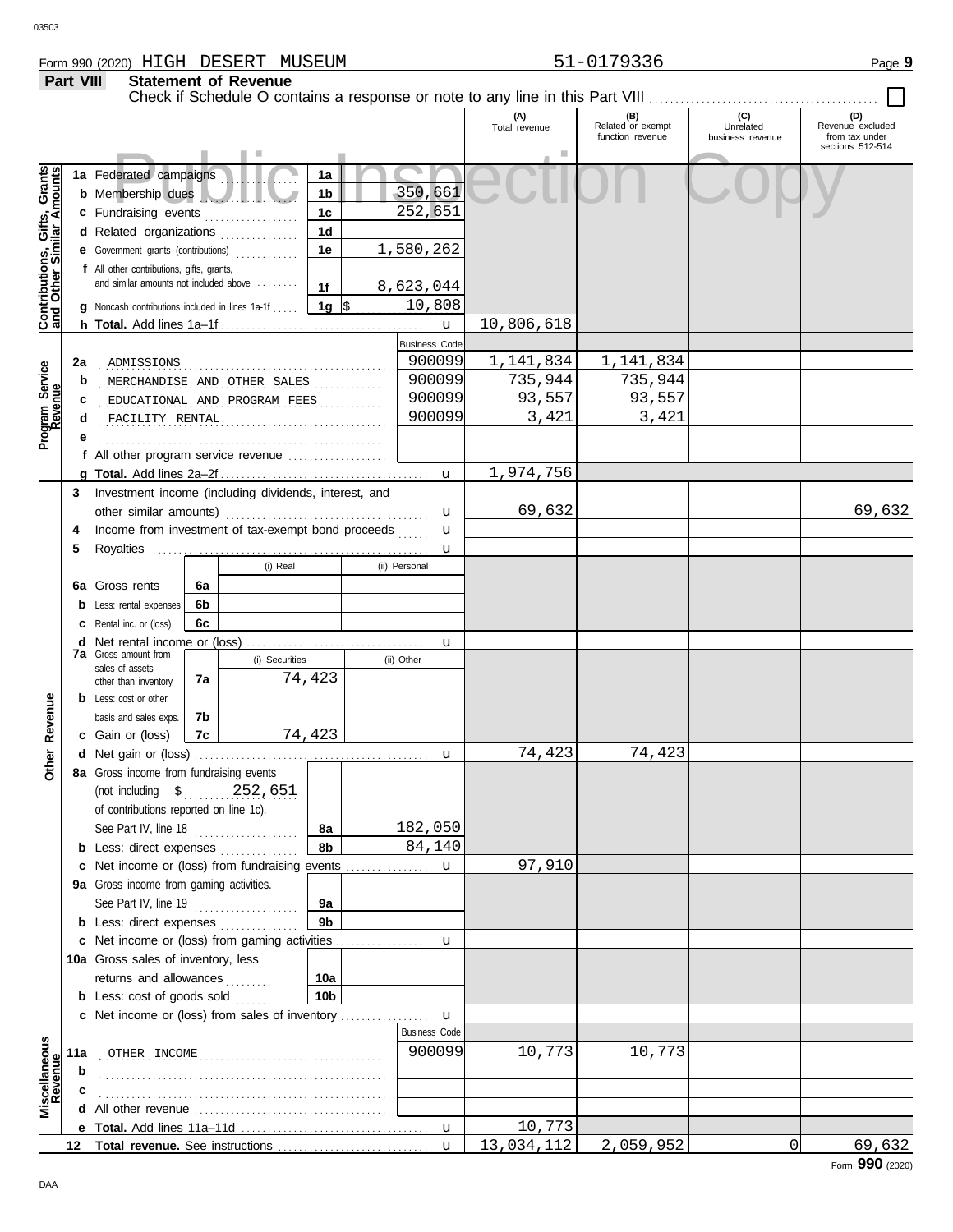### **Part IX Statement of Functional Expenses** Form 990 (2020) Page **10** HIGH DESERT MUSEUM 51-0179336

#### nd 10b of Part VIII.<br>
dother assistance to domestic organizations<br>
and other assistance to domestic<br>
and other assistance to domestic *Section 501(c)(3) and 501(c)(4) organizations must complete all columns. All other organizations must complete column (A). Do not include amounts reported on lines 6b, 7b, 8b, 9b, and 10b of Part VIII.* **1 2 3 4 5 6 7 8 9 10 11 a** Management ................................. **b** Legal . . . . . . . . . . . . . . . . . . . . . . . . . . . . . . . . . . . . . . . . . **c** Accounting . . . . . . . . . . . . . . . . . . . . . . . . . . . . . . . . . . . **d** Lobbying . . . . . . . . . . . . . . . . . . . . . . . . . . . . . . . . . . . . . **e** Professional fundraising services. See Part IV, line 17 **f g** Other. (If line 11g amount exceeds 10% of line 25, column **12** Advertising and promotion . . . . . . . . . . . . . . . . . **13 14 15 16 17 18 19 20 21 22** Depreciation, depletion, and amortization . . . **23 24 a** . . . . . . . . . . . . . . . . . . . . . . . . . . . . . . . . . . . . . . . . . . . . . . . STORE COGS 316,567 316,567 **b c** REPAIRS AND MAINTENANCE 22,682 111,122 5,780 5,780 **d** . . . . . . . . . . . . . . . . . . . . . . . . . . . . . . . . . . . . . . . . . . . . . . . SERVICE CHARGES 61,918 50,148 2,404 9,366 **e** All other expenses . . . . . . . . . . . . . . . . . . . . . . . . . . . **25 Total functional expenses.** Add lines 1 through 24e . . . . . **26** Grants and other assistance to domestic organizations and domestic governments. See Part IV, line 21 Grants and other assistance to domestic individuals. See Part IV, line 22 .............. Grants and other assistance to foreign organizations, foreign governments, and foreign individuals. See Part IV, lines 15 and 16 Benefits paid to or for members ............. Compensation of current officers, directors, trustees, and key employees . . . . . . . . . . . . . . . . Compensation not included above to disqualified persons (as defined under section 4958(f)(1)) and persons described in section 4958(c)(3)(B) . . . . . . . . Other salaries and wages .................... Pension plan accruals and contributions (include section 401(k) and 403(b) employer contributions) Other employee benefits ..................... Payroll taxes . . . . . . . . . . . . . . . . . . . . . . . . . . . . . . . . . Fees for services (nonemployees): Investment management fees ............... Office expenses ............................... Information technology ..................... Royalties . . . . . . . . . . . . . . . . . . . . . . . . . . . . . . . . . . . . . Occupancy . . . . . . . . . . . . . . . . . . . . . . . . . . . . . . . . . . Travel . . . . . . . . . . . . . . . . . . . . . . . . . . . . . . . . . . . . . . . . Payments of travel or entertainment expenses for any federal, state, or local public officials Conferences, conventions, and meetings Interest . . . . . . . . . . . . . . . . . . . . . . . . . . . . . . . . . . . . . . Payments to affiliates . . . . . . . . . . . . . . . . . . . . . . . . Insurance . . . . . . . . . . . . . . . . . . . . . . . . . . . . . . . . . . . . Other expenses. Itemize expenses not covered above (List miscellaneous expenses on line 24e. If line 24e amount exceeds 10% of line 25, column (A) amount, list line 24e expenses on Schedule O.) fundraising solicitation. Check here  $\mathbf{u}$  | if organization reported in column (B) joint costs from a combined educational campaign and following SOP 98-2 (ASC 958-720) **(A) (B) (C) (D)** Management and expenses and general expenses (D)<br>Fundraising expenses . OPERATING SUPPLIES 138,629 132,803 2,835 2,991 Check if Schedule O contains a response or note to any line in this Part IX **Joint costs.** Complete this line only if the (A) amount, list line 11g expenses on Schedule O.) . . . . . . . . 265,591 74,881 153,270 37,440 2,443,835 1,962,239 194,912 286,684 <u>56,773 47,461 1,931 7,381</u><br>99,285 172,811 22,079 4,395 199,285 172,811 22,079 4,395<br>276,717 215,650 30,893 30,174 276,717 3,582<br>0,100 3,582<br>20,100 20,100 20,100 35,123 35,123 <u>373,931 368,551 5,380</u><br>122,984 113,185 22,984 113,185 9,917 9,799<br>72,776 34,602 9,917 28,257 121,772 9,917 28,257<br>121,772 25,257 19,436 166,465 169,843 152,859 8,492 8,492<br>20.134 6.151 197 13.786 13,786 680,715 664,241 3,540 12,934 165,320 94,966 80,089 12,040 2,837<br>5,812,036 4,790,452 538,613 482,971 4,790,452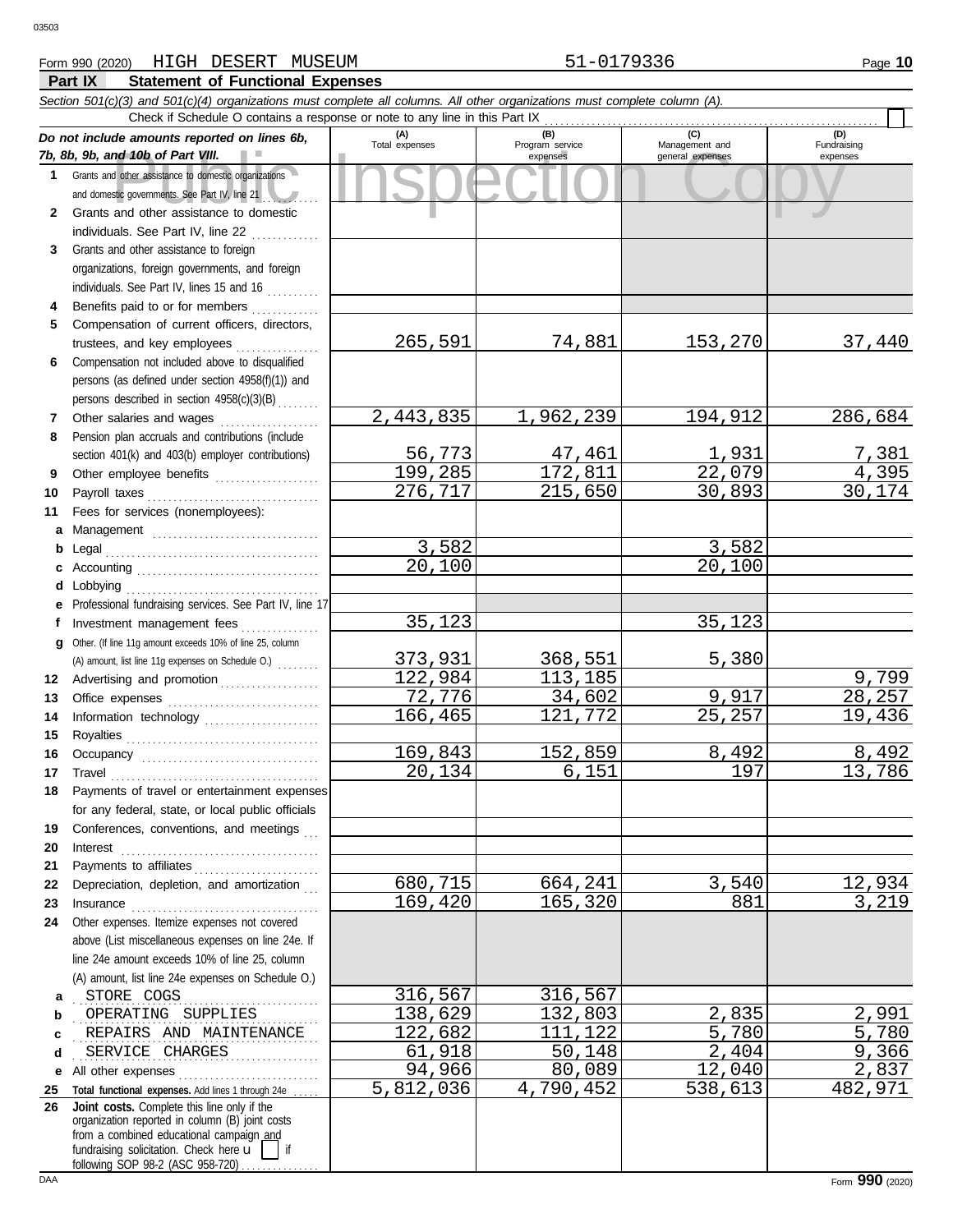# Form 990 (2020) HIGH DESERT MUSEUM **51-0179336** Page 11

# **Part X Balance Sheet**

Check if Schedule O contains a response or note to any line in this Part X . . . . . . . . . . . . . . . . . . . . . . . . . . . . . . . . . . . . . . . . . . . . . . . . . . . . . . . . . . . . . . . . .

|                             |    |                                                                              |                 |                                           | (A)                     |                | (B)             |
|-----------------------------|----|------------------------------------------------------------------------------|-----------------|-------------------------------------------|-------------------------|----------------|-----------------|
|                             |    |                                                                              |                 |                                           | Beginning of year       |                | End of year     |
|                             | 1  | Cash-non-interest-bearing                                                    |                 |                                           | 1,052,082               | $\mathbf{1}$   | 3,984,462       |
|                             | 2  |                                                                              |                 |                                           | 1,511,809               | $\sqrt{2}$     | 1,324,832       |
|                             | 3  |                                                                              |                 |                                           | 68,068                  | 3              | 4,888,200       |
|                             | 4  | Accounts receivable, net                                                     |                 |                                           | 8,685                   | $\overline{4}$ | 20,791          |
|                             | 5  | Loans and other receivables from any current or former officer, director,    |                 |                                           |                         |                |                 |
|                             |    | trustee, key employee, creator or founder, substantial contributor, or 35%   |                 |                                           |                         |                |                 |
|                             |    | controlled entity or family member of any of these persons                   |                 |                                           |                         | 5              |                 |
|                             | 6  | Loans and other receivables from other disqualified persons (as defined      |                 |                                           |                         |                |                 |
|                             |    | under section 4958(f)(1)), and persons described in section 4958(c)(3)(B)    |                 |                                           |                         | 6              |                 |
| Assets                      | 7  |                                                                              |                 |                                           |                         | $\overline{7}$ |                 |
|                             | 8  | Inventories for sale or use                                                  |                 |                                           | 115,567                 | 8              | 95,784          |
|                             | 9  | Prepaid expenses and deferred charges                                        |                 |                                           | 90,909                  | 9              | 112,122         |
|                             |    | 10a Land, buildings, and equipment: cost or other                            |                 |                                           |                         |                |                 |
|                             |    |                                                                              |                 | <u>28,155,717</u>                         |                         |                |                 |
|                             |    | <b>b</b> Less: accumulated depreciation                                      | 10 <sub>b</sub> | 16,533,771                                | 11,774,233              | 10c            | 11,621,946      |
|                             | 11 | Investments-publicly traded securities                                       |                 |                                           | 3,294,298               | 11             | 4,290,093       |
|                             | 12 | Investments-other securities. See Part IV, line 11                           |                 |                                           |                         | 12             |                 |
|                             | 13 |                                                                              |                 |                                           |                         | 13             |                 |
|                             | 14 | Intangible assets                                                            |                 |                                           | 236,318                 | 14             | 197,988         |
|                             | 15 | Other assets. See Part IV, line 11                                           |                 |                                           | 345,924                 | 15             | 457,398         |
|                             | 16 |                                                                              |                 |                                           | 18,497,893              | 16             | 26,993,616      |
|                             | 17 |                                                                              |                 |                                           | 300,444                 | 17             | 396,574         |
|                             | 18 | Grants payable                                                               |                 |                                           |                         | 18             |                 |
|                             | 19 | Deferred revenue                                                             |                 |                                           | 77,181                  | 19             | 127,252         |
|                             | 20 |                                                                              |                 |                                           |                         | 20             |                 |
|                             | 21 | Escrow or custodial account liability. Complete Part IV of Schedule D        |                 | 21                                        |                         |                |                 |
|                             | 22 | Loans and other payables to any current or former officer, director,         |                 | <u> 1999 - Johann Stoff, amerikansk f</u> |                         |                |                 |
|                             |    | trustee, key employee, creator or founder, substantial contributor, or 35%   |                 |                                           |                         |                |                 |
| Liabilities                 |    | controlled entity or family member of any of these persons                   |                 |                                           |                         | 22             |                 |
|                             | 23 |                                                                              |                 |                                           |                         | 23             |                 |
|                             | 24 | Unsecured notes and loans payable to unrelated third parties                 |                 |                                           |                         | 24             |                 |
|                             | 25 | Other liabilities (including federal income tax, payables to related third   |                 |                                           |                         |                |                 |
|                             |    | parties, and other liabilities not included on lines 17-24). Complete Part X |                 |                                           |                         |                |                 |
|                             |    | of Schedule D                                                                |                 |                                           | 545,668                 | 25             | 545,667         |
|                             | 26 |                                                                              |                 |                                           | 923,293                 | 26             | 1,069,493       |
|                             |    | Organizations that follow FASB ASC 958, check here $\mathbf{u} \times$       |                 |                                           |                         |                |                 |
|                             |    | and complete lines 27, 28, 32, and 33.                                       |                 |                                           |                         |                |                 |
|                             | 27 | Net assets without donor restrictions                                        |                 |                                           | 13, 111, 259            | 27             | 13,409,163      |
|                             | 28 | Net assets with donor restrictions                                           |                 |                                           | 4,463,341               | 28             | 12,514,960      |
|                             |    | Organizations that do not follow FASB ASC 958, check here u                  |                 |                                           |                         |                |                 |
|                             |    | and complete lines 29 through 33.                                            |                 |                                           |                         |                |                 |
|                             | 29 | Capital stock or trust principal, or current funds                           |                 |                                           |                         | 29             |                 |
| Net Assets or Fund Balances | 30 | Paid-in or capital surplus, or land, building, or equipment fund             |                 |                                           | 30                      |                |                 |
|                             | 31 | Retained earnings, endowment, accumulated income, or other funds             |                 |                                           | 31                      |                |                 |
|                             | 32 | Total net assets or fund balances                                            |                 |                                           | $\overline{17,574,600}$ | 32             | 25,924,123      |
|                             | 33 |                                                                              |                 |                                           | 18,497,893              | 33             | 26,993,616      |
|                             |    |                                                                              |                 |                                           |                         |                | Form 990 (2020) |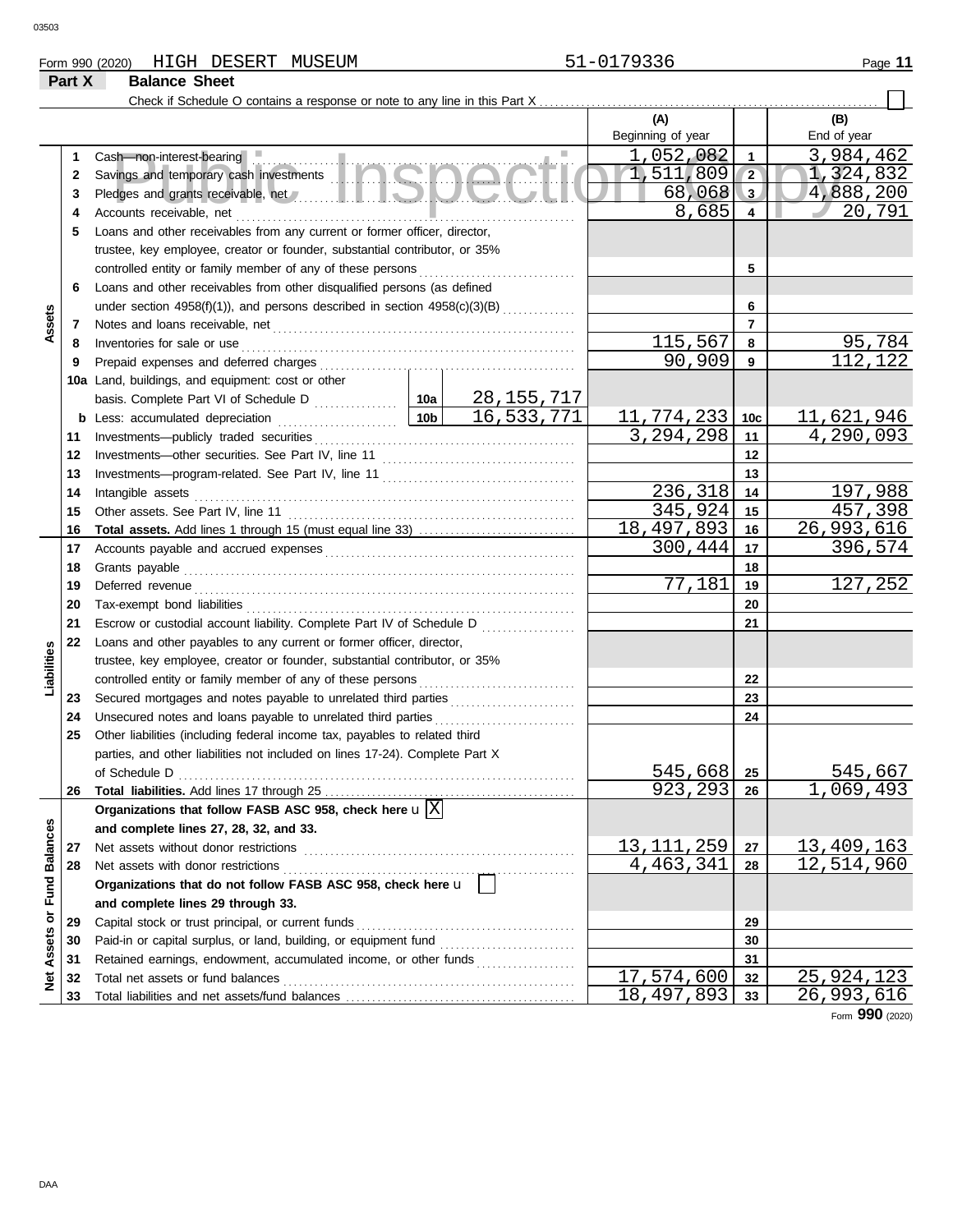|    | 51-0179336<br>Form 990 (2020) HIGH DESERT MUSEUM                                                                                                                                                                                     |                |                         |     | Page 12   |
|----|--------------------------------------------------------------------------------------------------------------------------------------------------------------------------------------------------------------------------------------|----------------|-------------------------|-----|-----------|
|    | Part XI<br><b>Reconciliation of Net Assets</b>                                                                                                                                                                                       |                |                         |     |           |
|    |                                                                                                                                                                                                                                      |                |                         |     |           |
|    |                                                                                                                                                                                                                                      | $\mathbf{1}$   | $13,034,1\overline{12}$ |     |           |
| 2  |                                                                                                                                                                                                                                      | $\overline{2}$ | 5,812,036               |     |           |
| 3  | Revenue less expenses. Subtract line 2 from line 1                                                                                                                                                                                   | $\overline{3}$ | 7, 222, 076             |     |           |
| 4  | Revenue less expenses. Subtract line 2 from line 1<br>Net assets or fund balances at beginning of year (must equal Part X, line 32, column (A))                                                                                      | $\overline{4}$ | 17,574,600              |     |           |
| 5  | Net unrealized gains (losses) on investments <b>and the contract of the contract of the contract of the contract of the contract of the contract of the contract of the contract of the contract of the contract of the contract</b> | 5.             | /1,127,447              |     |           |
| 6  |                                                                                                                                                                                                                                      | 6              |                         |     |           |
| 7  | Investment expenses                                                                                                                                                                                                                  | $\overline{7}$ |                         |     |           |
| 8  | Prior period adjustments                                                                                                                                                                                                             | 8              |                         |     |           |
| 9  |                                                                                                                                                                                                                                      | 9              |                         |     |           |
| 10 | Net assets or fund balances at end of year. Combine lines 3 through 9 (must equal Part X, line                                                                                                                                       |                |                         |     |           |
|    |                                                                                                                                                                                                                                      | 10             | 25, 924, 123            |     |           |
|    | <b>Financial Statements and Reporting</b><br>Part XII                                                                                                                                                                                |                |                         |     |           |
|    |                                                                                                                                                                                                                                      |                |                         |     |           |
|    |                                                                                                                                                                                                                                      |                |                         | Yes | <b>No</b> |
| 1  | X Accrual<br>Accounting method used to prepare the Form 990:<br>Cash<br>Other                                                                                                                                                        |                |                         |     |           |
|    | If the organization changed its method of accounting from a prior year or checked "Other," explain in                                                                                                                                |                |                         |     |           |
|    | Schedule O.                                                                                                                                                                                                                          |                |                         |     |           |
|    | 2a Were the organization's financial statements compiled or reviewed by an independent accountant?                                                                                                                                   |                | 2a                      |     | Χ         |
|    | If "Yes," check a box below to indicate whether the financial statements for the year were compiled or                                                                                                                               |                |                         |     |           |
|    | reviewed on a separate basis, consolidated basis, or both:                                                                                                                                                                           |                |                         |     |           |
|    | Consolidated basis<br>Separate basis<br>Both consolidated and separate basis                                                                                                                                                         |                |                         |     |           |
|    | <b>b</b> Were the organization's financial statements audited by an independent accountant?                                                                                                                                          |                | 2b                      | Χ   |           |
|    | If "Yes," check a box below to indicate whether the financial statements for the year were audited on a                                                                                                                              |                |                         |     |           |
|    | separate basis, consolidated basis, or both:                                                                                                                                                                                         |                |                         |     |           |
|    | ΙXΙ<br>Consolidated basis<br>Separate basis<br>Both consolidated and separate basis                                                                                                                                                  |                |                         |     |           |
|    | c If "Yes" to line 2a or 2b, does the organization have a committee that assumes responsibility for oversight of                                                                                                                     |                |                         |     |           |
|    | the audit, review, or compilation of its financial statements and selection of an independent accountant?                                                                                                                            |                | 2c                      | X   |           |
|    | If the organization changed either its oversight process or selection process during the tax year, explain on                                                                                                                        |                |                         |     |           |
|    | Schedule O.                                                                                                                                                                                                                          |                |                         |     |           |
|    | 3a As a result of a federal award, was the organization required to undergo an audit or audits as set forth in the                                                                                                                   |                |                         |     |           |
|    | Single Audit Act and OMB Circular A-133?                                                                                                                                                                                             |                | За                      |     | Χ         |
|    | <b>b</b> If "Yes," did the organization undergo the required audit or audits? If the organization did not undergo the                                                                                                                |                |                         |     |           |
|    |                                                                                                                                                                                                                                      |                | 3b                      |     |           |
|    |                                                                                                                                                                                                                                      |                |                         |     |           |

Form **990** (2020)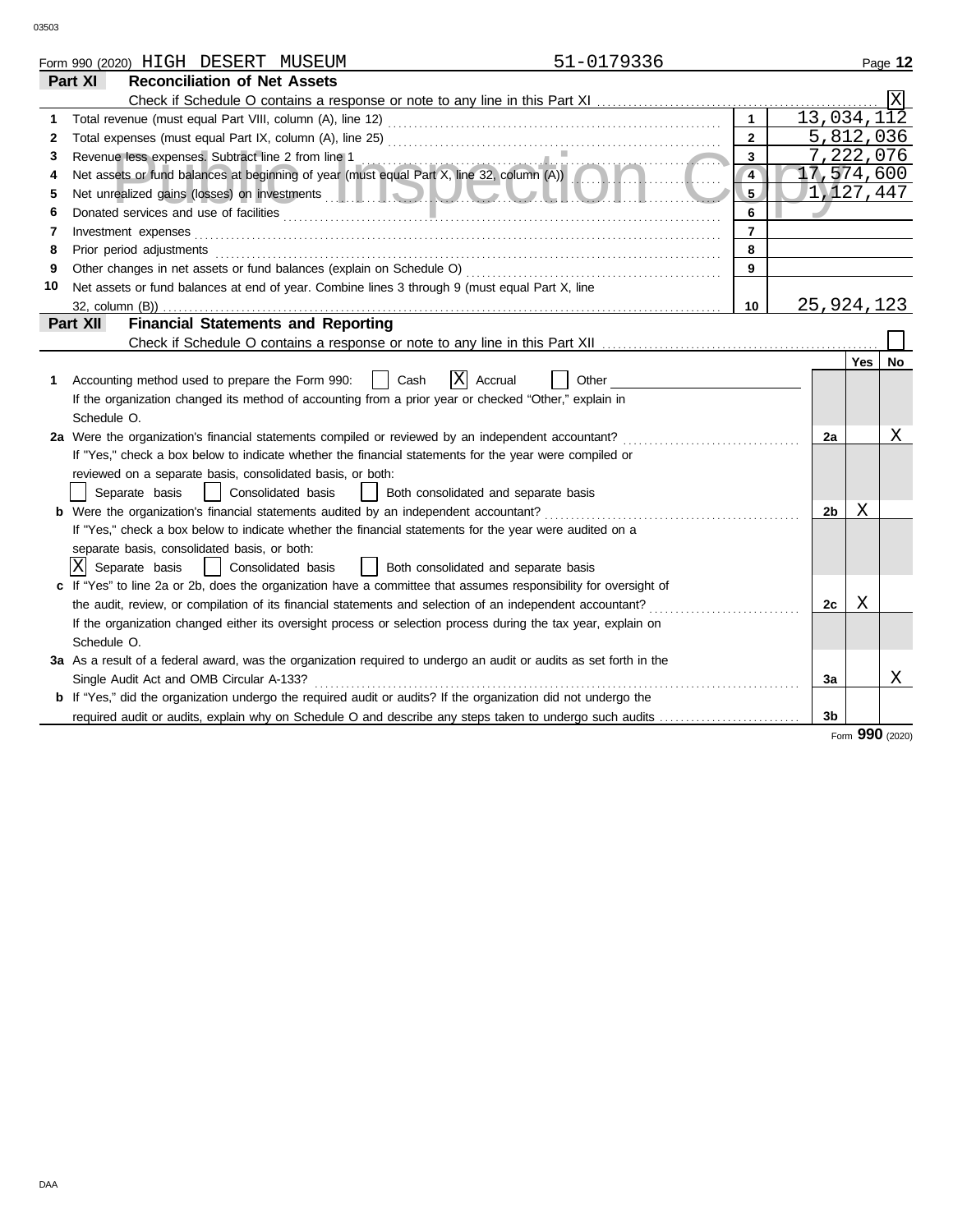| 03503<br>Form 990 (2020) HIGH DESERT MUSEUM<br>Part VII                                                                                                                                                                                                     |                                                                |                                   |                       |                 |              |                                                                                                 |                                                                                                                                     | 51-0179336<br>Section A. Officers, Directors, Trustees, Key Employees, and Highest Compensated Employees (continued) |                                | Page 8                                                          |
|-------------------------------------------------------------------------------------------------------------------------------------------------------------------------------------------------------------------------------------------------------------|----------------------------------------------------------------|-----------------------------------|-----------------------|-----------------|--------------|-------------------------------------------------------------------------------------------------|-------------------------------------------------------------------------------------------------------------------------------------|----------------------------------------------------------------------------------------------------------------------|--------------------------------|-----------------------------------------------------------------|
| (A)<br>Name and title                                                                                                                                                                                                                                       | (B)<br>Average<br>hours<br>per week<br>(list any               |                                   |                       | (C)<br>Position |              | (do not check more than one<br>box, unless person is both an<br>officer and a director/trustee) | (D)<br>(E)<br>Reportable<br>Reportable<br>compensation<br>compensation<br>from the<br>from related<br>organizations<br>organization |                                                                                                                      |                                | (F)<br>Estimated amount<br>of other<br>compensation<br>from the |
|                                                                                                                                                                                                                                                             | hours for<br>related<br>organizations<br>below<br>dotted line) | Individual trustee<br>or director | Institutional trustee | <b>Officer</b>  | Key employee | <b>Highest</b> ac<br>compensated<br>e                                                           | Former                                                                                                                              | (W-2/1099-MISC)                                                                                                      | (W-2/1099-MISC)                | organization and<br>related organizations                       |
| (20)<br>PETER J. HALL                                                                                                                                                                                                                                       | 2.00                                                           |                                   |                       |                 |              |                                                                                                 |                                                                                                                                     |                                                                                                                      |                                |                                                                 |
| TRUSTEE                                                                                                                                                                                                                                                     | 0.00                                                           | Χ                                 |                       |                 |              |                                                                                                 |                                                                                                                                     | 0                                                                                                                    | 0                              | 0                                                               |
| MARGI HEATER<br>(21)<br>TRUSTEE                                                                                                                                                                                                                             | 2.00<br>0.00                                                   | Χ                                 |                       |                 |              |                                                                                                 |                                                                                                                                     | 0                                                                                                                    | 0                              | 0                                                               |
| (22)<br>SHARON HEWITT                                                                                                                                                                                                                                       |                                                                |                                   |                       |                 |              |                                                                                                 |                                                                                                                                     |                                                                                                                      |                                |                                                                 |
| TRUSTEE<br>ANDY JORDAN<br>(23)                                                                                                                                                                                                                              | 2.00<br>0.00                                                   | Χ                                 |                       |                 |              |                                                                                                 |                                                                                                                                     | 0                                                                                                                    | 0                              | 0                                                               |
| TRUSTEE                                                                                                                                                                                                                                                     | 2.00<br>0.00                                                   | Χ                                 |                       |                 |              |                                                                                                 |                                                                                                                                     | 0                                                                                                                    | 0                              | 0                                                               |
| ALBERT KENNEDY<br>(24)                                                                                                                                                                                                                                      |                                                                |                                   |                       |                 |              |                                                                                                 |                                                                                                                                     |                                                                                                                      |                                |                                                                 |
| TRUSTEE                                                                                                                                                                                                                                                     | 2.00<br>0.00                                                   | Χ                                 |                       |                 |              |                                                                                                 |                                                                                                                                     | 0                                                                                                                    | 0                              | 0                                                               |
| RANDY MILLER<br>(25)                                                                                                                                                                                                                                        | 2.00                                                           |                                   |                       |                 |              |                                                                                                 |                                                                                                                                     |                                                                                                                      |                                |                                                                 |
| TRUSTEE<br>ROMY MORTENSEN<br>(26)                                                                                                                                                                                                                           | 0.00                                                           | Χ                                 |                       |                 |              |                                                                                                 |                                                                                                                                     | 0                                                                                                                    | 0                              | 0                                                               |
|                                                                                                                                                                                                                                                             | 2.00                                                           |                                   |                       |                 |              |                                                                                                 |                                                                                                                                     |                                                                                                                      |                                |                                                                 |
| TRUSTEE<br><b>JOSH NEWTON</b><br>(27)                                                                                                                                                                                                                       | 0.00<br>2.00                                                   | Χ                                 |                       |                 |              |                                                                                                 |                                                                                                                                     | 0                                                                                                                    | 0                              | 0                                                               |
| TRUSTEE                                                                                                                                                                                                                                                     | 0.00                                                           | Χ                                 |                       |                 |              |                                                                                                 |                                                                                                                                     | 0                                                                                                                    | 0                              | 0                                                               |
| c Total from continuation sheets to Part VII, Section A                                                                                                                                                                                                     |                                                                |                                   |                       |                 |              | u<br>u                                                                                          |                                                                                                                                     |                                                                                                                      |                                |                                                                 |
| d                                                                                                                                                                                                                                                           |                                                                |                                   |                       |                 |              | u                                                                                               |                                                                                                                                     |                                                                                                                      |                                |                                                                 |
| Total number of individuals (including but not limited to those listed above) who received more than \$100,000 of<br>2<br>reportable compensation from the organization u                                                                                   |                                                                |                                   |                       |                 |              |                                                                                                 |                                                                                                                                     |                                                                                                                      |                                |                                                                 |
| Did the organization list any former officer, director, trustee, key employee, or highest compensated<br>3                                                                                                                                                  |                                                                |                                   |                       |                 |              |                                                                                                 |                                                                                                                                     |                                                                                                                      |                                | Yes<br>No                                                       |
| For any individual listed on line 1a, is the sum of reportable compensation and other compensation from the<br>4                                                                                                                                            |                                                                |                                   |                       |                 |              |                                                                                                 |                                                                                                                                     |                                                                                                                      |                                | 3                                                               |
| organization and related organizations greater than \$150,000? If "Yes," complete Schedule J for such                                                                                                                                                       |                                                                |                                   |                       |                 |              |                                                                                                 |                                                                                                                                     |                                                                                                                      |                                | 4                                                               |
| Did any person listed on line 1a receive or accrue compensation from any unrelated organization or individual<br>5                                                                                                                                          |                                                                |                                   |                       |                 |              |                                                                                                 |                                                                                                                                     |                                                                                                                      |                                | 5                                                               |
| Section B. Independent Contractors                                                                                                                                                                                                                          |                                                                |                                   |                       |                 |              |                                                                                                 |                                                                                                                                     |                                                                                                                      |                                |                                                                 |
| Complete this table for your five highest compensated independent contractors that received more than \$100,000 of<br>1<br>compensation from the organization. Report compensation for the calendar year ending with or within the organization's tax year. |                                                                |                                   |                       |                 |              |                                                                                                 |                                                                                                                                     |                                                                                                                      |                                |                                                                 |
|                                                                                                                                                                                                                                                             | (A)<br>Name and business address                               |                                   |                       |                 |              |                                                                                                 |                                                                                                                                     |                                                                                                                      | (B)<br>Description of services | (C)<br>Compensation                                             |
|                                                                                                                                                                                                                                                             |                                                                |                                   |                       |                 |              |                                                                                                 |                                                                                                                                     |                                                                                                                      |                                |                                                                 |
|                                                                                                                                                                                                                                                             |                                                                |                                   |                       |                 |              |                                                                                                 |                                                                                                                                     |                                                                                                                      |                                |                                                                 |
|                                                                                                                                                                                                                                                             |                                                                |                                   |                       |                 |              |                                                                                                 |                                                                                                                                     |                                                                                                                      |                                |                                                                 |
|                                                                                                                                                                                                                                                             |                                                                |                                   |                       |                 |              |                                                                                                 |                                                                                                                                     |                                                                                                                      |                                |                                                                 |
|                                                                                                                                                                                                                                                             |                                                                |                                   |                       |                 |              |                                                                                                 |                                                                                                                                     |                                                                                                                      |                                |                                                                 |
| Total number of independent contractors (including but not limited to those listed above) who<br>$\mathbf{2}$<br>received more than \$100,000 of compensation from the organization $\mathbf u$                                                             |                                                                |                                   |                       |                 |              |                                                                                                 |                                                                                                                                     |                                                                                                                      |                                |                                                                 |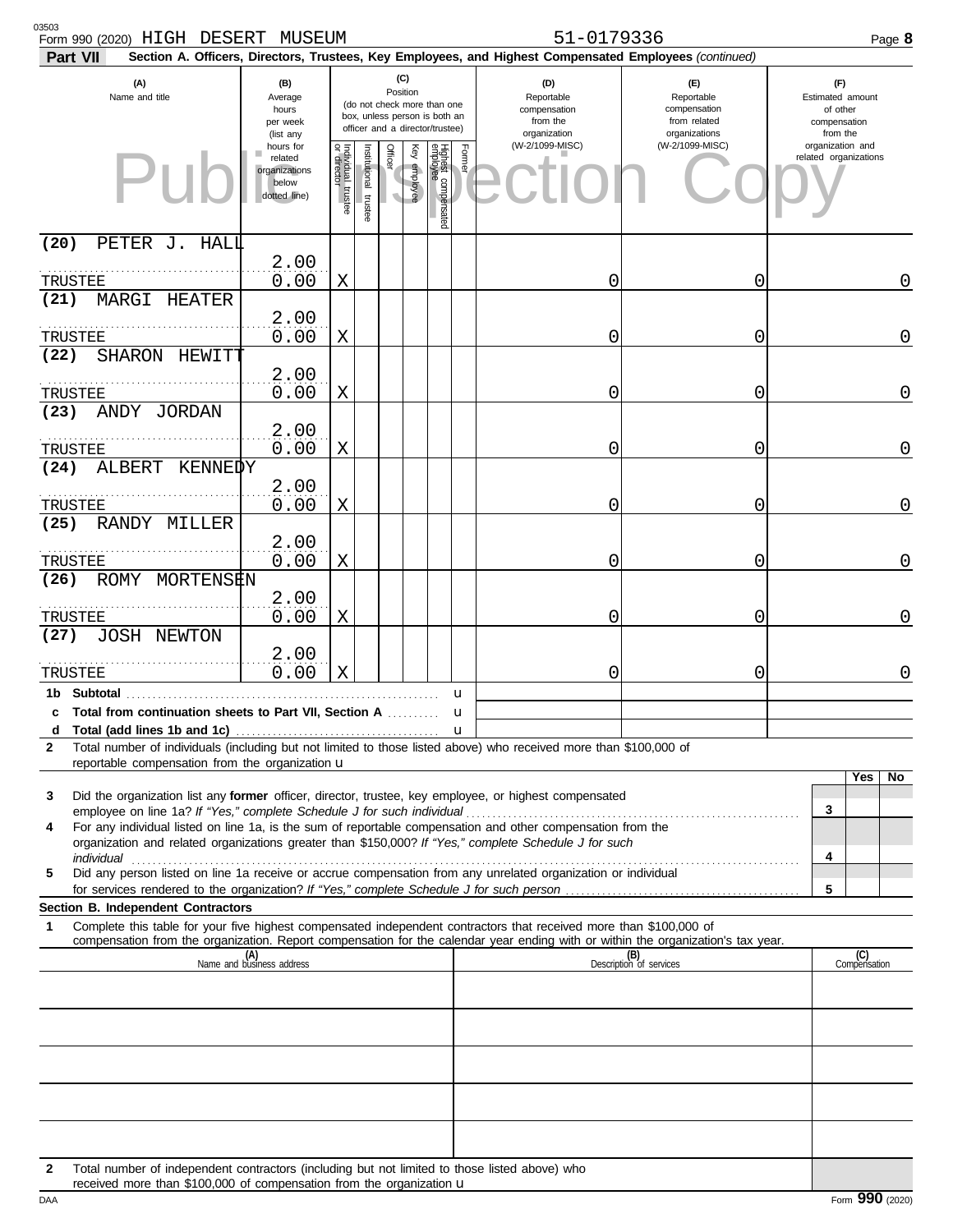| 03503<br>Form 990 (2020) HIGH DESERT MUSEUM<br>Part VII                                                                                                                                                                   |                                                                |                                   |                       |                 |              |                                                                                                 |                   | 51-0179336<br>Section A. Officers, Directors, Trustees, Key Employees, and Highest Compensated Employees (continued) |                                                                    | Page 8                                                          |
|---------------------------------------------------------------------------------------------------------------------------------------------------------------------------------------------------------------------------|----------------------------------------------------------------|-----------------------------------|-----------------------|-----------------|--------------|-------------------------------------------------------------------------------------------------|-------------------|----------------------------------------------------------------------------------------------------------------------|--------------------------------------------------------------------|-----------------------------------------------------------------|
| (A)<br>Name and title                                                                                                                                                                                                     | (B)<br>Average<br>hours<br>per week<br>(list any               |                                   |                       | (C)<br>Position |              | (do not check more than one<br>box, unless person is both an<br>officer and a director/trustee) |                   | (D)<br>Reportable<br>compensation<br>from the<br>organization                                                        | (E)<br>Reportable<br>compensation<br>from related<br>organizations | (F)<br>Estimated amount<br>of other<br>compensation<br>from the |
|                                                                                                                                                                                                                           | hours for<br>related<br>organizations<br>below<br>dotted line) | Individual trustee<br>or director | Institutional trustee | <b>Officer</b>  | Key employee | Highest cc<br>employee<br>compensated<br>e                                                      | Former            | (W-2/1099-MISC)                                                                                                      | (W-2/1099-MISC)                                                    | organization and<br>related organizations                       |
| (28)<br>KEVIN PALMER                                                                                                                                                                                                      |                                                                |                                   |                       |                 |              |                                                                                                 |                   |                                                                                                                      |                                                                    |                                                                 |
| TRUSTEE                                                                                                                                                                                                                   | 2.00<br>0.00                                                   | Χ                                 |                       |                 |              |                                                                                                 |                   | 0                                                                                                                    | 0                                                                  | 0                                                               |
| (29)<br>DON PATERSON                                                                                                                                                                                                      | 2.00                                                           |                                   |                       |                 |              |                                                                                                 |                   |                                                                                                                      |                                                                    |                                                                 |
| TRUSTEE<br>GREG RASMUSSEN<br>(30)                                                                                                                                                                                         | 0.00                                                           | Χ                                 |                       |                 |              |                                                                                                 |                   | 0                                                                                                                    | 0                                                                  | $\overline{0}$                                                  |
| TRUSTEE                                                                                                                                                                                                                   | 2.00<br>0.00                                                   | X                                 |                       |                 |              |                                                                                                 |                   | 0                                                                                                                    | 0                                                                  | $\overline{0}$                                                  |
| PETER RICHTER<br>(31)                                                                                                                                                                                                     | 2.00                                                           |                                   |                       |                 |              |                                                                                                 |                   |                                                                                                                      |                                                                    |                                                                 |
| TRUSTEE                                                                                                                                                                                                                   | 0.00                                                           | X                                 |                       |                 |              |                                                                                                 |                   | 0                                                                                                                    | 0                                                                  | $\overline{0}$                                                  |
| (32)<br>STEVE<br>SHROPSHIRE                                                                                                                                                                                               | 2.00                                                           |                                   |                       |                 |              |                                                                                                 |                   |                                                                                                                      |                                                                    |                                                                 |
| TRUSTEE                                                                                                                                                                                                                   | 0.00                                                           | Χ                                 |                       |                 |              |                                                                                                 |                   | 0                                                                                                                    | 0                                                                  | $\overline{0}$                                                  |
| <b>JUSTIN SNYDER</b><br>(33)                                                                                                                                                                                              | 2.00                                                           |                                   |                       |                 |              |                                                                                                 |                   |                                                                                                                      |                                                                    |                                                                 |
| TRUSTEE                                                                                                                                                                                                                   | 0.00                                                           | X                                 |                       |                 |              |                                                                                                 |                   | 0                                                                                                                    | 0                                                                  | $\overline{0}$                                                  |
| SUSAN<br>SKALSKI<br>(34)                                                                                                                                                                                                  | 2.00                                                           |                                   |                       |                 |              |                                                                                                 |                   |                                                                                                                      |                                                                    |                                                                 |
| TRUSTEE                                                                                                                                                                                                                   | 0.00                                                           | Χ                                 |                       |                 |              |                                                                                                 |                   | 0                                                                                                                    | 0                                                                  | 0                                                               |
| ANDREA STREEDAIN<br>(35)                                                                                                                                                                                                  |                                                                |                                   |                       |                 |              |                                                                                                 |                   |                                                                                                                      |                                                                    |                                                                 |
| TRUSTEE                                                                                                                                                                                                                   | 2.00<br>0.00                                                   | Χ                                 |                       |                 |              |                                                                                                 |                   | 0                                                                                                                    | 0                                                                  | 0                                                               |
|                                                                                                                                                                                                                           |                                                                |                                   |                       |                 |              |                                                                                                 | u                 |                                                                                                                      |                                                                    |                                                                 |
| c Total from continuation sheets to Part VII, Section A<br>d                                                                                                                                                              |                                                                |                                   |                       |                 |              |                                                                                                 | u<br>$\mathbf{u}$ |                                                                                                                      |                                                                    |                                                                 |
| Total number of individuals (including but not limited to those listed above) who received more than \$100,000 of<br>2                                                                                                    |                                                                |                                   |                       |                 |              |                                                                                                 |                   |                                                                                                                      |                                                                    |                                                                 |
| reportable compensation from the organization u                                                                                                                                                                           |                                                                |                                   |                       |                 |              |                                                                                                 |                   |                                                                                                                      |                                                                    | Yes<br>No                                                       |
| Did the organization list any former officer, director, trustee, key employee, or highest compensated<br>3                                                                                                                |                                                                |                                   |                       |                 |              |                                                                                                 |                   |                                                                                                                      |                                                                    | 3                                                               |
| For any individual listed on line 1a, is the sum of reportable compensation and other compensation from the<br>4<br>organization and related organizations greater than \$150,000? If "Yes," complete Schedule J for such |                                                                |                                   |                       |                 |              |                                                                                                 |                   |                                                                                                                      |                                                                    |                                                                 |
| Did any person listed on line 1a receive or accrue compensation from any unrelated organization or individual<br>5                                                                                                        |                                                                |                                   |                       |                 |              |                                                                                                 |                   |                                                                                                                      |                                                                    | 4                                                               |
|                                                                                                                                                                                                                           |                                                                |                                   |                       |                 |              |                                                                                                 |                   |                                                                                                                      |                                                                    | 5                                                               |
| Section B. Independent Contractors<br>Complete this table for your five highest compensated independent contractors that received more than \$100,000 of<br>1                                                             |                                                                |                                   |                       |                 |              |                                                                                                 |                   |                                                                                                                      |                                                                    |                                                                 |
| compensation from the organization. Report compensation for the calendar year ending with or within the organization's tax year.                                                                                          |                                                                |                                   |                       |                 |              |                                                                                                 |                   |                                                                                                                      |                                                                    |                                                                 |
|                                                                                                                                                                                                                           | (A)<br>Name and business address                               |                                   |                       |                 |              |                                                                                                 |                   |                                                                                                                      | (B)<br>Description of services                                     | (C)<br>Compensation                                             |
|                                                                                                                                                                                                                           |                                                                |                                   |                       |                 |              |                                                                                                 |                   |                                                                                                                      |                                                                    |                                                                 |
|                                                                                                                                                                                                                           |                                                                |                                   |                       |                 |              |                                                                                                 |                   |                                                                                                                      |                                                                    |                                                                 |
|                                                                                                                                                                                                                           |                                                                |                                   |                       |                 |              |                                                                                                 |                   |                                                                                                                      |                                                                    |                                                                 |
|                                                                                                                                                                                                                           |                                                                |                                   |                       |                 |              |                                                                                                 |                   |                                                                                                                      |                                                                    |                                                                 |
|                                                                                                                                                                                                                           |                                                                |                                   |                       |                 |              |                                                                                                 |                   |                                                                                                                      |                                                                    |                                                                 |
|                                                                                                                                                                                                                           |                                                                |                                   |                       |                 |              |                                                                                                 |                   |                                                                                                                      |                                                                    |                                                                 |
| $\mathbf{2}$                                                                                                                                                                                                              |                                                                |                                   |                       |                 |              |                                                                                                 |                   | Total number of independent contractors (including but not limited to those listed above) who                        |                                                                    |                                                                 |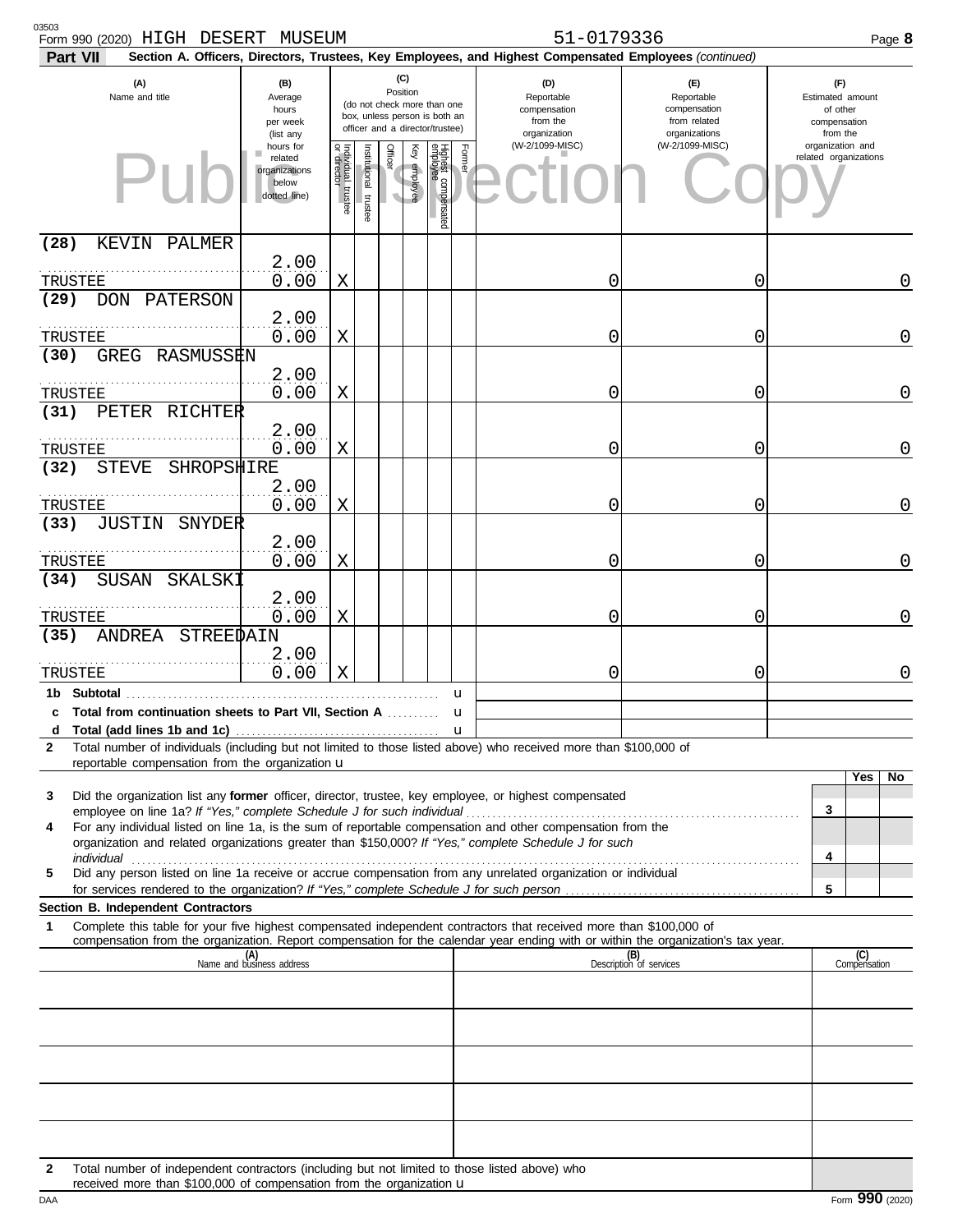| 03503<br>Form 990 (2020) HIGH DESERT MUSEUM<br>Part VII                                                                                                                                                                                                               |                                                                |                                      |                       |                       |              |                                                                                                 |        | 51-0179336<br>Section A. Officers, Directors, Trustees, Key Employees, and Highest Compensated Employees (continued) |                                                                 | Page 8                                    |
|-----------------------------------------------------------------------------------------------------------------------------------------------------------------------------------------------------------------------------------------------------------------------|----------------------------------------------------------------|--------------------------------------|-----------------------|-----------------------|--------------|-------------------------------------------------------------------------------------------------|--------|----------------------------------------------------------------------------------------------------------------------|-----------------------------------------------------------------|-------------------------------------------|
| (A)<br>Name and title                                                                                                                                                                                                                                                 | (B)<br>Average<br>hours<br>per week<br>(list any               |                                      |                       | (C)<br>Position       |              | (do not check more than one<br>box, unless person is both an<br>officer and a director/trustee) |        | (D)<br>Reportable<br>compensation<br>from the<br>organization                                                        | (F)<br>Estimated amount<br>of other<br>compensation<br>from the |                                           |
|                                                                                                                                                                                                                                                                       | hours for<br>related<br>organizations<br>below<br>dotted line) | Individual<br>or director<br>trustee | Institutional trustee | Officer<br>$\sqrt{2}$ | Key employee | Highest compensated<br>employee                                                                 | Former | (W-2/1099-MISC)                                                                                                      | organizations<br>(W-2/1099-MISC)                                | organization and<br>related organizations |
| (36)<br>RICH<br>WININGER                                                                                                                                                                                                                                              |                                                                |                                      |                       |                       |              |                                                                                                 |        |                                                                                                                      |                                                                 |                                           |
| TRUSTEE                                                                                                                                                                                                                                                               | 2.00<br>0.00                                                   | Χ                                    |                       |                       |              |                                                                                                 |        | 0                                                                                                                    | 0                                                               | 0                                         |
|                                                                                                                                                                                                                                                                       |                                                                |                                      |                       |                       |              |                                                                                                 |        |                                                                                                                      |                                                                 |                                           |
|                                                                                                                                                                                                                                                                       |                                                                |                                      |                       |                       |              |                                                                                                 |        |                                                                                                                      |                                                                 |                                           |
|                                                                                                                                                                                                                                                                       |                                                                |                                      |                       |                       |              |                                                                                                 |        |                                                                                                                      |                                                                 |                                           |
|                                                                                                                                                                                                                                                                       |                                                                |                                      |                       |                       |              |                                                                                                 |        |                                                                                                                      |                                                                 |                                           |
|                                                                                                                                                                                                                                                                       |                                                                |                                      |                       |                       |              |                                                                                                 |        |                                                                                                                      |                                                                 |                                           |
|                                                                                                                                                                                                                                                                       |                                                                |                                      |                       |                       |              |                                                                                                 |        |                                                                                                                      |                                                                 |                                           |
|                                                                                                                                                                                                                                                                       |                                                                |                                      |                       |                       |              |                                                                                                 |        |                                                                                                                      |                                                                 |                                           |
|                                                                                                                                                                                                                                                                       |                                                                |                                      |                       |                       |              |                                                                                                 |        |                                                                                                                      |                                                                 |                                           |
| 1b<br>c Total from continuation sheets to Part VII, Section A                                                                                                                                                                                                         |                                                                |                                      |                       |                       |              |                                                                                                 | u      |                                                                                                                      |                                                                 |                                           |
| d                                                                                                                                                                                                                                                                     |                                                                |                                      |                       |                       |              |                                                                                                 | u<br>u |                                                                                                                      |                                                                 |                                           |
| Total number of individuals (including but not limited to those listed above) who received more than \$100,000 of<br>2<br>reportable compensation from the organization $\mathbf u$                                                                                   |                                                                |                                      |                       |                       |              |                                                                                                 |        |                                                                                                                      |                                                                 |                                           |
|                                                                                                                                                                                                                                                                       |                                                                |                                      |                       |                       |              |                                                                                                 |        |                                                                                                                      |                                                                 | Yes<br>No                                 |
| Did the organization list any former officer, director, trustee, key employee, or highest compensated<br>3                                                                                                                                                            |                                                                |                                      |                       |                       |              |                                                                                                 |        |                                                                                                                      |                                                                 | 3                                         |
| For any individual listed on line 1a, is the sum of reportable compensation and other compensation from the<br>4<br>organization and related organizations greater than \$150,000? If "Yes," complete Schedule J for such                                             |                                                                |                                      |                       |                       |              |                                                                                                 |        |                                                                                                                      |                                                                 |                                           |
| individual www.communications.com/www.communications.com/www.communications.com/www.communications.com/www.com                                                                                                                                                        |                                                                |                                      |                       |                       |              |                                                                                                 |        |                                                                                                                      |                                                                 | 4                                         |
| Did any person listed on line 1a receive or accrue compensation from any unrelated organization or individual<br>5                                                                                                                                                    |                                                                |                                      |                       |                       |              |                                                                                                 |        |                                                                                                                      |                                                                 | 5                                         |
| Section B. Independent Contractors                                                                                                                                                                                                                                    |                                                                |                                      |                       |                       |              |                                                                                                 |        |                                                                                                                      |                                                                 |                                           |
| Complete this table for your five highest compensated independent contractors that received more than \$100,000 of<br>$\mathbf 1$<br>compensation from the organization. Report compensation for the calendar year ending with or within the organization's tax year. |                                                                |                                      |                       |                       |              |                                                                                                 |        |                                                                                                                      |                                                                 |                                           |
|                                                                                                                                                                                                                                                                       | (A)<br>Name and business address                               |                                      |                       |                       |              |                                                                                                 |        |                                                                                                                      | (B)<br>Description of services                                  | (C)<br>Compensation                       |
|                                                                                                                                                                                                                                                                       |                                                                |                                      |                       |                       |              |                                                                                                 |        |                                                                                                                      |                                                                 |                                           |
|                                                                                                                                                                                                                                                                       |                                                                |                                      |                       |                       |              |                                                                                                 |        |                                                                                                                      |                                                                 |                                           |
|                                                                                                                                                                                                                                                                       |                                                                |                                      |                       |                       |              |                                                                                                 |        |                                                                                                                      |                                                                 |                                           |
|                                                                                                                                                                                                                                                                       |                                                                |                                      |                       |                       |              |                                                                                                 |        |                                                                                                                      |                                                                 |                                           |
|                                                                                                                                                                                                                                                                       |                                                                |                                      |                       |                       |              |                                                                                                 |        |                                                                                                                      |                                                                 |                                           |
| Total number of independent contractors (including but not limited to those listed above) who<br>2<br>received more than \$100,000 of compensation from the organization u                                                                                            |                                                                |                                      |                       |                       |              |                                                                                                 |        |                                                                                                                      |                                                                 |                                           |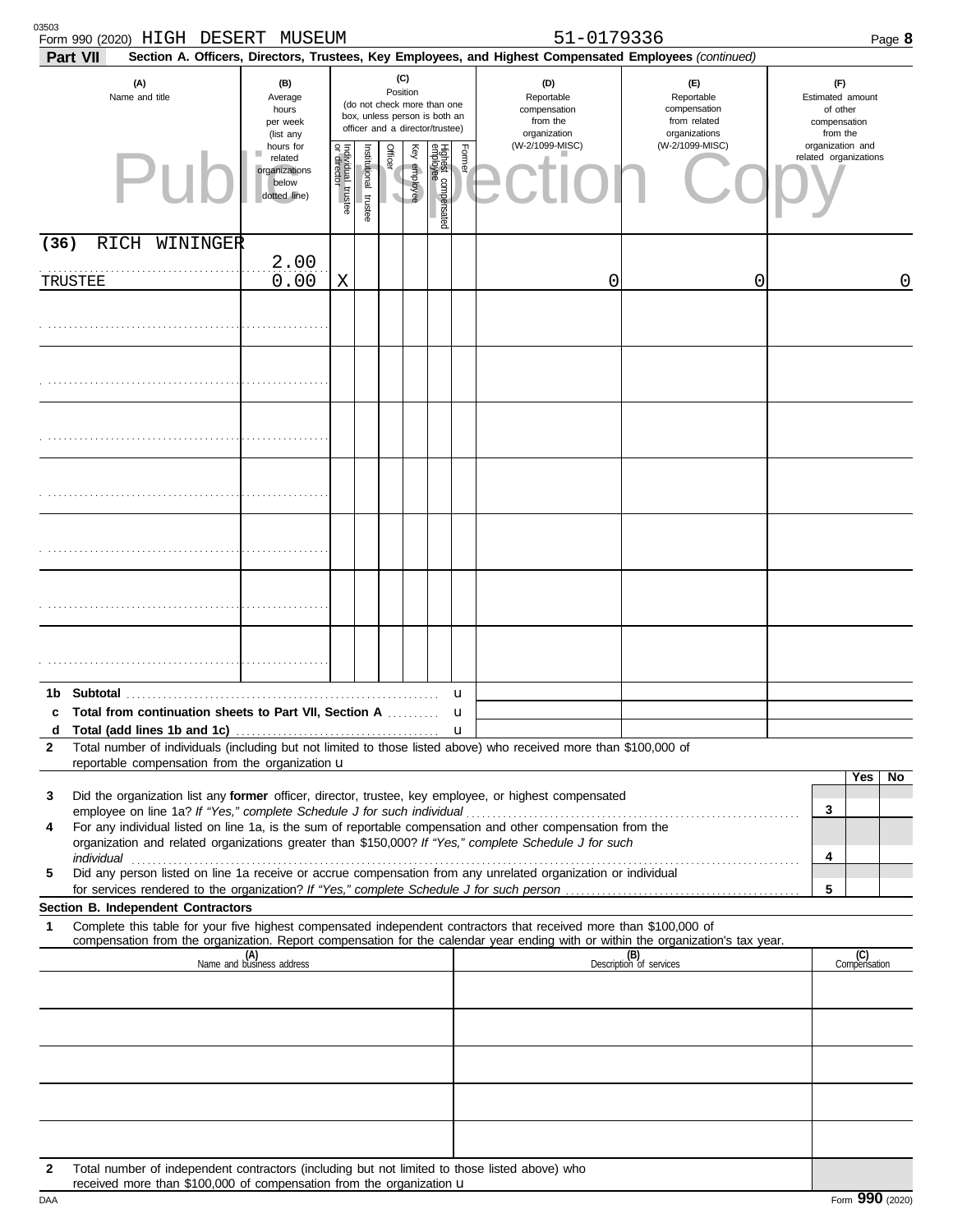| ບວວບວ                              |                                                            |                                                                                                                                                                                                                                                                 |                                       |    |                                                                   |                    |  |  |  |
|------------------------------------|------------------------------------------------------------|-----------------------------------------------------------------------------------------------------------------------------------------------------------------------------------------------------------------------------------------------------------------|---------------------------------------|----|-------------------------------------------------------------------|--------------------|--|--|--|
| <b>SCHEDULE A</b>                  |                                                            | <b>Public Charity Status and Public Support</b><br>OMB No. 1545-0047                                                                                                                                                                                            |                                       |    |                                                                   |                    |  |  |  |
| (Form 990 or 990-EZ)               |                                                            | Complete if the organization is a section $501(c)(3)$ organization or a section $4947(a)(1)$ nonexempt charitable trust.                                                                                                                                        |                                       |    |                                                                   | ZUZU               |  |  |  |
| Department of the Treasury         |                                                            | La Attach to Form 990 or Form 990-EZ.                                                                                                                                                                                                                           |                                       |    |                                                                   | Open to Public     |  |  |  |
| Internal Revenue Service           |                                                            | <b>u</b> Go to www.irs.gov/Form990 for instructions and the latest information.                                                                                                                                                                                 |                                       |    |                                                                   | Inspection         |  |  |  |
| Name of the organization<br>Part I | ш<br>HIGH DESERT                                           | MUSEUM<br>Reason for Public Charity Status. (All organizations must complete this part.)                                                                                                                                                                        |                                       |    | Employer identification number<br>51-0179336<br>See instructions. |                    |  |  |  |
|                                    |                                                            | The organization is not a private foundation because it is: (For lines 1 through 12, check only one box.)                                                                                                                                                       |                                       |    |                                                                   |                    |  |  |  |
| 1                                  |                                                            | A church, convention of churches, or association of churches described in section 170(b)(1)(A)(i).                                                                                                                                                              |                                       |    |                                                                   |                    |  |  |  |
| 2                                  |                                                            | A school described in section 170(b)(1)(A)(ii). (Attach Schedule E (Form 990 or 990-EZ).)                                                                                                                                                                       |                                       |    |                                                                   |                    |  |  |  |
| 3                                  |                                                            | A hospital or a cooperative hospital service organization described in section 170(b)(1)(A)(iii).                                                                                                                                                               |                                       |    |                                                                   |                    |  |  |  |
| 4<br>city, and state:              |                                                            | A medical research organization operated in conjunction with a hospital described in section 170(b)(1)(A)(iii). Enter the hospital's name,                                                                                                                      |                                       |    |                                                                   |                    |  |  |  |
| 5                                  |                                                            | An organization operated for the benefit of a college or university owned or operated by a governmental unit described in                                                                                                                                       |                                       |    |                                                                   |                    |  |  |  |
|                                    | section 170(b)(1)(A)(iv). (Complete Part II.)              |                                                                                                                                                                                                                                                                 |                                       |    |                                                                   |                    |  |  |  |
| 6                                  |                                                            | A federal, state, or local government or governmental unit described in section 170(b)(1)(A)(v).                                                                                                                                                                |                                       |    |                                                                   |                    |  |  |  |
| X<br>7                             | described in section 170(b)(1)(A)(vi). (Complete Part II.) | An organization that normally receives a substantial part of its support from a governmental unit or from the general public                                                                                                                                    |                                       |    |                                                                   |                    |  |  |  |
| 8                                  |                                                            | A community trust described in section 170(b)(1)(A)(vi). (Complete Part II.)                                                                                                                                                                                    |                                       |    |                                                                   |                    |  |  |  |
| 9<br>university:                   |                                                            | An agricultural research organization described in section 170(b)(1)(A)(ix) operated in conjunction with a land-grant college<br>or university or a non-land-grant college of agriculture (see instructions). Enter the name, city, and state of the college or |                                       |    |                                                                   |                    |  |  |  |
| 10                                 |                                                            | An organization that normally receives: (1) more than 33 1/3% of its support from contributions, membership fees, and gross                                                                                                                                     |                                       |    |                                                                   |                    |  |  |  |
|                                    |                                                            | receipts from activities related to its exempt functions, subject to certain exceptions; and (2) no more than 331/3% of its<br>support from gross investment income and unrelated business taxable income (less section 511 tax) from businesses                |                                       |    |                                                                   |                    |  |  |  |
|                                    |                                                            | acquired by the organization after June 30, 1975. See section 509(a)(2). (Complete Part III.)                                                                                                                                                                   |                                       |    |                                                                   |                    |  |  |  |
| 11                                 |                                                            | An organization organized and operated exclusively to test for public safety. See section 509(a)(4).                                                                                                                                                            |                                       |    |                                                                   |                    |  |  |  |
| 12                                 |                                                            | An organization organized and operated exclusively for the benefit of, to perform the functions of, or to carry out the purposes                                                                                                                                |                                       |    |                                                                   |                    |  |  |  |
|                                    |                                                            | of one or more publicly supported organizations described in section 509(a)(1) or section 509(a)(2). See section 509(a)(3).<br>Check the box in lines 12a through 12d that describes the type of supporting organization and complete lines 12e, 12f, and 12g.  |                                       |    |                                                                   |                    |  |  |  |
| a                                  |                                                            | Type I. A supporting organization operated, supervised, or controlled by its supported organization(s), typically by giving                                                                                                                                     |                                       |    |                                                                   |                    |  |  |  |
|                                    |                                                            | the supported organization(s) the power to regularly appoint or elect a majority of the directors or trustees of the<br>supporting organization. You must complete Part IV, Sections A and B.                                                                   |                                       |    |                                                                   |                    |  |  |  |
| b                                  |                                                            | <b>Type II.</b> A supporting organization supervised or controlled in connection with its supported organization(s), by having                                                                                                                                  |                                       |    |                                                                   |                    |  |  |  |
|                                    |                                                            | control or management of the supporting organization vested in the same persons that control or manage the supported                                                                                                                                            |                                       |    |                                                                   |                    |  |  |  |
|                                    |                                                            | organization(s). You must complete Part IV, Sections A and C.                                                                                                                                                                                                   |                                       |    |                                                                   |                    |  |  |  |
| с                                  |                                                            | Type III functionally integrated. A supporting organization operated in connection with, and functionally integrated with,<br>its supported organization(s) (see instructions). You must complete Part IV, Sections A, D, and E.                                |                                       |    |                                                                   |                    |  |  |  |
| d                                  |                                                            | Type III non-functionally integrated. A supporting organization operated in connection with its supported organization(s)                                                                                                                                       |                                       |    |                                                                   |                    |  |  |  |
|                                    |                                                            | that is not functionally integrated. The organization generally must satisfy a distribution requirement and an attentiveness<br>requirement (see instructions). You must complete Part IV, Sections A and D, and Part V.                                        |                                       |    |                                                                   |                    |  |  |  |
| е                                  |                                                            | Check this box if the organization received a written determination from the IRS that it is a Type I, Type II, Type III                                                                                                                                         |                                       |    |                                                                   |                    |  |  |  |
|                                    |                                                            | functionally integrated, or Type III non-functionally integrated supporting organization.                                                                                                                                                                       |                                       |    |                                                                   |                    |  |  |  |
| f<br>g                             | Enter the number of supported organizations                | Provide the following information about the supported organization(s).                                                                                                                                                                                          |                                       |    |                                                                   |                    |  |  |  |
| (i) Name of supported              | (ii) EIN                                                   | (iii) Type of organization                                                                                                                                                                                                                                      | (iv) Is the organization              |    | (v) Amount of monetary                                            | (vi) Amount of     |  |  |  |
| organization                       |                                                            | (described on lines 1-10                                                                                                                                                                                                                                        | listed in your governing<br>document? |    | support (see                                                      | other support (see |  |  |  |
|                                    |                                                            | above (see instructions))                                                                                                                                                                                                                                       | Yes                                   | No | instructions)                                                     | instructions)      |  |  |  |
| (A)                                |                                                            |                                                                                                                                                                                                                                                                 |                                       |    |                                                                   |                    |  |  |  |
|                                    |                                                            |                                                                                                                                                                                                                                                                 |                                       |    |                                                                   |                    |  |  |  |
| (B)                                |                                                            |                                                                                                                                                                                                                                                                 |                                       |    |                                                                   |                    |  |  |  |
| (C)                                |                                                            |                                                                                                                                                                                                                                                                 |                                       |    |                                                                   |                    |  |  |  |
| (D)                                |                                                            |                                                                                                                                                                                                                                                                 |                                       |    |                                                                   |                    |  |  |  |
|                                    |                                                            |                                                                                                                                                                                                                                                                 |                                       |    |                                                                   |                    |  |  |  |
| (E)                                |                                                            |                                                                                                                                                                                                                                                                 |                                       |    |                                                                   |                    |  |  |  |
| <b>Total</b>                       |                                                            |                                                                                                                                                                                                                                                                 |                                       |    |                                                                   |                    |  |  |  |

**For Paperwork Reduction Act Notice, see the Instructions for Form 990 or 990-EZ.**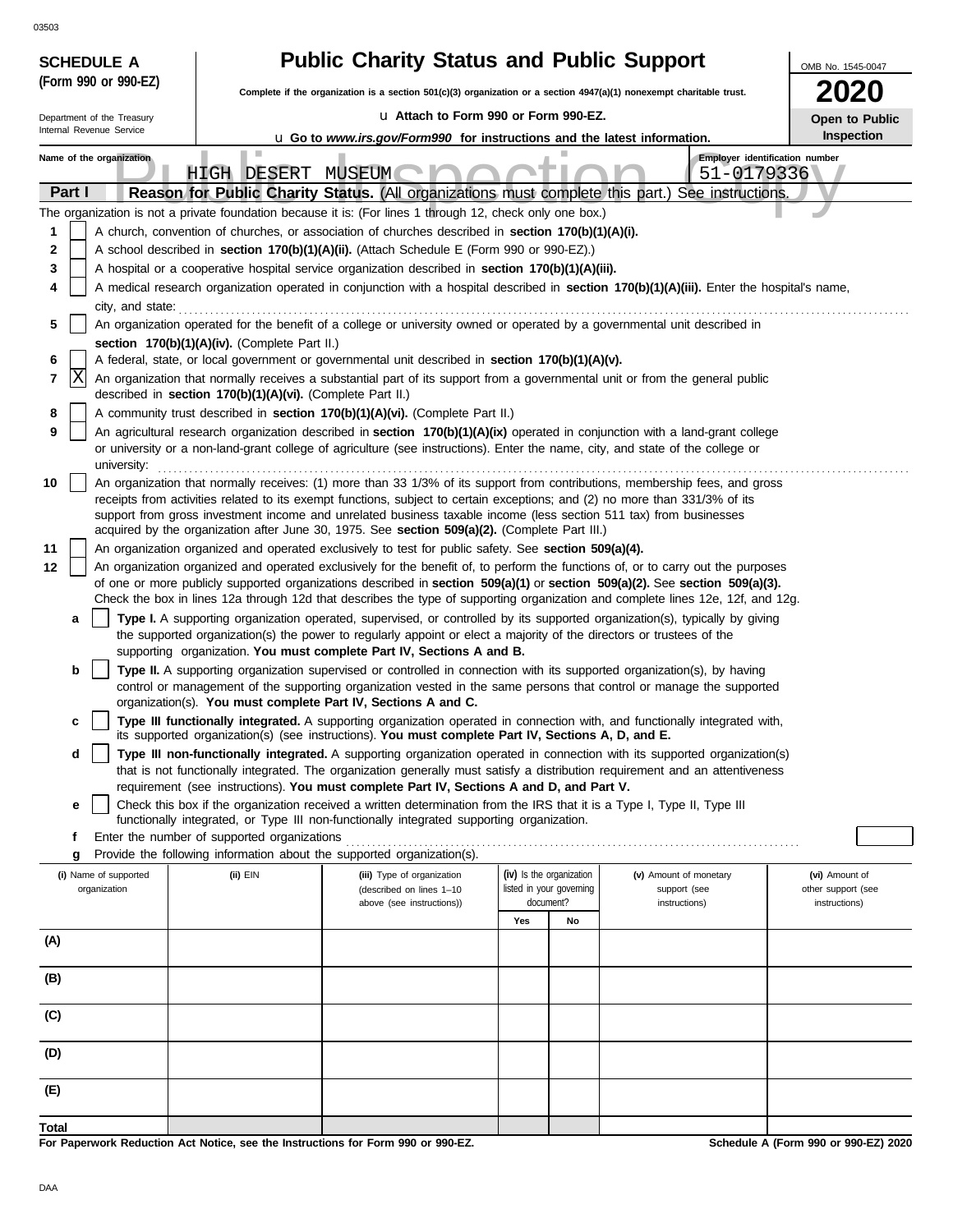|                                                                                                                   | Schedule A (Form 990 or 990-EZ) 2020                                                                                                                                                                                        | HIGH DESERT MUSEUM |            |            |             | 51-0179336 | Page 2                               |
|-------------------------------------------------------------------------------------------------------------------|-----------------------------------------------------------------------------------------------------------------------------------------------------------------------------------------------------------------------------|--------------------|------------|------------|-------------|------------|--------------------------------------|
|                                                                                                                   | Support Schedule for Organizations Described in Sections 170(b)(1)(A)(iv) and 170(b)(1)(A)(vi)<br>Part II                                                                                                                   |                    |            |            |             |            |                                      |
| (Complete only if you checked the box on line 5, 7, or 8 of Part I or if the organization failed to qualify under |                                                                                                                                                                                                                             |                    |            |            |             |            |                                      |
|                                                                                                                   | Part III. If the organization fails to qualify under the tests listed below, please complete Part III.)                                                                                                                     |                    |            |            |             |            |                                      |
|                                                                                                                   | <b>Section A. Public Support</b>                                                                                                                                                                                            |                    |            |            |             |            |                                      |
|                                                                                                                   | Calendar year (or fiscal year beginning in)<br>$\mathbf{u}$                                                                                                                                                                 | (a) 2016           | (b) 2017   | $(c)$ 2018 | $(d)$ 2019  | (e) 2020   | (f) Total                            |
| 1                                                                                                                 | Gifts, grants, contributions, and<br>membership fees received. (Do not<br>include any "unusual grants.")                                                                                                                    | 1,907,753          | 2,387,169  | 2,906,081  | 2, 277, 481 | 10,806,618 | 20, 285, 102                         |
| 2                                                                                                                 | Tax revenues levied for the<br>organization's benefit and either paid<br>to or expended on its behalf                                                                                                                       |                    |            |            |             |            |                                      |
| 3                                                                                                                 | The value of services or facilities<br>furnished by a governmental unit to the<br>organization without charge                                                                                                               |                    |            |            |             |            |                                      |
| 4                                                                                                                 | Total. Add lines 1 through 3                                                                                                                                                                                                | 1,907,753          | 2,387,169  | 2,906,081  | 2, 277, 481 | 10,806,618 | 20, 285, 102                         |
| 5                                                                                                                 | The portion of total contributions by<br>each person (other than a<br>governmental unit or publicly<br>supported organization) included on<br>line 1 that exceeds 2% of the amount<br>shown on line 11, column (f) $\ldots$ |                    |            |            |             |            |                                      |
| 6                                                                                                                 | Public support. Subtract line 5 from line 4                                                                                                                                                                                 |                    |            |            |             |            | 6,128,317<br>14, 156, 785            |
|                                                                                                                   | <b>Section B. Total Support</b>                                                                                                                                                                                             |                    |            |            |             |            |                                      |
|                                                                                                                   | Calendar year (or fiscal year beginning in)<br>$\mathbf{u}$                                                                                                                                                                 | (a) 2016           | (b) $2017$ | $(c)$ 2018 | $(d)$ 2019  | (e) 2020   | (f) Total                            |
| 7                                                                                                                 | Amounts from line 4                                                                                                                                                                                                         | 1,907,753          | 2,387,169  | 2,906,081  | 2,277,481   | 10,806,618 | 20, 285, 102                         |
| 8                                                                                                                 | Gross income from interest, dividends,<br>payments received on securities loans,<br>rents, royalties, and income from<br>similar sources                                                                                    | 64,093             | 71,061     | 116,491    | 117,343     | 69,632     | 438,620                              |
| 9                                                                                                                 | Net income from unrelated business<br>activities, whether or not the business                                                                                                                                               |                    |            |            |             |            |                                      |
| 10                                                                                                                | Other income. Do not include gain or<br>loss from the sale of capital assets<br>(Explain in Part VI.)                                                                                                                       | 60,279             |            |            | 14,014      | 10,773     | 85,066                               |
| 11                                                                                                                | Total support. Add lines 7 through 10                                                                                                                                                                                       |                    |            |            |             |            | 20,808,788                           |
| 12                                                                                                                | Gross receipts from related activities, etc. (see instructions)                                                                                                                                                             |                    |            |            |             | 12         | 11,869,120                           |
| 13                                                                                                                | First 5 years. If the Form 990 is for the organization's first, second, third, fourth, or fifth tax year as a section 501(c)(3)                                                                                             |                    |            |            |             |            |                                      |
|                                                                                                                   | organization, check this box and stop here <i>manufactured contained and a contained a contained a contained a contained a</i><br>Section C. Computation of Public Support Percentage                                       |                    |            |            |             |            |                                      |
| 14                                                                                                                | Public support percentage for 2020 (line 6, column (f) divided by line 11, column (f)) [[[[[[[[[[[[[[[[[[[[[[                                                                                                               |                    |            |            |             | 14         | 68.03%                               |
| 15                                                                                                                | Public support percentage from 2019 Schedule A, Part II, line 14                                                                                                                                                            |                    |            |            |             | 15         | 90.57%                               |
| 16a                                                                                                               | 33 1/3% support test-2020. If the organization did not check the box on line 13, and line 14 is 33 1/3% or more, check this                                                                                                 |                    |            |            |             |            |                                      |
|                                                                                                                   | box and stop here. The organization qualifies as a publicly supported organization                                                                                                                                          |                    |            |            |             |            | $\blacktriangleright$ $\overline{X}$ |
| b                                                                                                                 | 33 1/3% support test-2019. If the organization did not check a box on line 13 or 16a, and line 15 is 33 1/3% or more, check                                                                                                 |                    |            |            |             |            |                                      |
|                                                                                                                   |                                                                                                                                                                                                                             |                    |            |            |             |            |                                      |
| 17a                                                                                                               | 10%-facts-and-circumstances test-2020. If the organization did not check a box on line 13, 16a, or 16b, and line 14 is                                                                                                      |                    |            |            |             |            |                                      |
|                                                                                                                   | 10% or more, and if the organization meets the "facts-and-circumstances" test, check this box and stop here. Explain in                                                                                                     |                    |            |            |             |            |                                      |
|                                                                                                                   | Part VI how the organization meets the "facts-and-circumstances" test. The organization qualifies as a publicly supported                                                                                                   |                    |            |            |             |            |                                      |
|                                                                                                                   | organization                                                                                                                                                                                                                |                    |            |            |             |            |                                      |
| b                                                                                                                 | 10%-facts-and-circumstances test-2019. If the organization did not check a box on line 13, 16a, 16b, or 17a, and line                                                                                                       |                    |            |            |             |            |                                      |
|                                                                                                                   | 15 is 10% or more, and if the organization meets the "facts-and-circumstances" test, check this box and stop here. Explain                                                                                                  |                    |            |            |             |            |                                      |
|                                                                                                                   | in Part VI how the organization meets the "facts-and-circumstances" test. The organization qualifies as a publicly supported                                                                                                |                    |            |            |             |            |                                      |
|                                                                                                                   | organization                                                                                                                                                                                                                |                    |            |            |             |            |                                      |
| 18                                                                                                                | Private foundation. If the organization did not check a box on line 13, 16a, 16b, 17a, or 17b, check this box and see                                                                                                       |                    |            |            |             |            |                                      |
|                                                                                                                   | instructions                                                                                                                                                                                                                |                    |            |            |             |            |                                      |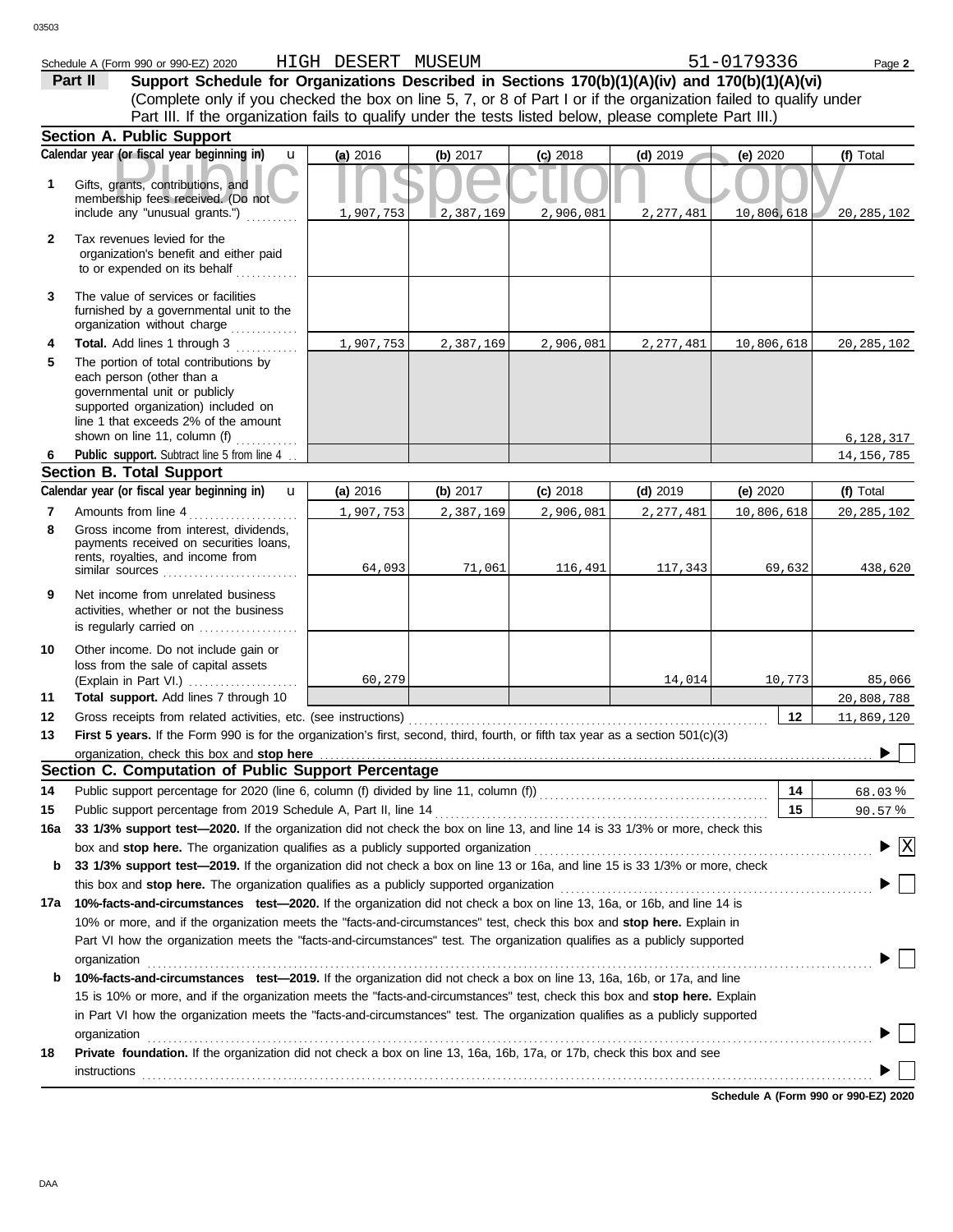# Schedule A (Form 990 or 990-EZ) 2020 HIGH DESERT MUSEUM 51-0179336 Page 3

**Part III Support Schedule for Organizations Described in Section 509(a)(2)** (Complete only if you checked the box on line 10 of Part I or if the organization failed to qualify under Part II. If the organization fails to qualify under the tests listed below, please complete Part II.)

|              | <b>Section A. Public Support</b>                                                                                                                                                                     |            |            |            |            |            |           |
|--------------|------------------------------------------------------------------------------------------------------------------------------------------------------------------------------------------------------|------------|------------|------------|------------|------------|-----------|
|              | Calendar year (or fiscal year beginning in)<br>u                                                                                                                                                     | (a) 2016   | (b) $2017$ | $(c)$ 2018 | $(d)$ 2019 | (e) 2020   | (f) Total |
| $\mathbf{1}$ | Gifts, grants, contributions, and membership fees<br>received. (Do not include any "unusual grants.")                                                                                                |            |            |            |            |            |           |
| $\mathbf{2}$ | Gross receipts from admissions, merchandise<br>sold or services performed, or facilities<br>furnished in any activity that is related to the<br>organization's fax-exempt purpose                    |            |            |            |            |            |           |
| 3            | Gross receipts from activities that are not an<br>unrelated trade or business under section 513                                                                                                      |            |            |            |            |            |           |
| 4            | Tax revenues levied for the<br>organization's benefit and either paid<br>to or expended on its behalf                                                                                                |            |            |            |            |            |           |
| 5            | The value of services or facilities<br>furnished by a governmental unit to the<br>organization without charge                                                                                        |            |            |            |            |            |           |
| 6            | Total. Add lines 1 through 5<br>.                                                                                                                                                                    |            |            |            |            |            |           |
|              | <b>7a</b> Amounts included on lines 1, 2, and 3<br>received from disqualified persons                                                                                                                |            |            |            |            |            |           |
| b            | Amounts included on lines 2 and 3<br>received from other than disqualified<br>persons that exceed the greater of \$5,000<br>or 1% of the amount on line 13 for the year $\ldots$                     |            |            |            |            |            |           |
| c            | Add lines 7a and 7b                                                                                                                                                                                  |            |            |            |            |            |           |
| 8            | Public support. (Subtract line 7c from                                                                                                                                                               |            |            |            |            |            |           |
|              | line $6.$ )<br><b>Section B. Total Support</b>                                                                                                                                                       |            |            |            |            |            |           |
|              | Calendar year (or fiscal year beginning in)<br>$\mathbf{u}$                                                                                                                                          | (a) $2016$ | (b) 2017   | $(c)$ 2018 | $(d)$ 2019 | (e) $2020$ | (f) Total |
| 9            | Amounts from line 6                                                                                                                                                                                  |            |            |            |            |            |           |
|              |                                                                                                                                                                                                      |            |            |            |            |            |           |
| 10a          | Gross income from interest, dividends,<br>payments received on securities loans, rents,<br>royalties, and income from similar sources                                                                |            |            |            |            |            |           |
|              | Unrelated business taxable income (less<br>section 511 taxes) from businesses<br>acquired after June 30, 1975                                                                                        |            |            |            |            |            |           |
| c            | Add lines 10a and 10b                                                                                                                                                                                |            |            |            |            |            |           |
| 11           | Net income from unrelated business<br>activities not included in line 10b, whether<br>or not the business is regularly carried on                                                                    |            |            |            |            |            |           |
| 12           | Other income. Do not include gain or<br>loss from the sale of capital assets<br>(Explain in Part VI.)                                                                                                |            |            |            |            |            |           |
| 13           | Total support. (Add lines 9, 10c, 11,                                                                                                                                                                |            |            |            |            |            |           |
|              | and 12.)                                                                                                                                                                                             |            |            |            |            |            |           |
| 14           | First 5 years. If the Form 990 is for the organization's first, second, third, fourth, or fifth tax year as a section 501(c)(3)                                                                      |            |            |            |            |            |           |
|              | organization, check this box and stop here                                                                                                                                                           |            |            |            |            |            |           |
|              | Section C. Computation of Public Support Percentage                                                                                                                                                  |            |            |            |            |            |           |
| 15           |                                                                                                                                                                                                      |            |            |            |            | 15         | %         |
| 16           |                                                                                                                                                                                                      |            |            |            |            | 16         | %         |
| 17           | Section D. Computation of Investment Income Percentage                                                                                                                                               |            |            |            |            | 17         |           |
|              |                                                                                                                                                                                                      |            |            |            |            | 18         | %         |
| 18<br>19a    | Investment income percentage from 2019 Schedule A, Part III, line 17<br>33 1/3% support tests—2020. If the organization did not check the box on line 14, and line 15 is more than 33 1/3%, and line |            |            |            |            |            | %         |
|              | 17 is not more than 33 1/3%, check this box and <b>stop here.</b> The organization qualifies as a publicly supported organization                                                                    |            |            |            |            |            |           |
| b            | 33 1/3% support tests—2019. If the organization did not check a box on line 14 or line 19a, and line 16 is more than 33 1/3%, and                                                                    |            |            |            |            |            |           |
|              |                                                                                                                                                                                                      |            |            |            |            |            |           |
| 20           |                                                                                                                                                                                                      |            |            |            |            |            |           |
|              |                                                                                                                                                                                                      |            |            |            |            |            |           |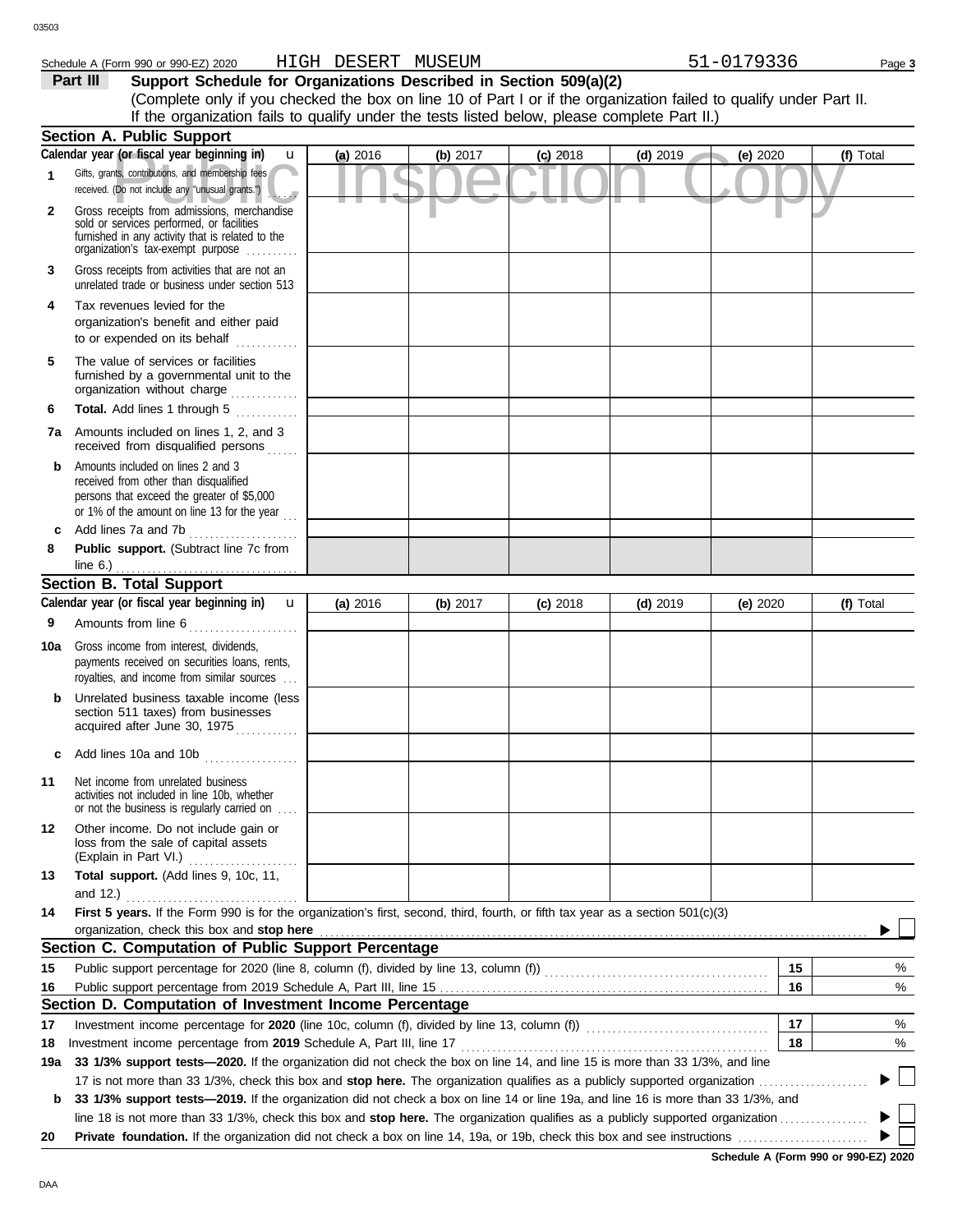|     | HIGH DESERT MUSEUM<br>Schedule A (Form 990 or 990-EZ) 2020                                                                                                                                                                        | 51-0179336      | Page 4    |
|-----|-----------------------------------------------------------------------------------------------------------------------------------------------------------------------------------------------------------------------------------|-----------------|-----------|
|     | <b>Part IV</b><br><b>Supporting Organizations</b>                                                                                                                                                                                 |                 |           |
|     | (Complete only if you checked a box in line 12 on Part I. If you checked box 12a, Part I, complete Sections A                                                                                                                     |                 |           |
|     | and B. If you checked box 12b, Part I, complete Sections A and C. If you checked box 12c, Part I, complete                                                                                                                        |                 |           |
|     | Sections A, D, and E. If you checked box 12d, Part I, complete Sections A and D, and complete Part V.)                                                                                                                            |                 |           |
|     | <b>Section A. All Supporting Organizations</b>                                                                                                                                                                                    |                 |           |
| 1   | Are all of the organization's supported organizations listed by name in the organization's governing                                                                                                                              |                 | Yes<br>No |
|     | documents? If "No," describe in Part VI how the supported organizations are designated. If designated by                                                                                                                          |                 |           |
|     | class or purpose, describe the designation. If historic and continuing relationship, explain.                                                                                                                                     | 1               |           |
| 2   | Did the organization have any supported organization that does not have an IRS determination of status                                                                                                                            |                 |           |
|     | under section 509(a)(1) or (2)? If "Yes," explain in Part VI how the organization determined that the supported                                                                                                                   |                 |           |
|     | organization was described in section 509(a)(1) or (2).                                                                                                                                                                           | $\mathbf{2}$    |           |
| За  | Did the organization have a supported organization described in section $501(c)(4)$ , (5), or (6)? If "Yes," answer                                                                                                               |                 |           |
|     | lines 3b and 3c below.                                                                                                                                                                                                            | 3a              |           |
| b   | Did the organization confirm that each supported organization qualified under section $501(c)(4)$ , $(5)$ , or $(6)$ and                                                                                                          |                 |           |
|     | satisfied the public support tests under section 509(a)(2)? If "Yes," describe in Part VI when and how the                                                                                                                        |                 |           |
|     | organization made the determination.                                                                                                                                                                                              | 3b              |           |
| c   | Did the organization ensure that all support to such organizations was used exclusively for section $170(c)(2)(B)$                                                                                                                |                 |           |
|     | purposes? If "Yes," explain in Part VI what controls the organization put in place to ensure such use.                                                                                                                            | 3c              |           |
| 4a  | Was any supported organization not organized in the United States ("foreign supported organization")? If                                                                                                                          |                 |           |
| b   | "Yes," and if you checked 12a or 12b in Part I, answer (b) and (c) below.<br>Did the organization have ultimate control and discretion in deciding whether to make grants to the foreign                                          | 4a              |           |
|     | supported organization? If "Yes," describe in Part VI how the organization had such control and discretion                                                                                                                        |                 |           |
|     | despite being controlled or supervised by or in connection with its supported organizations.                                                                                                                                      | 4b              |           |
| c   | Did the organization support any foreign supported organization that does not have an IRS determination                                                                                                                           |                 |           |
|     | under sections $501(c)(3)$ and $509(a)(1)$ or (2)? If "Yes," explain in Part VI what controls the organization used                                                                                                               |                 |           |
|     | to ensure that all support to the foreign supported organization was used exclusively for section $170(c)(2)(B)$                                                                                                                  |                 |           |
|     | purposes.                                                                                                                                                                                                                         | 4c              |           |
| 5a  | Did the organization add, substitute, or remove any supported organizations during the tax year? If "Yes,"                                                                                                                        |                 |           |
|     | answer lines 5b and 5c below (if applicable). Also, provide detail in Part VI, including (i) the names and EIN                                                                                                                    |                 |           |
|     | numbers of the supported organizations added, substituted, or removed; (ii) the reasons for each such action;                                                                                                                     |                 |           |
|     | (iii) the authority under the organization's organizing document authorizing such action; and (iv) how the action                                                                                                                 |                 |           |
|     | was accomplished (such as by amendment to the organizing document).                                                                                                                                                               | 5a              |           |
| b   | Type I or Type II only. Was any added or substituted supported organization part of a class already                                                                                                                               |                 |           |
|     | designated in the organization's organizing document?                                                                                                                                                                             | 5b              |           |
| c   | Substitutions only. Was the substitution the result of an event beyond the organization's control?                                                                                                                                | 5c              |           |
|     | Did the organization provide support (whether in the form of grants or the provision of services or facilities) to                                                                                                                |                 |           |
|     | anyone other than (i) its supported organizations, (ii) individuals that are part of the charitable class benefited                                                                                                               |                 |           |
|     | by one or more of its supported organizations, or (iii) other supporting organizations that also support or                                                                                                                       |                 |           |
|     | benefit one or more of the filing organization's supported organizations? If "Yes," provide detail in Part VI.<br>Did the organization provide a grant, loan, compensation, or other similar payment to a substantial contributor | 6               |           |
| 7   | (as defined in section $4958(c)(3)(C)$ ), a family member of a substantial contributor, or a 35% controlled entity                                                                                                                |                 |           |
|     | with regard to a substantial contributor? If "Yes," complete Part I of Schedule L (Form 990 or 990-EZ).                                                                                                                           | 7               |           |
| 8   | Did the organization make a loan to a disqualified person (as defined in section 4958) not described in line 7?                                                                                                                   |                 |           |
|     | If "Yes," complete Part I of Schedule L (Form 990 or 990-EZ).                                                                                                                                                                     | 8               |           |
| 9а  | Was the organization controlled directly or indirectly at any time during the tax year by one or more                                                                                                                             |                 |           |
|     | disqualified persons, as defined in section 4946 (other than foundation managers and organizations                                                                                                                                |                 |           |
|     | described in section 509(a)(1) or (2))? If "Yes," provide detail in Part VI.                                                                                                                                                      | 9а              |           |
| b   | Did one or more disqualified persons (as defined in line 9a) hold a controlling interest in any entity in which                                                                                                                   |                 |           |
|     | the supporting organization had an interest? If "Yes," provide detail in Part VI.                                                                                                                                                 | 9b              |           |
| c   | Did a disqualified person (as defined in line 9a) have an ownership interest in, or derive any personal benefit                                                                                                                   |                 |           |
|     | from, assets in which the supporting organization also had an interest? If "Yes," provide detail in Part VI.                                                                                                                      | 9с              |           |
| 10a | Was the organization subject to the excess business holdings rules of section 4943 because of section                                                                                                                             |                 |           |
|     | 4943(f) (regarding certain Type II supporting organizations, and all Type III non-functionally integrated                                                                                                                         |                 |           |
|     | supporting organizations)? If "Yes," answer line 10b below.                                                                                                                                                                       | 10a             |           |
| b   | Did the organization have any excess business holdings in the tax year? (Use Schedule C, Form 4720, to                                                                                                                            |                 |           |
|     | determine whether the organization had excess business holdings.)                                                                                                                                                                 | 10 <sub>b</sub> |           |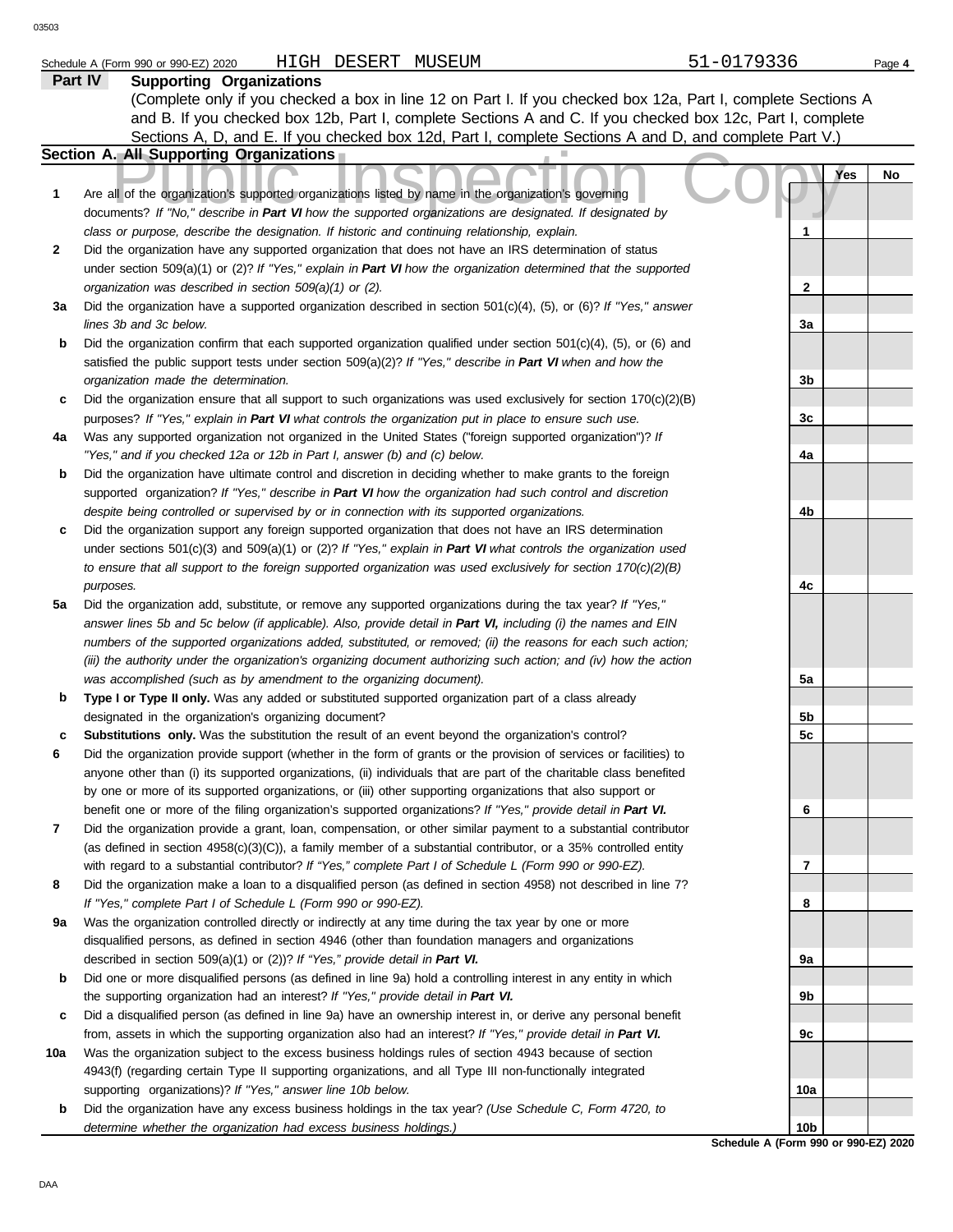|              | HIGH DESERT MUSEUM<br>Schedule A (Form 990 or 990-EZ) 2020                                                                        | 51-0179336      |     | Page 5 |
|--------------|-----------------------------------------------------------------------------------------------------------------------------------|-----------------|-----|--------|
| Part IV      | <b>Supporting Organizations (continued)</b>                                                                                       |                 |     |        |
|              |                                                                                                                                   |                 | Yes | No     |
| 11           | Has the organization accepted a gift or contribution from any of the following persons?                                           |                 |     |        |
| а            | A person who directly or indirectly controls, either alone or together with persons described in lines 11b and                    |                 |     |        |
|              | 11c below, the governing body of a supported organization?                                                                        | 11a             |     |        |
| b            | A family member of a person described in line 11a above?                                                                          | 11 <sub>b</sub> |     |        |
| c            | A 35% controlled entity of a person described in line 11a or 11b above? If "Yes" to line 11a, 11b, or 11c, provide                |                 |     |        |
|              | detail in Part VI.                                                                                                                | 11 <sub>G</sub> |     |        |
|              | Section B. Type I Supporting Organizations                                                                                        |                 |     |        |
|              |                                                                                                                                   |                 | Yes | No     |
| 1            | Did the governing body, members of the governing body, officers acting in their official capacity, or membership of one or        |                 |     |        |
|              | more supported organizations have the power to regularly appoint or elect at least a majority of the organization's officers,     |                 |     |        |
|              | directors, or trustees at all times during the tax year? If "No," describe in Part VI how the supported organization(s)           |                 |     |        |
|              | effectively operated, supervised, or controlled the organization's activities. If the organization had more than one supported    |                 |     |        |
|              | organization, describe how the powers to appoint and/or remove officers, directors, or trustees were allocated among the          |                 |     |        |
|              | supported organizations and what conditions or restrictions, if any, applied to such powers during the tax year.                  | 1               |     |        |
| $\mathbf{2}$ | Did the organization operate for the benefit of any supported organization other than the supported                               |                 |     |        |
|              | organization(s) that operated, supervised, or controlled the supporting organization? If "Yes," explain in Part                   |                 |     |        |
|              | VI how providing such benefit carried out the purposes of the supported organization(s) that operated,                            |                 |     |        |
|              | supervised, or controlled the supporting organization.                                                                            | $\mathbf{2}$    |     |        |
|              | Section C. Type II Supporting Organizations                                                                                       |                 |     |        |
|              |                                                                                                                                   |                 | Yes | No     |
| 1            | Were a majority of the organization's directors or trustees during the tax year also a majority of the directors                  |                 |     |        |
|              | or trustees of each of the organization's supported organization(s)? If "No," describe in Part VI how control                     |                 |     |        |
|              | or management of the supporting organization was vested in the same persons that controlled or managed                            |                 |     |        |
|              | the supported organization(s).<br>Section D. All Type III Supporting Organizations                                                | 1               |     |        |
|              |                                                                                                                                   |                 | Yes | No     |
| 1            | Did the organization provide to each of its supported organizations, by the last day of the fifth month of the                    |                 |     |        |
|              | organization's tax year, (i) a written notice describing the type and amount of support provided during the prior tax             |                 |     |        |
|              | year, (ii) a copy of the Form 990 that was most recently filed as of the date of notification, and (iii) copies of the            |                 |     |        |
|              | organization's governing documents in effect on the date of notification, to the extent not previously provided?                  | 1               |     |        |
| 2            | Were any of the organization's officers, directors, or trustees either (i) appointed or elected by the supported                  |                 |     |        |
|              | organization(s) or (ii) serving on the governing body of a supported organization? If "No," explain in Part VI how                |                 |     |        |
|              | the organization maintained a close and continuous working relationship with the supported organization(s).                       | 2               |     |        |
|              | By reason of the relationship described in line 2, above, did the organization's supported organizations have                     |                 |     |        |
|              | a significant voice in the organization's investment policies and in directing the use of the organization's                      |                 |     |        |
|              | income or assets at all times during the tax year? If "Yes," describe in Part VI the role the organization's                      |                 |     |        |
|              | supported organizations played in this regard.                                                                                    | 3               |     |        |
|              | Section E. Type III Functionally-Integrated Supporting Organizations                                                              |                 |     |        |
| 1            | Check the box next to the method that the organization used to satisfy the Integral Part Test during the year (see instructions). |                 |     |        |
| a            | The organization satisfied the Activities Test. Complete line 2 below.                                                            |                 |     |        |
| b            | The organization is the parent of each of its supported organizations. Complete line 3 below.                                     |                 |     |        |
| c            | The organization supported a governmental entity. Describe in Part VI how you supported a governmental entity (see instructions). |                 |     |        |
| 2            | Activities Test. Answer lines 2a and 2b below.                                                                                    |                 | Yes | No     |
| а            | Did substantially all of the organization's activities during the tax year directly further the exempt purposes of                |                 |     |        |
|              | the supported organization(s) to which the organization was responsive? If "Yes," then in Part VI identify                        |                 |     |        |
|              | those supported organizations and explain how these activities directly furthered their exempt purposes,                          |                 |     |        |
|              | how the organization was responsive to those supported organizations, and how the organization determined                         |                 |     |        |
|              | that these activities constituted substantially all of its activities.                                                            | 2a              |     |        |
| b            | Did the activities described in line 2a, above, constitute activities that, but for the organization's involvement,               |                 |     |        |
|              | one or more of the organization's supported organization(s) would have been engaged in? If "Yes," explain in                      |                 |     |        |
|              | Part VI the reasons for the organization's position that its supported organization(s) would have engaged in                      |                 |     |        |
|              | these activities but for the organization's involvement.                                                                          | 2b              |     |        |
| 3            | Parent of Supported Organizations. Answer lines 3a and 3b below.                                                                  |                 |     |        |
| а            | Did the organization have the power to regularly appoint or elect a majority of the officers, directors, or                       |                 |     |        |
|              | trustees of each of the supported organizations? If "Yes" or "No," provide details in Part VI.                                    | 3a              |     |        |

DAA **Schedule A (Form 990 or 990-EZ) 2020 3b**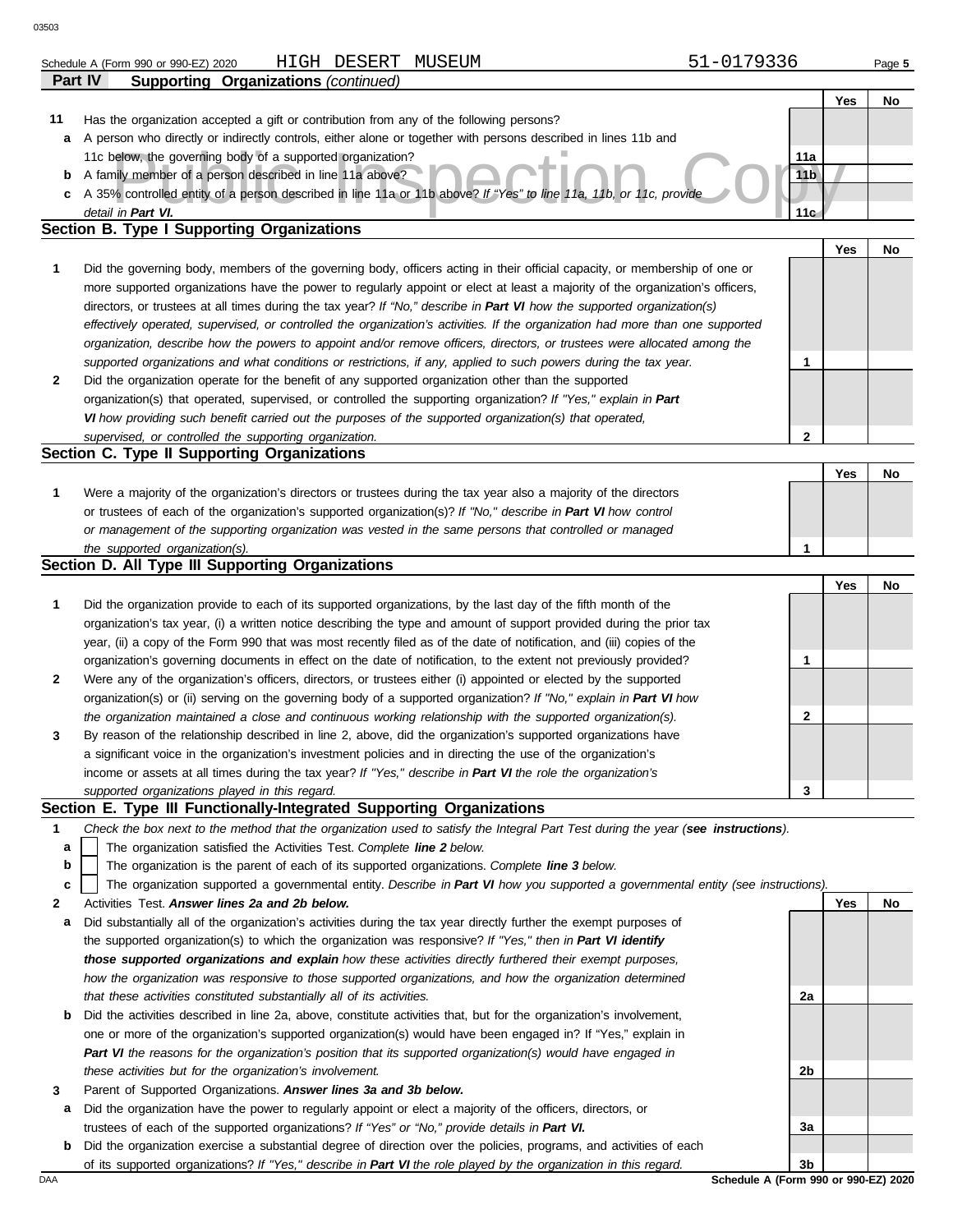| HIGH DESERT<br>MUSEUM<br>Schedule A (Form 990 or 990-EZ) 2020                                                                    | 51-0179336     | Page 6           |  |  |  |  |  |  |
|----------------------------------------------------------------------------------------------------------------------------------|----------------|------------------|--|--|--|--|--|--|
| Part V<br>Type III Non-Functionally Integrated 509(a)(3) Supporting Organizations                                                |                |                  |  |  |  |  |  |  |
| Check here if the organization satisfied the Integral Part Test as a qualifying trust on Nov. 20, 1970 (explain in Part VI). See |                |                  |  |  |  |  |  |  |
| instructions. All other Type III non-functionally integrated supporting organizations must complete Sections A through E.        |                |                  |  |  |  |  |  |  |
| Section A - Adjusted Net Income                                                                                                  | (A) Prior Year | (B) Current Year |  |  |  |  |  |  |
|                                                                                                                                  |                | (optional)       |  |  |  |  |  |  |
| Net short-term capital gain                                                                                                      |                |                  |  |  |  |  |  |  |
| Recoveries of prior-year distributions                                                                                           |                |                  |  |  |  |  |  |  |
| Other gross income (see instructions)<br>3                                                                                       |                |                  |  |  |  |  |  |  |

| 3              | Other gross income (see instructions)                                                                           | 3              |                |                                |
|----------------|-----------------------------------------------------------------------------------------------------------------|----------------|----------------|--------------------------------|
| 4              | Add lines 1 through 3.                                                                                          | 4              |                |                                |
| 5.             | Depreciation and depletion                                                                                      | 5              |                |                                |
| 6              | Portion of operating expenses paid or incurred for production or collection of                                  |                |                |                                |
|                | gross income or for management, conservation, or maintenance of property                                        |                |                |                                |
|                | held for production of income (see instructions)                                                                | 6              |                |                                |
| 7              | Other expenses (see instructions)                                                                               | $\overline{7}$ |                |                                |
| 8              | Adjusted Net Income (subtract lines 5, 6, and 7 from line 4)                                                    | 8              |                |                                |
|                | Section B - Minimum Asset Amount                                                                                |                | (A) Prior Year | (B) Current Year<br>(optional) |
| 1              | Aggregate fair market value of all non-exempt-use assets (see                                                   |                |                |                                |
|                | instructions for short tax year or assets held for part of year):                                               |                |                |                                |
|                | a Average monthly value of securities                                                                           | 1a             |                |                                |
|                | <b>b</b> Average monthly cash balances                                                                          | 1b             |                |                                |
|                | c Fair market value of other non-exempt-use assets                                                              | 1c             |                |                                |
|                | d Total (add lines 1a, 1b, and 1c)                                                                              | 1d             |                |                                |
|                | e Discount claimed for blockage or other factors                                                                |                |                |                                |
|                | (explain in detail in Part VI):                                                                                 |                |                |                                |
| $\mathbf{2}^-$ | Acquisition indebtedness applicable to non-exempt-use assets                                                    | $\overline{2}$ |                |                                |
| 3              | Subtract line 2 from line 1d.                                                                                   | 3              |                |                                |
| 4              | Cash deemed held for exempt use. Enter 0.015 of line 3 (for greater amount,                                     |                |                |                                |
|                | see instructions).                                                                                              | 4              |                |                                |
| 5              | Net value of non-exempt-use assets (subtract line 4 from line 3)                                                | 5              |                |                                |
| 6              | Multiply line 5 by 0.035.                                                                                       | 6              |                |                                |
| 7              | Recoveries of prior-year distributions                                                                          | 7              |                |                                |
| 8              | Minimum Asset Amount (add line 7 to line 6)                                                                     | 8              |                |                                |
|                | Section C - Distributable Amount                                                                                |                |                | <b>Current Year</b>            |
| 1.             | Adjusted net income for prior year (from Section A, line 8, column A)                                           | $\mathbf{1}$   |                |                                |
| 2              | Enter 0.85 of line 1.                                                                                           | $\mathbf{2}$   |                |                                |
| 3              | Minimum asset amount for prior year (from Section B, line 8, column A)                                          | 3              |                |                                |
| 4              | Enter greater of line 2 or line 3.                                                                              | 4              |                |                                |
| 5              | Income tax imposed in prior year                                                                                | 5              |                |                                |
| 6              | Distributable Amount. Subtract line 5 from line 4, unless subject to                                            |                |                |                                |
|                | emergency temporary reduction (see instructions).                                                               | 6              |                |                                |
|                | $\overline{\bigcap_{k=1}^n}$ bence if the compact coordinates consider the ball of $\overline{\bigcap_{k=1}^n}$ |                |                |                                |

**7** | Check here if the current year is the organization's first as a non-functionally integrated Type III supporting organization (see instructions).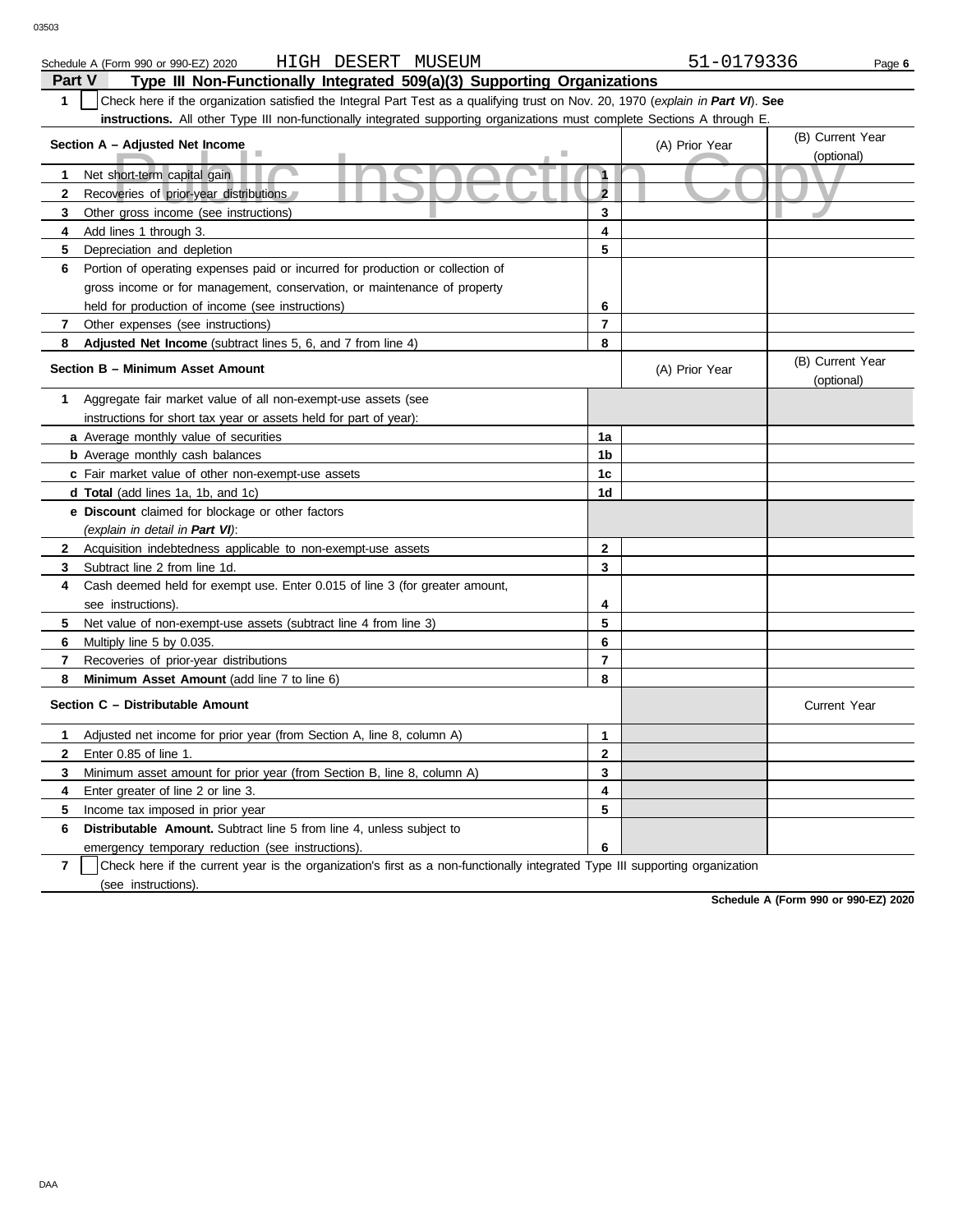|              | PIJU INUUVI                                                                                                |                                    |                                                |                                                  |  |  |  |  |
|--------------|------------------------------------------------------------------------------------------------------------|------------------------------------|------------------------------------------------|--------------------------------------------------|--|--|--|--|
| 1            | Amounts paid to supported organizations to accomplish exempt purposes                                      |                                    |                                                |                                                  |  |  |  |  |
| $\mathbf{2}$ | Amounts paid to perform activity that directly furthers exempt purposes of supported                       |                                    |                                                |                                                  |  |  |  |  |
|              | organizations, in excess of income from activity                                                           |                                    |                                                |                                                  |  |  |  |  |
| 3            | Administrative expenses paid to accomplish exempt purposes of supported organizations.                     |                                    |                                                |                                                  |  |  |  |  |
| 4            | Amounts paid to acquire exempt-use assets                                                                  |                                    |                                                |                                                  |  |  |  |  |
| 5            | Qualified set-aside amounts (prior IRS approval required— <i>provide details in Part VI</i> )              |                                    |                                                |                                                  |  |  |  |  |
| 6            | Other distributions ( <i>describe in Part VI</i> ). See instructions.                                      |                                    |                                                |                                                  |  |  |  |  |
| 7            | Total annual distributions. Add lines 1 through 6.                                                         |                                    |                                                |                                                  |  |  |  |  |
| 8            | Distributions to attentive supported organizations to which the organization is responsive                 |                                    |                                                |                                                  |  |  |  |  |
|              | (provide details in Part VI). See instructions.                                                            |                                    |                                                |                                                  |  |  |  |  |
| 9            | Distributable amount for 2020 from Section C. line 6                                                       |                                    |                                                |                                                  |  |  |  |  |
| 10           | Line 8 amount divided by line 9 amount                                                                     |                                    |                                                |                                                  |  |  |  |  |
|              | <b>Section E - Distribution Allocations (see instructions)</b>                                             | (i)<br><b>Excess Distributions</b> | (iii)<br><b>Underdistributions</b><br>Pre-2020 | (iii)<br><b>Distributable</b><br>Amount for 2020 |  |  |  |  |
| 1            | Distributable amount for 2020 from Section C, line 6                                                       |                                    |                                                |                                                  |  |  |  |  |
| $\mathbf{2}$ | Underdistributions, if any, for years prior to 2020                                                        |                                    |                                                |                                                  |  |  |  |  |
|              | (reasonable cause required-explain in Part VI). See                                                        |                                    |                                                |                                                  |  |  |  |  |
|              | instructions.                                                                                              |                                    |                                                |                                                  |  |  |  |  |
| 3            | Excess distributions carryover, if any, to 2020                                                            |                                    |                                                |                                                  |  |  |  |  |
|              | <b>a</b> From 2015                                                                                         |                                    |                                                |                                                  |  |  |  |  |
|              |                                                                                                            |                                    |                                                |                                                  |  |  |  |  |
|              |                                                                                                            |                                    |                                                |                                                  |  |  |  |  |
|              |                                                                                                            |                                    |                                                |                                                  |  |  |  |  |
|              | <b>e</b> From 2019                                                                                         |                                    |                                                |                                                  |  |  |  |  |
|              | f Total of lines 3a through 3e                                                                             |                                    |                                                |                                                  |  |  |  |  |
|              | <b>g</b> Applied to underdistributions of prior years                                                      |                                    |                                                |                                                  |  |  |  |  |
|              | <b>h</b> Applied to 2020 distributable amount                                                              |                                    |                                                |                                                  |  |  |  |  |
| Ť            | Carryover from 2015 not applied (see instructions)                                                         |                                    |                                                |                                                  |  |  |  |  |
| 4            | Remainder. Subtract lines 3g, 3h, and 3i from line 3f.                                                     |                                    |                                                |                                                  |  |  |  |  |
|              | Distributions for 2020 from<br>\$                                                                          |                                    |                                                |                                                  |  |  |  |  |
|              | Section D, line 7:<br><b>a</b> Applied to underdistributions of prior years                                |                                    |                                                |                                                  |  |  |  |  |
|              |                                                                                                            |                                    |                                                |                                                  |  |  |  |  |
|              | <b>b</b> Applied to 2020 distributable amount<br><b>c</b> Remainder. Subtract lines 4a and 4b from line 4. |                                    |                                                |                                                  |  |  |  |  |
| 5            | Remaining underdistributions for years prior to 2020, if                                                   |                                    |                                                |                                                  |  |  |  |  |
|              | any. Subtract lines 3g and 4a from line 2. For result                                                      |                                    |                                                |                                                  |  |  |  |  |
|              | greater than zero, explain in Part VI. See instructions.                                                   |                                    |                                                |                                                  |  |  |  |  |
| 6            | Remaining underdistributions for 2020 Subtract lines 3h                                                    |                                    |                                                |                                                  |  |  |  |  |
|              | and 4b from line 1. For result greater than zero, explain in                                               |                                    |                                                |                                                  |  |  |  |  |
|              | Part VI. See instructions.                                                                                 |                                    |                                                |                                                  |  |  |  |  |
| 7            | Excess distributions carryover to 2021. Add lines 3j                                                       |                                    |                                                |                                                  |  |  |  |  |
|              | and 4c.                                                                                                    |                                    |                                                |                                                  |  |  |  |  |
| 8            | Breakdown of line 7:                                                                                       |                                    |                                                |                                                  |  |  |  |  |
|              |                                                                                                            |                                    |                                                |                                                  |  |  |  |  |
|              |                                                                                                            |                                    |                                                |                                                  |  |  |  |  |
|              |                                                                                                            |                                    |                                                |                                                  |  |  |  |  |
|              |                                                                                                            |                                    |                                                |                                                  |  |  |  |  |
|              | e Excess from 2020                                                                                         |                                    |                                                |                                                  |  |  |  |  |
|              |                                                                                                            |                                    |                                                |                                                  |  |  |  |  |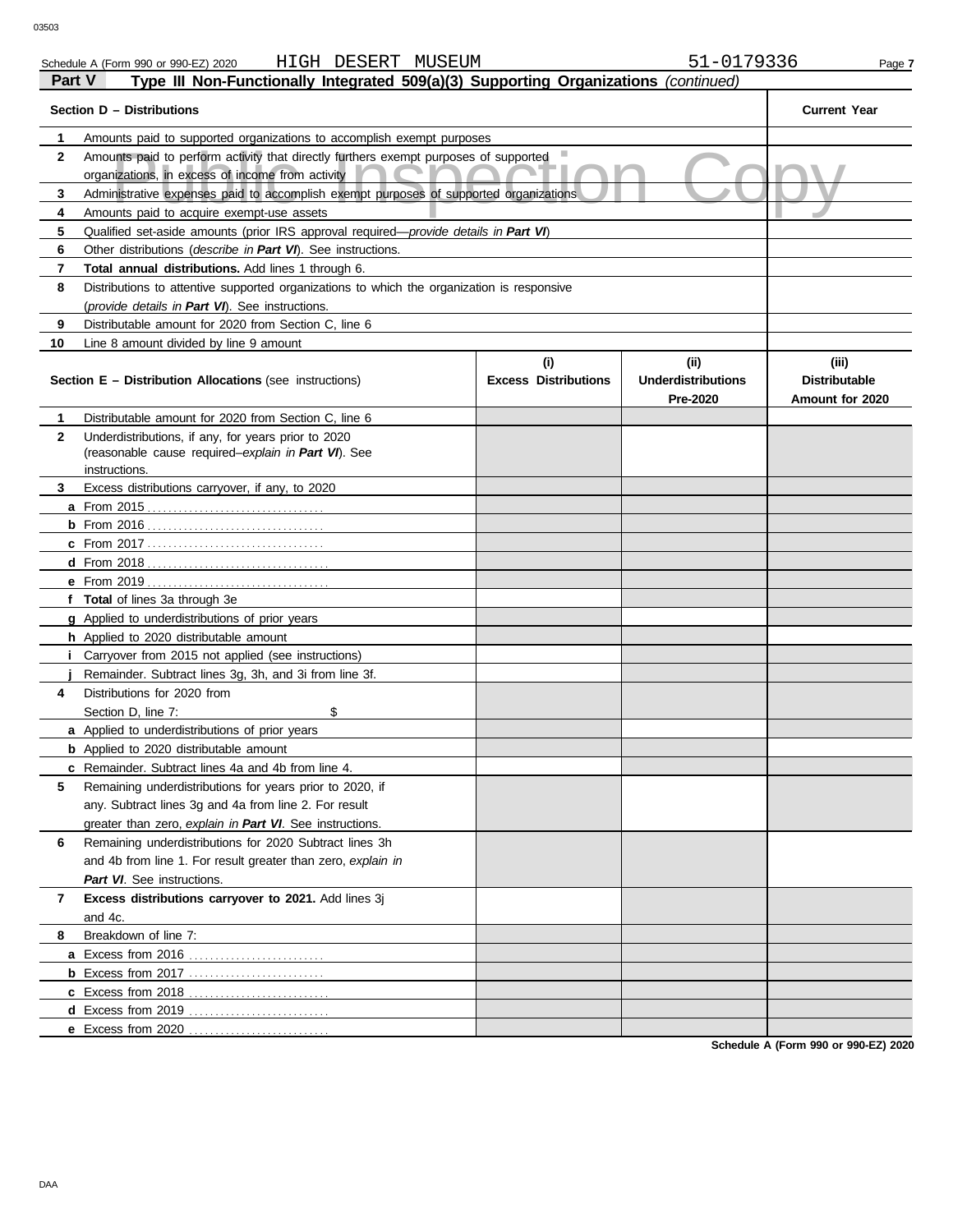| Part VI | Schedule A (Form 990 or 990-EZ) 2020 | HIGH DESERT MUSEUM  |                                                                                                | 51-0179336<br>Supplemental Information. Provide the explanations required by Part II, line 10; Part II, line 17a or 17b; Part                                                                                                                  | Page 8 |
|---------|--------------------------------------|---------------------|------------------------------------------------------------------------------------------------|------------------------------------------------------------------------------------------------------------------------------------------------------------------------------------------------------------------------------------------------|--------|
|         |                                      |                     |                                                                                                | III, line 12; Part IV, Section A, lines 1, 2, 3b, 3c, 4b, 4c, 5a, 6, 9a, 9b, 9c, 11a, 11b, and 11c; Part IV, Section                                                                                                                           |        |
|         |                                      |                     |                                                                                                | B, lines 1 and 2; Part IV, Section C, line 1; Part IV, Section D, lines 2 and 3; Part IV, Section E, lines 1c, 2a, 2b,<br>3a, and 3b; Part V, line 1; Part V, Section B, line 1e; Part V, Section D, lines 5, 6, and 8; and Part V, Section E, |        |
|         |                                      |                     | lines 2, 5, and 6. Also complete this part for any additional information. (See instructions.) |                                                                                                                                                                                                                                                |        |
| PART    | II, LINE 10                          | OTHER INCOME DETAIL |                                                                                                |                                                                                                                                                                                                                                                |        |
| OTHER   | INCOME                               |                     | \$<br>85,066                                                                                   |                                                                                                                                                                                                                                                |        |
|         |                                      |                     |                                                                                                |                                                                                                                                                                                                                                                |        |
|         |                                      |                     |                                                                                                |                                                                                                                                                                                                                                                |        |
|         |                                      |                     |                                                                                                |                                                                                                                                                                                                                                                |        |
|         |                                      |                     |                                                                                                |                                                                                                                                                                                                                                                |        |
|         |                                      |                     |                                                                                                |                                                                                                                                                                                                                                                |        |
|         |                                      |                     |                                                                                                |                                                                                                                                                                                                                                                |        |
|         |                                      |                     |                                                                                                |                                                                                                                                                                                                                                                |        |
|         |                                      |                     |                                                                                                |                                                                                                                                                                                                                                                |        |
|         |                                      |                     |                                                                                                |                                                                                                                                                                                                                                                |        |
|         |                                      |                     |                                                                                                |                                                                                                                                                                                                                                                |        |
|         |                                      |                     |                                                                                                |                                                                                                                                                                                                                                                |        |
|         |                                      |                     |                                                                                                |                                                                                                                                                                                                                                                |        |
|         |                                      |                     |                                                                                                |                                                                                                                                                                                                                                                |        |
|         |                                      |                     |                                                                                                |                                                                                                                                                                                                                                                |        |
|         |                                      |                     |                                                                                                |                                                                                                                                                                                                                                                |        |
|         |                                      |                     |                                                                                                |                                                                                                                                                                                                                                                |        |
|         |                                      |                     |                                                                                                |                                                                                                                                                                                                                                                |        |
|         |                                      |                     |                                                                                                |                                                                                                                                                                                                                                                |        |
|         |                                      |                     |                                                                                                |                                                                                                                                                                                                                                                |        |
|         |                                      |                     |                                                                                                |                                                                                                                                                                                                                                                |        |
|         |                                      |                     |                                                                                                |                                                                                                                                                                                                                                                |        |
|         |                                      |                     |                                                                                                |                                                                                                                                                                                                                                                |        |
|         |                                      |                     |                                                                                                |                                                                                                                                                                                                                                                |        |
|         |                                      |                     |                                                                                                |                                                                                                                                                                                                                                                |        |
|         |                                      |                     |                                                                                                |                                                                                                                                                                                                                                                |        |
|         |                                      |                     |                                                                                                |                                                                                                                                                                                                                                                |        |
|         |                                      |                     |                                                                                                |                                                                                                                                                                                                                                                |        |
|         |                                      |                     |                                                                                                |                                                                                                                                                                                                                                                |        |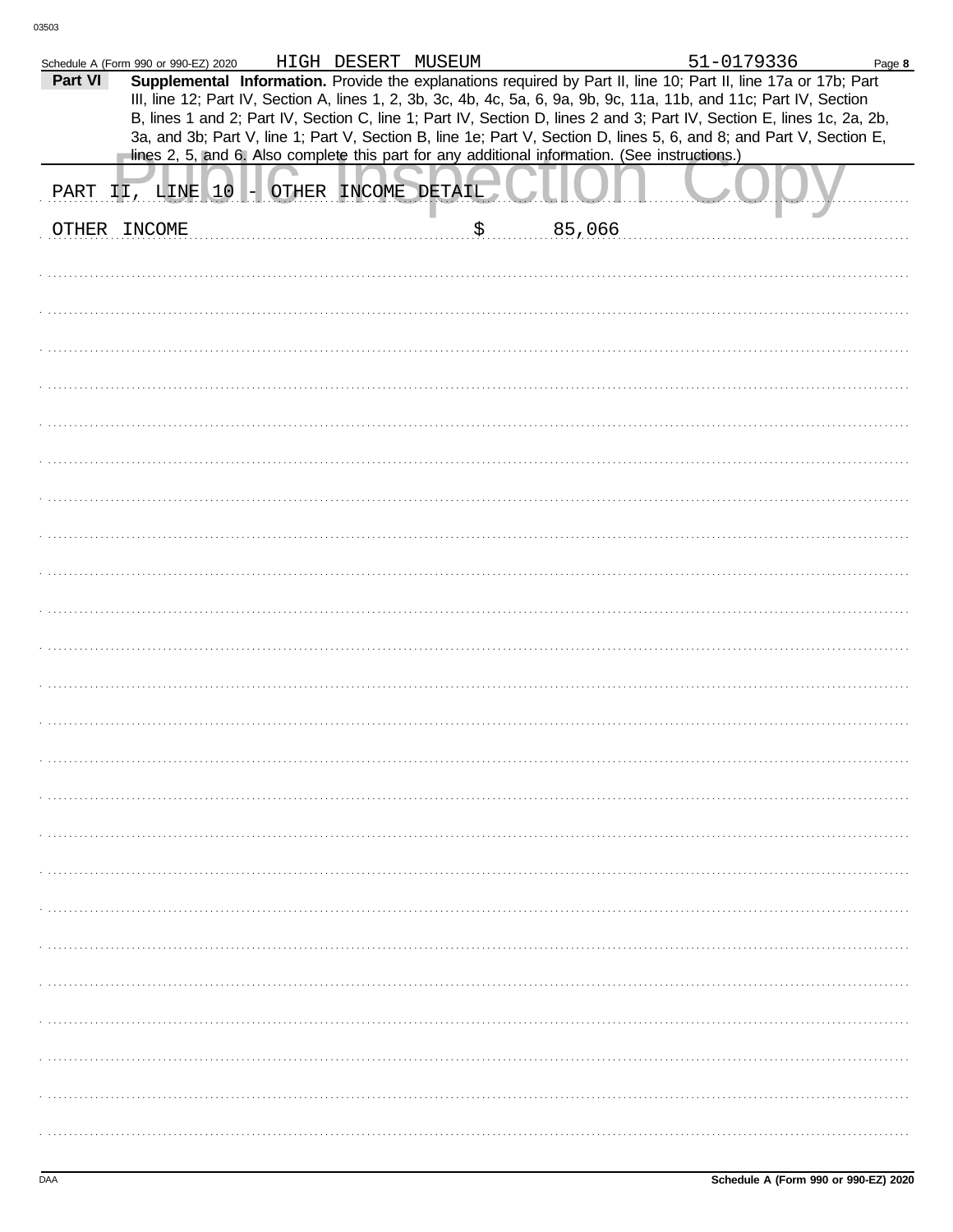| <b>Schedule B</b><br>(Form 990, 990-EZ,                              | <b>Schedule of Contributors</b>                                                                               | OMB No. 1545-0047 |                                |
|----------------------------------------------------------------------|---------------------------------------------------------------------------------------------------------------|-------------------|--------------------------------|
| or 990-PF)<br>Department of the Treasury<br>Internal Revenue Service | u Attach to Form 990, Form 990-EZ, or Form 990-PF.<br>u Go to www.irs.gov/Form990 for the latest information. |                   | 2020                           |
| Name of the organization                                             |                                                                                                               |                   | Employer identification number |
| DESERT<br>HIGH<br>Organization type (check one):                     | MUSEUM                                                                                                        | 51-0179336        |                                |
| Filers of:                                                           | Section:                                                                                                      |                   |                                |
| Form 990 or 990-EZ                                                   | $\mathbf{X}$<br>) (enter number) organization<br>501(c)(<br>3                                                 |                   |                                |
|                                                                      | 4947(a)(1) nonexempt charitable trust not treated as a private foundation                                     |                   |                                |
|                                                                      | 527 political organization                                                                                    |                   |                                |
| Form 990-PF                                                          | 501(c)(3) exempt private foundation                                                                           |                   |                                |
|                                                                      | 4947(a)(1) nonexempt charitable trust treated as a private foundation                                         |                   |                                |
|                                                                      | $501(c)(3)$ taxable private foundation                                                                        |                   |                                |

Check if your organization is covered by the **General Rule** or a **Special Rule. Note:** Only a section 501(c)(7), (8), or (10) organization can check boxes for both the General Rule and a Special Rule. See instructions.

## **General Rule**

03503

For an organization filing Form 990, 990-EZ, or 990-PF that received, during the year, contributions totaling \$5,000 or more (in money or property) from any one contributor. Complete Parts I and II. See instructions for determining a contributor's total contributions.

### **Special Rules**

 $\overline{X}$  For an organization described in section 501(c)(3) filing Form 990 or 990-EZ that met the 33<sup>1</sup>/3% support test of the regulations under sections 509(a)(1) and 170(b)(1)(A)(vi), that checked Schedule A (Form 990 or 990-EZ), Part II, line 13, 16a, or 16b, and that received from any one contributor, during the year, total contributions of the greater of **(1)** \$5,000; or **(2)** 2% of the amount on (i) Form 990, Part VIII, line 1h; or (ii) Form 990-EZ, line 1. Complete Parts I and II.

literary, or educational purposes, or for the prevention of cruelty to children or animals. Complete Parts I (entering For an organization described in section  $501(c)(7)$ ,  $(8)$ , or  $(10)$  filing Form 990 or 990-EZ that received from any one contributor, during the year, total contributions of more than \$1,000 *exclusively* for religious, charitable, scientific, "N/A" in column (b) instead of the contributor name and address), II, and III.

For an organization described in section 501(c)(7), (8), or (10) filing Form 990 or 990-EZ that received from any one contributor, during the year, contributions *exclusively* for religious, charitable, etc., purposes, but no such contributions totaled more than \$1,000. If this box is checked, enter here the total contributions that were received during the year for an *exclusively* religious, charitable, etc., purpose. Don't complete any of the parts unless the **General Rule** applies to this organization because it received *nonexclusively* religious, charitable, etc., contributions totaling \$5,000 or more during the year . . . . . . . . . . . . . . . . . . . . . . . . . . . . . . . . . . . . . . . . . . . . . . . . . . . . . . . . . . . . . . . . . . . . . . . . . . . . . . . .

990-EZ, or 990-PF), but it **must** answer "No" on Part IV, line 2, of its Form 990; or check the box on line H of its Form 990-EZ or on its Form 990-PF, Part I, line 2, to certify that it doesn't meet the filing requirements of Schedule B (Form 990, 990-EZ, or 990-PF). **Caution:** An organization that isn't covered by the General Rule and/or the Special Rules doesn't file Schedule B (Form 990,

**For Paperwork Reduction Act Notice, see the instructions for Form 990, 990-EZ, or 990-PF.**

\$ . . . . . . . . . . . . . . . . . . . . . . . . . . .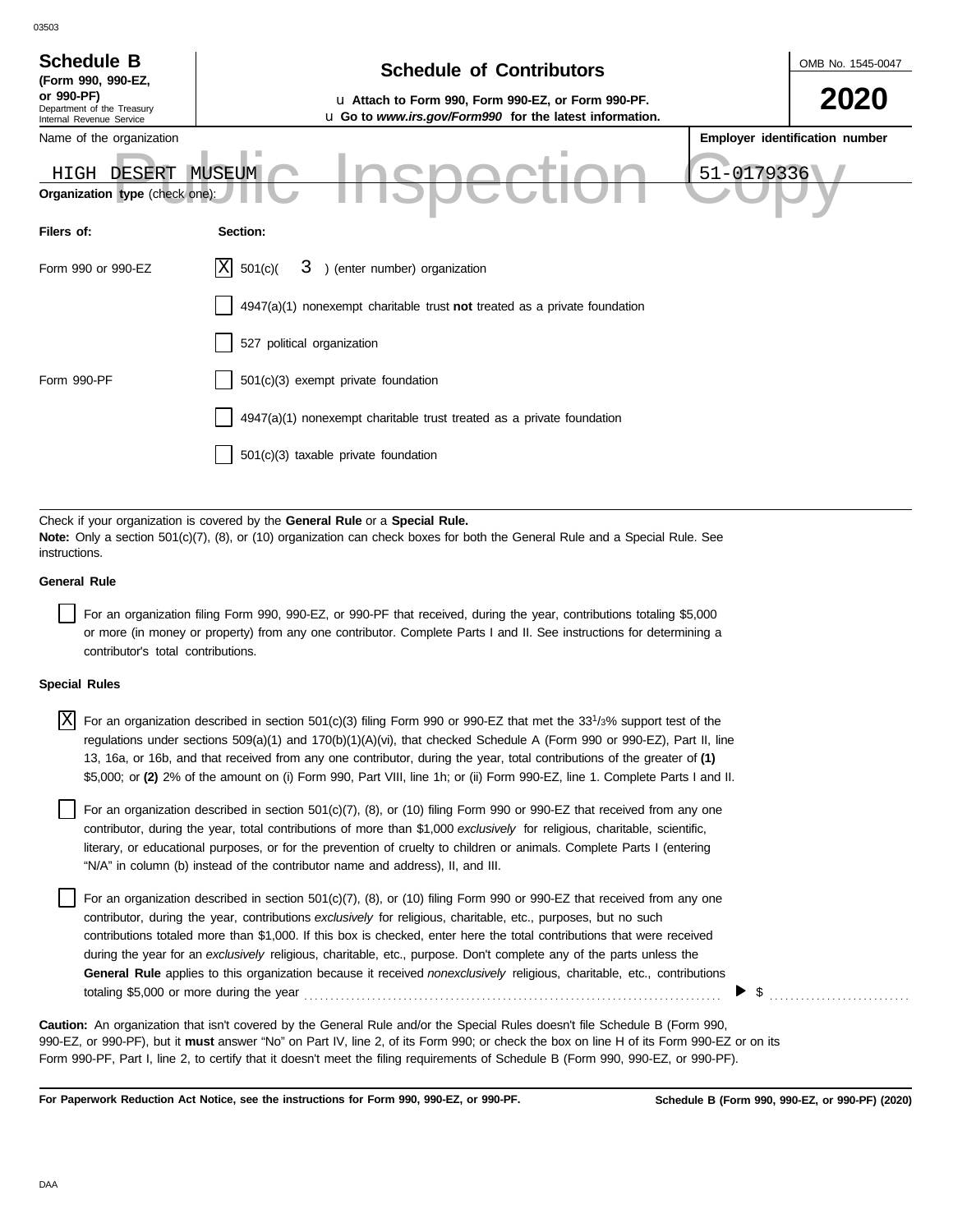Schedule B (Form 990, 990-EZ, or 990-PF) (2020)

| HIGH                                                                                                     | 51-0179336<br>DESERT<br>MUSEUM    |                                   |                                                                                                           |  |  |  |  |  |
|----------------------------------------------------------------------------------------------------------|-----------------------------------|-----------------------------------|-----------------------------------------------------------------------------------------------------------|--|--|--|--|--|
| Contributors (see instructions). Use duplicate copies of Part I if additional space is needed.<br>Part I |                                   |                                   |                                                                                                           |  |  |  |  |  |
| (a)<br>No.                                                                                               | (b)<br>Name, address, and ZIP + 4 | (c)<br><b>Total contributions</b> | (d)<br>Type of contribution                                                                               |  |  |  |  |  |
| $\cdot$ 1. $\cdot$ .                                                                                     |                                   | 6,120,000<br>$\frac{1}{2}$        | $\overline{\text{X}}$<br>Person<br>Payroll<br>Noncash<br>(Complete Part II for<br>noncash contributions.) |  |  |  |  |  |
| (a)<br>No.                                                                                               | (b)<br>Name, address, and ZIP + 4 | (c)<br><b>Total contributions</b> | (d)<br>Type of contribution                                                                               |  |  |  |  |  |
| $2_{1}$                                                                                                  |                                   | 250,000<br>\$                     | Χ<br>Person<br>Payroll<br>Noncash<br>(Complete Part II for<br>noncash contributions.)                     |  |  |  |  |  |
| (a)<br>No.                                                                                               | (b)<br>Name, address, and ZIP + 4 | (c)<br><b>Total contributions</b> | (d)<br>Type of contribution                                                                               |  |  |  |  |  |
| $\frac{3}{2}$                                                                                            |                                   | 259,500<br>\$                     | Χ<br>Person<br>Payroll<br>Noncash<br>(Complete Part II for<br>noncash contributions.)                     |  |  |  |  |  |
| (a)<br>No.                                                                                               | (b)<br>Name, address, and ZIP + 4 | (c)<br><b>Total contributions</b> | (d)<br>Type of contribution                                                                               |  |  |  |  |  |
| $\frac{4}{1}$                                                                                            |                                   | 250,000<br>\$                     | Χ<br>Person<br>Payroll<br>Noncash<br>(Complete Part II for<br>noncash contributions.)                     |  |  |  |  |  |
| (a)<br>No.                                                                                               | (b)<br>Name, address, and ZIP + 4 | (c)<br><b>Total contributions</b> | (d)<br>Type of contribution                                                                               |  |  |  |  |  |
| $\overline{5}$                                                                                           |                                   | 714,000<br>\$                     | Χ<br>Person<br>Payroll<br>Noncash<br>(Complete Part II for<br>noncash contributions.)                     |  |  |  |  |  |
| (a)<br>No.                                                                                               | (b)<br>Name, address, and ZIP + 4 | (c)<br><b>Total contributions</b> | (d)<br>Type of contribution                                                                               |  |  |  |  |  |
| $6 \overline{6}$                                                                                         |                                   | 545,668<br>\$                     | Χ<br>Person<br>Payroll<br>Noncash<br>(Complete Part II for<br>noncash contributions.)                     |  |  |  |  |  |

Name of organization **Employer identification number Employer identification number** 

Page **2**

PAGE 1 OF 1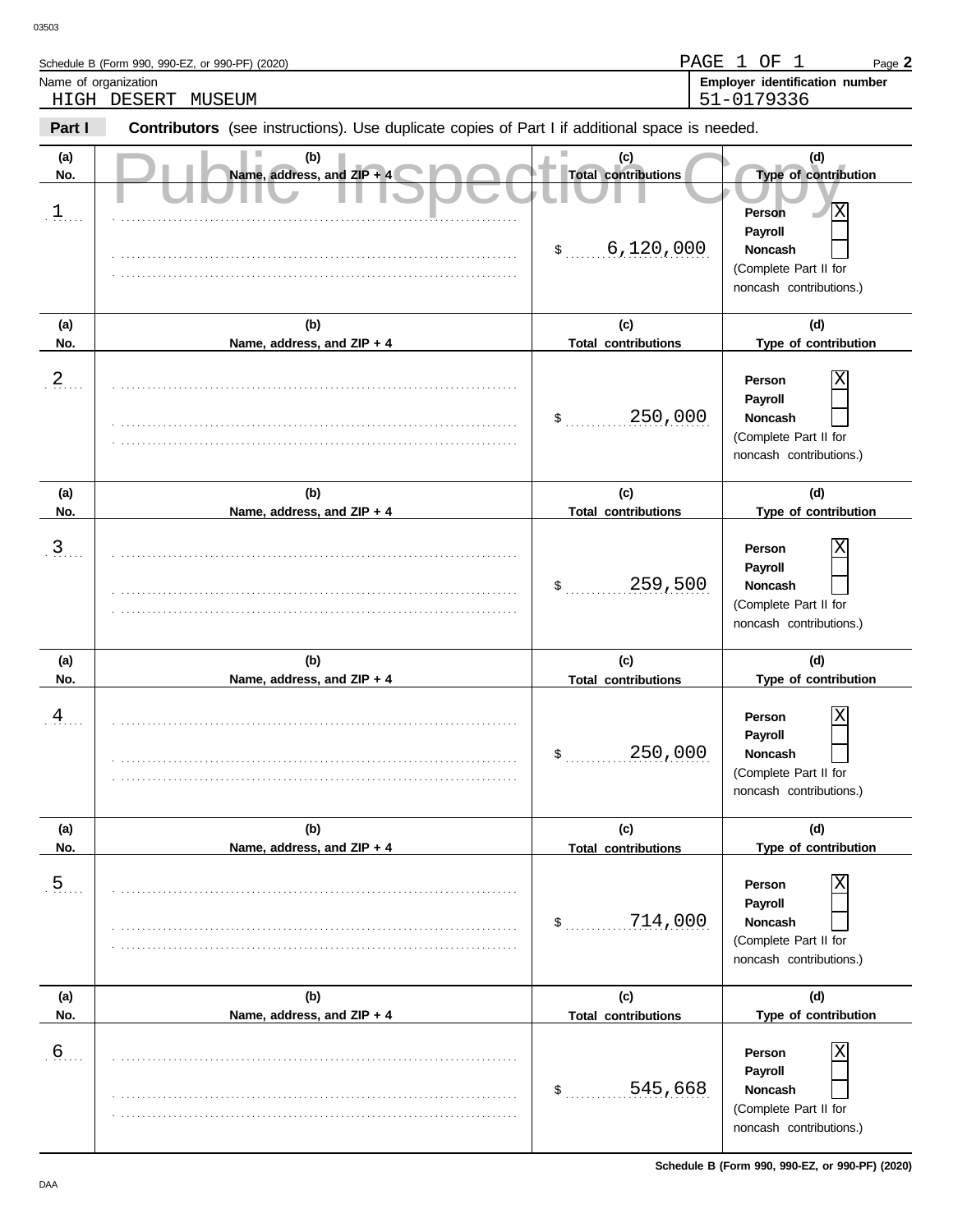|                                  | <b>SCHEDULE D</b>                                                                                                               | <b>Supplemental Financial Statements</b>                                                                                                                                                   |  |                                                    |                |                                | OMB No. 1545-0047               |  |
|----------------------------------|---------------------------------------------------------------------------------------------------------------------------------|--------------------------------------------------------------------------------------------------------------------------------------------------------------------------------------------|--|----------------------------------------------------|----------------|--------------------------------|---------------------------------|--|
|                                  | u Complete if the organization answered "Yes" on Form 990,<br>(Form 990)                                                        |                                                                                                                                                                                            |  |                                                    |                |                                |                                 |  |
|                                  | Part IV, line 6, 7, 8, 9, 10, 11a, 11b, 11c, 11d, 11e, 11f, 12a, or 12b.<br>Department of the Treasury<br>u Attach to Form 990. |                                                                                                                                                                                            |  |                                                    |                |                                | Open to Public                  |  |
|                                  | Internal Revenue Service                                                                                                        | <b>u</b> Go to www.irs.gov/Form990 for instructions and the latest information.                                                                                                            |  |                                                    |                |                                | <b>Inspection</b>               |  |
|                                  | Name of the organization                                                                                                        |                                                                                                                                                                                            |  |                                                    |                | Employer identification number |                                 |  |
| 51-0179336<br>HIGH DESERT MUSEUM |                                                                                                                                 |                                                                                                                                                                                            |  |                                                    |                |                                |                                 |  |
|                                  | Part I                                                                                                                          | Organizations Maintaining Donor Advised Funds or Other Similar Funds or Accounts.<br>Complete if the organization answered "Yes" on Form 990, Part IV, line 6.                             |  |                                                    |                |                                |                                 |  |
|                                  |                                                                                                                                 |                                                                                                                                                                                            |  | (a) Donor advised funds                            |                |                                | (b) Funds and other accounts    |  |
| 1                                | Total number at end of year                                                                                                     |                                                                                                                                                                                            |  |                                                    |                |                                |                                 |  |
| 2                                |                                                                                                                                 | Aggregate value of contributions to (during year)                                                                                                                                          |  |                                                    |                |                                |                                 |  |
| 3                                |                                                                                                                                 |                                                                                                                                                                                            |  |                                                    |                |                                |                                 |  |
| 4                                |                                                                                                                                 |                                                                                                                                                                                            |  |                                                    |                |                                |                                 |  |
| 5                                |                                                                                                                                 | Did the organization inform all donors and donor advisors in writing that the assets held in donor advised                                                                                 |  |                                                    |                |                                |                                 |  |
|                                  |                                                                                                                                 |                                                                                                                                                                                            |  |                                                    |                |                                | Yes<br>No                       |  |
| 6                                |                                                                                                                                 | Did the organization inform all grantees, donors, and donor advisors in writing that grant funds can be used                                                                               |  |                                                    |                |                                |                                 |  |
|                                  |                                                                                                                                 | only for charitable purposes and not for the benefit of the donor or donor advisor, or for any other purpose                                                                               |  |                                                    |                |                                |                                 |  |
|                                  |                                                                                                                                 |                                                                                                                                                                                            |  |                                                    |                |                                | Yes<br>No                       |  |
|                                  | Part II                                                                                                                         | <b>Conservation Easements.</b><br>Complete if the organization answered "Yes" on Form 990, Part IV, line 7.                                                                                |  |                                                    |                |                                |                                 |  |
|                                  |                                                                                                                                 |                                                                                                                                                                                            |  |                                                    |                |                                |                                 |  |
| 1                                |                                                                                                                                 | Purpose(s) of conservation easements held by the organization (check all that apply).<br>Preservation of land for public use (for example, recreation or education)                        |  | Preservation of a historically important land area |                |                                |                                 |  |
|                                  | Protection of natural habitat                                                                                                   |                                                                                                                                                                                            |  | Preservation of a certified historic structure     |                |                                |                                 |  |
|                                  | Preservation of open space                                                                                                      |                                                                                                                                                                                            |  |                                                    |                |                                |                                 |  |
| 2                                |                                                                                                                                 | Complete lines 2a through 2d if the organization held a qualified conservation contribution in the form of a conservation                                                                  |  |                                                    |                |                                |                                 |  |
|                                  | easement on the last day of the tax year.                                                                                       |                                                                                                                                                                                            |  |                                                    |                |                                | Held at the End of the Tax Year |  |
| a                                |                                                                                                                                 |                                                                                                                                                                                            |  |                                                    | 2a             |                                |                                 |  |
| b                                |                                                                                                                                 |                                                                                                                                                                                            |  |                                                    | 2 <sub>b</sub> |                                |                                 |  |
| c                                |                                                                                                                                 | Number of conservation easements on a certified historic structure included in (a) [[[[[ [ [ ]]]                                                                                           |  |                                                    | 2c             |                                |                                 |  |
|                                  |                                                                                                                                 | d Number of conservation easements included in (c) acquired after 7/25/06, and not on a                                                                                                    |  |                                                    |                |                                |                                 |  |
|                                  |                                                                                                                                 | historic structure listed in the National Register                                                                                                                                         |  |                                                    | 2d             |                                |                                 |  |
| 3                                |                                                                                                                                 | Number of conservation easements modified, transferred, released, extinguished, or terminated by the organization during the                                                               |  |                                                    |                |                                |                                 |  |
|                                  | tax year <b>u</b>                                                                                                               |                                                                                                                                                                                            |  |                                                    |                |                                |                                 |  |
| 4<br>5                           |                                                                                                                                 | Number of states where property subject to conservation easement is located u<br>Does the organization have a written policy regarding the periodic monitoring, inspection, handling of    |  |                                                    |                |                                |                                 |  |
|                                  |                                                                                                                                 | violations, and enforcement of the conservation easements it holds?                                                                                                                        |  |                                                    |                |                                | Yes <sup>1</sup><br><b>No</b>   |  |
| 6                                |                                                                                                                                 | Staff and volunteer hours devoted to monitoring, inspecting, handling of violations, and enforcing conservation easements during the year                                                  |  |                                                    |                |                                |                                 |  |
|                                  | u <sub></sub> .                                                                                                                 |                                                                                                                                                                                            |  |                                                    |                |                                |                                 |  |
| 7                                |                                                                                                                                 | Amount of expenses incurred in monitoring, inspecting, handling of violations, and enforcing conservation easements during the year                                                        |  |                                                    |                |                                |                                 |  |
|                                  |                                                                                                                                 |                                                                                                                                                                                            |  |                                                    |                |                                |                                 |  |
| 8                                |                                                                                                                                 | Does each conservation easement reported on line 2(d) above satisfy the requirements of section 170(h)(4)(B)(i)                                                                            |  |                                                    |                |                                |                                 |  |
|                                  |                                                                                                                                 |                                                                                                                                                                                            |  |                                                    |                |                                | Yes $ $<br>No                   |  |
| 9                                |                                                                                                                                 | In Part XIII, describe how the organization reports conservation easements in its revenue and expense statement and                                                                        |  |                                                    |                |                                |                                 |  |
|                                  |                                                                                                                                 | balance sheet, and include, if applicable, the text of the footnote to the organization's financial statements that describes the<br>organization's accounting for conservation easements. |  |                                                    |                |                                |                                 |  |
|                                  | Part III                                                                                                                        | Organizations Maintaining Collections of Art, Historical Treasures, or Other Similar Assets.                                                                                               |  |                                                    |                |                                |                                 |  |
|                                  |                                                                                                                                 | Complete if the organization answered "Yes" on Form 990, Part IV, line 8.                                                                                                                  |  |                                                    |                |                                |                                 |  |
|                                  |                                                                                                                                 | 1a If the organization elected, as permitted under FASB ASC 958, not to report in its revenue statement and balance sheet works                                                            |  |                                                    |                |                                |                                 |  |
|                                  |                                                                                                                                 | of art, historical treasures, or other similar assets held for public exhibition, education, or research in furtherance of public                                                          |  |                                                    |                |                                |                                 |  |
|                                  |                                                                                                                                 | service, provide in Part XIII the text of the footnote to its financial statements that describes these items.                                                                             |  |                                                    |                |                                |                                 |  |
| b                                |                                                                                                                                 | If the organization elected, as permitted under FASB ASC 958, to report in its revenue statement and balance sheet works of                                                                |  |                                                    |                |                                |                                 |  |
|                                  |                                                                                                                                 | art, historical treasures, or other similar assets held for public exhibition, education, or research in furtherance of public service,                                                    |  |                                                    |                |                                |                                 |  |
|                                  |                                                                                                                                 | provide the following amounts relating to these items:                                                                                                                                     |  |                                                    |                |                                |                                 |  |
|                                  | (i)                                                                                                                             |                                                                                                                                                                                            |  |                                                    |                |                                |                                 |  |
|                                  |                                                                                                                                 |                                                                                                                                                                                            |  |                                                    |                |                                | $\mathbf{u}$ \$                 |  |
| 2                                |                                                                                                                                 | If the organization received or held works of art, historical treasures, or other similar assets for financial gain, provide the                                                           |  |                                                    |                |                                |                                 |  |
|                                  |                                                                                                                                 | following amounts required to be reported under FASB ASC 958 relating to these items:                                                                                                      |  |                                                    |                |                                |                                 |  |
|                                  |                                                                                                                                 |                                                                                                                                                                                            |  |                                                    |                | u \$                           |                                 |  |
|                                  |                                                                                                                                 |                                                                                                                                                                                            |  |                                                    |                |                                |                                 |  |

|     |  |  |  | For Paperwork Reduction Act Notice, see the Instructions for Form 990. |  |  |
|-----|--|--|--|------------------------------------------------------------------------|--|--|
| DAA |  |  |  |                                                                        |  |  |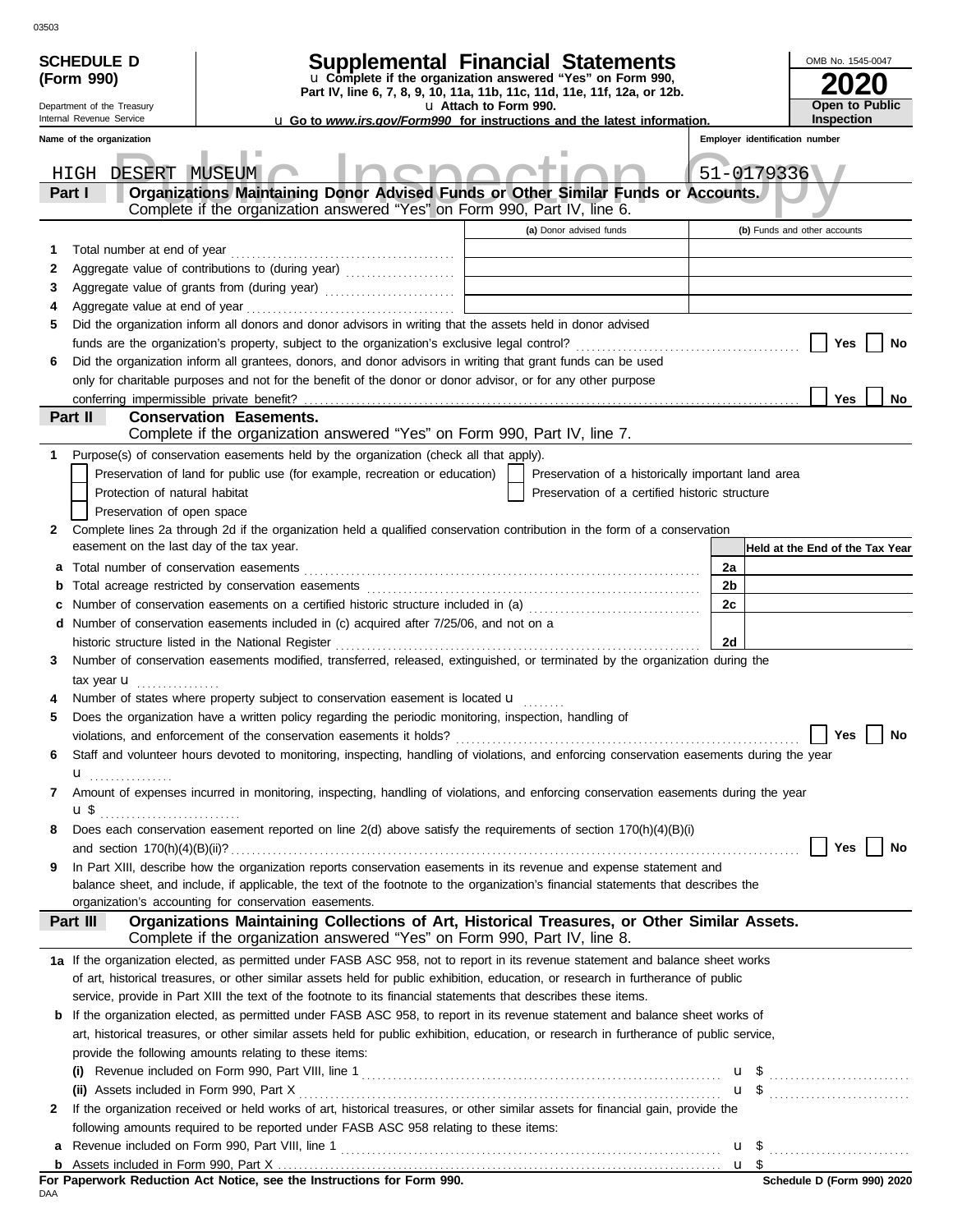|                        | Schedule D (Form 990) 2020 HIGH DESERT MUSEUM                                                                                                                                                                                                                                                                                                                                                                  |                         |                         |                    | 51-0179336           | Page 2                 |  |
|------------------------|----------------------------------------------------------------------------------------------------------------------------------------------------------------------------------------------------------------------------------------------------------------------------------------------------------------------------------------------------------------------------------------------------------------|-------------------------|-------------------------|--------------------|----------------------|------------------------|--|
|                        | Organizations Maintaining Collections of Art, Historical Treasures, or Other Similar Assets (continued)<br>Part III                                                                                                                                                                                                                                                                                            |                         |                         |                    |                      |                        |  |
|                        | 3 Using the organization's acquisition, accession, and other records, check any of the following that make significant use of its<br>collection items (check all that apply):                                                                                                                                                                                                                                  |                         |                         |                    |                      |                        |  |
| a<br>b<br>c<br>4<br>5. | X <br>Public exhibition<br>Loan or exchange program<br>d<br> X <br>Scholarly research<br>Other<br>e<br> X  Preservation for future generations<br>Provide a description of the organization's collections and explain how they further the organization's exempt purpose in Part<br>XIII.<br>During the year, did the organization solicit or receive donations of art, historical treasures, or other similar |                         |                         |                    |                      |                        |  |
|                        |                                                                                                                                                                                                                                                                                                                                                                                                                |                         |                         |                    |                      | Yes $ X $ No           |  |
| Part IV                | <b>Escrow and Custodial Arrangements.</b>                                                                                                                                                                                                                                                                                                                                                                      |                         |                         |                    |                      |                        |  |
|                        | Complete if the organization answered "Yes" on Form 990, Part IV, line 9, or reported an amount on Form<br>990, Part X, line 21.                                                                                                                                                                                                                                                                               |                         |                         |                    |                      |                        |  |
|                        | 1a Is the organization an agent, trustee, custodian or other intermediary for contributions or other assets not                                                                                                                                                                                                                                                                                                |                         |                         |                    |                      |                        |  |
|                        | <b>b</b> If "Yes," explain the arrangement in Part XIII and complete the following table:                                                                                                                                                                                                                                                                                                                      |                         |                         |                    |                      | Yes<br>No              |  |
|                        |                                                                                                                                                                                                                                                                                                                                                                                                                |                         |                         |                    |                      | Amount                 |  |
|                        | c Beginning balance                                                                                                                                                                                                                                                                                                                                                                                            |                         |                         |                    | 1c                   |                        |  |
|                        |                                                                                                                                                                                                                                                                                                                                                                                                                |                         |                         |                    | 1d                   |                        |  |
|                        |                                                                                                                                                                                                                                                                                                                                                                                                                |                         |                         |                    | 1е                   |                        |  |
| f                      | Ending balance contains and account of the contact of the contact of the contact of the contact of the contact of the contact of the contact of the contact of the contact of the contact of the contact of the contact of the                                                                                                                                                                                 |                         |                         |                    | 1f                   |                        |  |
|                        | 2a Did the organization include an amount on Form 990, Part X, line 21, for escrow or custodial account liability?                                                                                                                                                                                                                                                                                             |                         |                         |                    |                      | <b>Yes</b><br>No       |  |
|                        |                                                                                                                                                                                                                                                                                                                                                                                                                |                         |                         |                    |                      |                        |  |
| Part V                 | <b>Endowment Funds.</b>                                                                                                                                                                                                                                                                                                                                                                                        |                         |                         |                    |                      |                        |  |
|                        | Complete if the organization answered "Yes" on Form 990, Part IV, line 10.                                                                                                                                                                                                                                                                                                                                     |                         |                         |                    |                      |                        |  |
|                        |                                                                                                                                                                                                                                                                                                                                                                                                                | (a) Current year        | (b) Prior year          | (c) Two years back | (d) Three years back | (e) Four years back    |  |
|                        | 1a Beginning of year balance                                                                                                                                                                                                                                                                                                                                                                                   | 3,640,222               | 3,820,045               | 3, 347, 759        | 3,166,428            | 2,949,132              |  |
|                        | <b>b</b> Contributions <b>contributions</b>                                                                                                                                                                                                                                                                                                                                                                    | 50,000                  | 53                      | 541,426            |                      | 69,754                 |  |
|                        | c Net investment earnings, gains, and                                                                                                                                                                                                                                                                                                                                                                          | 1,266,804               | 2,664                   | 141,957            |                      | 266,322<br>356,737     |  |
|                        | <b>d</b> Grants or scholarships<br>.                                                                                                                                                                                                                                                                                                                                                                           |                         |                         |                    |                      |                        |  |
|                        | e Other expenditures for facilities and                                                                                                                                                                                                                                                                                                                                                                        |                         |                         |                    |                      |                        |  |
|                        | programs                                                                                                                                                                                                                                                                                                                                                                                                       | $-174, 412$             | $-162,437$              | $-173,823$         | $-130,977$           | $-117,846$             |  |
|                        | f Administrative expenses                                                                                                                                                                                                                                                                                                                                                                                      | $-35,123$               | $-20,103$               | $-37,274$          |                      | $-23,768$<br>$-21,595$ |  |
| a                      |                                                                                                                                                                                                                                                                                                                                                                                                                | 4,747,491               | 3,640,222               | 3,820,045          | 3, 347, 759          | 3,166,428              |  |
| 2                      | Provide the estimated percentage of the current year end balance (line 1g, column (a)) held as:                                                                                                                                                                                                                                                                                                                |                         |                         |                    |                      |                        |  |
|                        | a Board designated or quasi-endowment $\mathbf{u}$ 17.94 %                                                                                                                                                                                                                                                                                                                                                     |                         |                         |                    |                      |                        |  |
|                        | Permanent endowment <b>u</b> 44.82 %<br>c Term endowment <b>u</b> 37.24 %                                                                                                                                                                                                                                                                                                                                      |                         |                         |                    |                      |                        |  |
|                        | The percentages on lines 2a, 2b, and 2c should equal 100%.                                                                                                                                                                                                                                                                                                                                                     |                         |                         |                    |                      |                        |  |
|                        | 3a Are there endowment funds not in the possession of the organization that are held and administered for the                                                                                                                                                                                                                                                                                                  |                         |                         |                    |                      |                        |  |
|                        | organization by:                                                                                                                                                                                                                                                                                                                                                                                               |                         |                         |                    |                      | Yes<br>No              |  |
|                        |                                                                                                                                                                                                                                                                                                                                                                                                                |                         |                         |                    |                      | X<br>3a(i)             |  |
|                        |                                                                                                                                                                                                                                                                                                                                                                                                                |                         |                         |                    |                      | Χ<br> 3a(ii)           |  |
|                        |                                                                                                                                                                                                                                                                                                                                                                                                                |                         |                         |                    |                      | 3b                     |  |
| 4                      | Describe in Part XIII the intended uses of the organization's endowment funds.                                                                                                                                                                                                                                                                                                                                 |                         |                         |                    |                      |                        |  |
| Part VI                | Land, Buildings, and Equipment.                                                                                                                                                                                                                                                                                                                                                                                |                         |                         |                    |                      |                        |  |
|                        | Complete if the organization answered "Yes" on Form 990, Part IV, line 11a. See Form 990, Part X, line 10.                                                                                                                                                                                                                                                                                                     |                         |                         |                    |                      |                        |  |
|                        | Description of property                                                                                                                                                                                                                                                                                                                                                                                        | (a) Cost or other basis | (b) Cost or other basis |                    | (c) Accumulated      | (d) Book value         |  |
|                        |                                                                                                                                                                                                                                                                                                                                                                                                                | (investment)            | (other)                 |                    | depreciation         |                        |  |
|                        |                                                                                                                                                                                                                                                                                                                                                                                                                |                         |                         | 195,000            |                      | 195,000                |  |
|                        |                                                                                                                                                                                                                                                                                                                                                                                                                |                         |                         | 18, 255, 280       | 8,393,044            | 9,862,236              |  |
|                        | c Leasehold improvements                                                                                                                                                                                                                                                                                                                                                                                       |                         |                         |                    |                      |                        |  |
| d                      |                                                                                                                                                                                                                                                                                                                                                                                                                |                         |                         | 1,162,996          | 1,097,806            | 65,190                 |  |
|                        |                                                                                                                                                                                                                                                                                                                                                                                                                |                         |                         | 8,542,441          | 7,042,921            | 1,499,520              |  |
|                        | Total. Add lines 1a through 1e. (Column (d) must equal Form 990, Part X, column (B), line 10c.)                                                                                                                                                                                                                                                                                                                |                         |                         |                    | $\mathbf u$          | 11,621,946             |  |

**Schedule D (Form 990) 2020**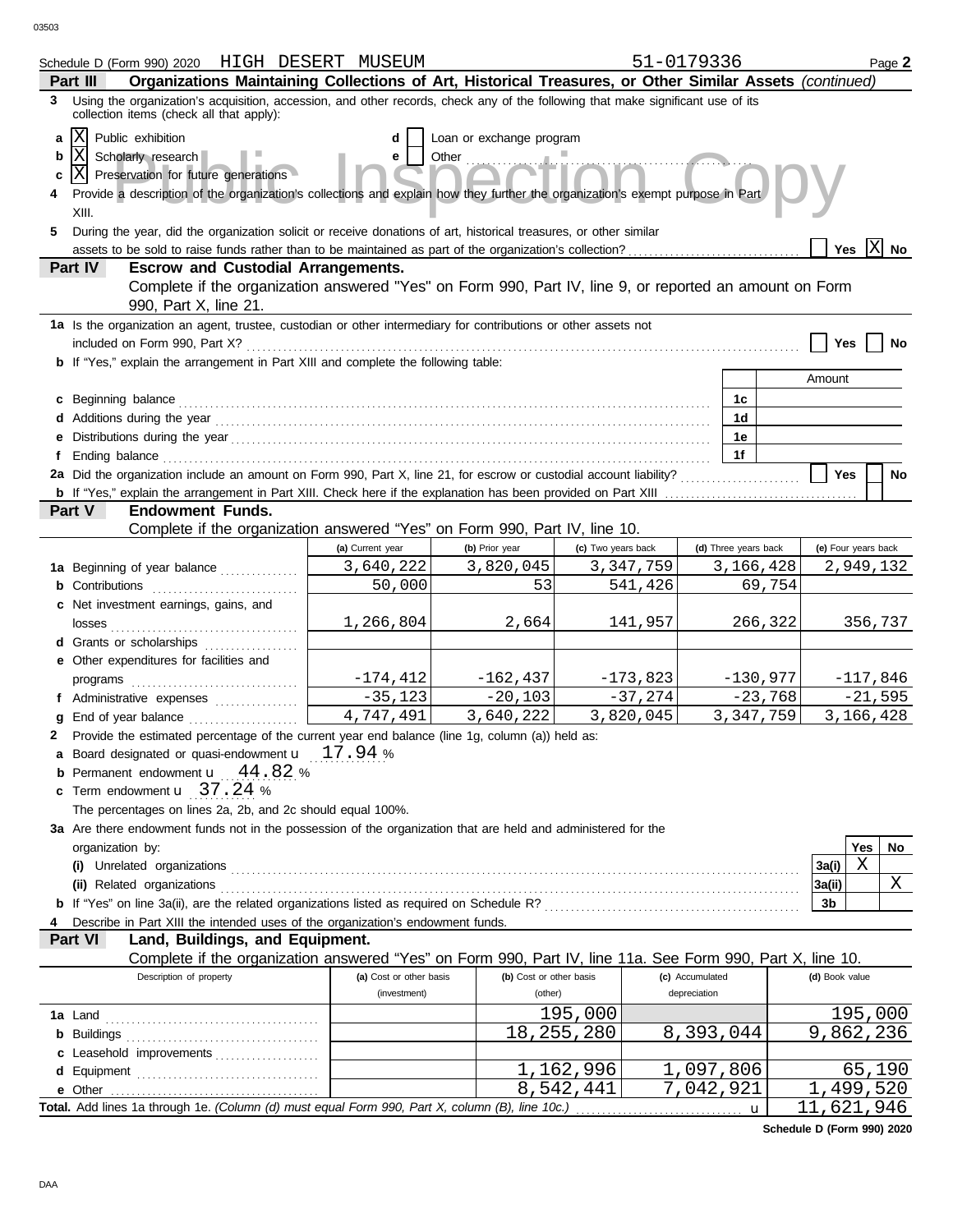| Schedule D (Form 990) 2020 | HIGH DESERT MUSEUM                                                                                         |                | 51-0179336                       | Page 3         |
|----------------------------|------------------------------------------------------------------------------------------------------------|----------------|----------------------------------|----------------|
| <b>Part VII</b>            | <b>Investments - Other Securities.</b>                                                                     |                |                                  |                |
|                            | Complete if the organization answered "Yes" on Form 990, Part IV, line 11b. See Form 990, Part X, line 12. |                |                                  |                |
|                            | (a) Description of security or category                                                                    | (b) Book value | (c) Method of valuation:         |                |
|                            | (including name of security)                                                                               |                | Cost or end-of-year market value |                |
| (1) Financial derivatives  | ш                                                                                                          |                |                                  |                |
|                            | (2) Closely held equity interests                                                                          |                |                                  |                |
| $(3)$ Other                |                                                                                                            |                |                                  |                |
| $(A)$ .                    |                                                                                                            |                |                                  |                |
| (B)                        |                                                                                                            |                |                                  |                |
| (C)                        |                                                                                                            |                |                                  |                |
| (D)                        |                                                                                                            |                |                                  |                |
| (E)                        |                                                                                                            |                |                                  |                |
| (F)                        |                                                                                                            |                |                                  |                |
| (G)                        |                                                                                                            |                |                                  |                |
| (H)                        |                                                                                                            |                |                                  |                |
|                            |                                                                                                            |                |                                  |                |
| Part VIII                  | Total. (Column (b) must equal Form 990, Part X, col. (B) line 12.)<br>u<br>Investments - Program Related.  |                |                                  |                |
|                            | Complete if the organization answered "Yes" on Form 990, Part IV, line 11c. See Form 990, Part X, line 13. |                |                                  |                |
|                            | (a) Description of investment                                                                              | (b) Book value | (c) Method of valuation:         |                |
|                            |                                                                                                            |                | Cost or end-of-year market value |                |
|                            |                                                                                                            |                |                                  |                |
| (1)                        |                                                                                                            |                |                                  |                |
| (2)                        |                                                                                                            |                |                                  |                |
| (3)                        |                                                                                                            |                |                                  |                |
| (4)                        |                                                                                                            |                |                                  |                |
| (5)                        |                                                                                                            |                |                                  |                |
| (6)                        |                                                                                                            |                |                                  |                |
| (7)                        |                                                                                                            |                |                                  |                |
| (8)                        |                                                                                                            |                |                                  |                |
| (9)                        |                                                                                                            |                |                                  |                |
| Part IX                    | Total. (Column (b) must equal Form 990, Part X, col. (B) line 13.) $\ldots$ <b>u</b><br>Other Assets.      |                |                                  |                |
|                            | Complete if the organization answered "Yes" on Form 990, Part IV, line 11d. See Form 990, Part X, line 15. |                |                                  |                |
|                            | (a) Description                                                                                            |                |                                  | (b) Book value |
|                            |                                                                                                            |                |                                  |                |
| (1)                        |                                                                                                            |                |                                  |                |
| (2)                        |                                                                                                            |                |                                  |                |
| (3)                        |                                                                                                            |                |                                  |                |
| (4)                        |                                                                                                            |                |                                  |                |
| (5)                        |                                                                                                            |                |                                  |                |
| (6)                        |                                                                                                            |                |                                  |                |
| (7)                        |                                                                                                            |                |                                  |                |
| (8)                        |                                                                                                            |                |                                  |                |
| (9)                        |                                                                                                            |                |                                  |                |
| Part X                     |                                                                                                            |                | u                                |                |
|                            | Other Liabilities.                                                                                         |                |                                  |                |
|                            | Complete if the organization answered "Yes" on Form 990, Part IV, line 11e or 11f. See Form 990, Part X,   |                |                                  |                |
|                            | line $25$ .                                                                                                |                |                                  |                |
| 1.                         | (a) Description of liability                                                                               |                |                                  | (b) Book value |
| (1)                        | Federal income taxes                                                                                       |                |                                  |                |
| (2)                        | PAYCHECK PROTECTION PROGRAM LOAN                                                                           |                |                                  | 545,667        |
| (3)                        |                                                                                                            |                |                                  |                |
| (4)                        |                                                                                                            |                |                                  |                |
| (5)                        |                                                                                                            |                |                                  |                |
| (6)                        |                                                                                                            |                |                                  |                |
| (7)                        |                                                                                                            |                |                                  |                |
| (8)                        |                                                                                                            |                |                                  |                |

**Total.** *(Column (b) must equal Form 990, Part X, col. (B) line 25.)*  $(9)$ 

DAA

Liability for uncertain tax positions. In Part XIII, provide the text of the footnote to the organization's financial statements that reports the **2.** organization's liability for uncertain tax positions under FASB ASC 740. Check here if the text of the footnote has been provided in Part XIII

545,667

u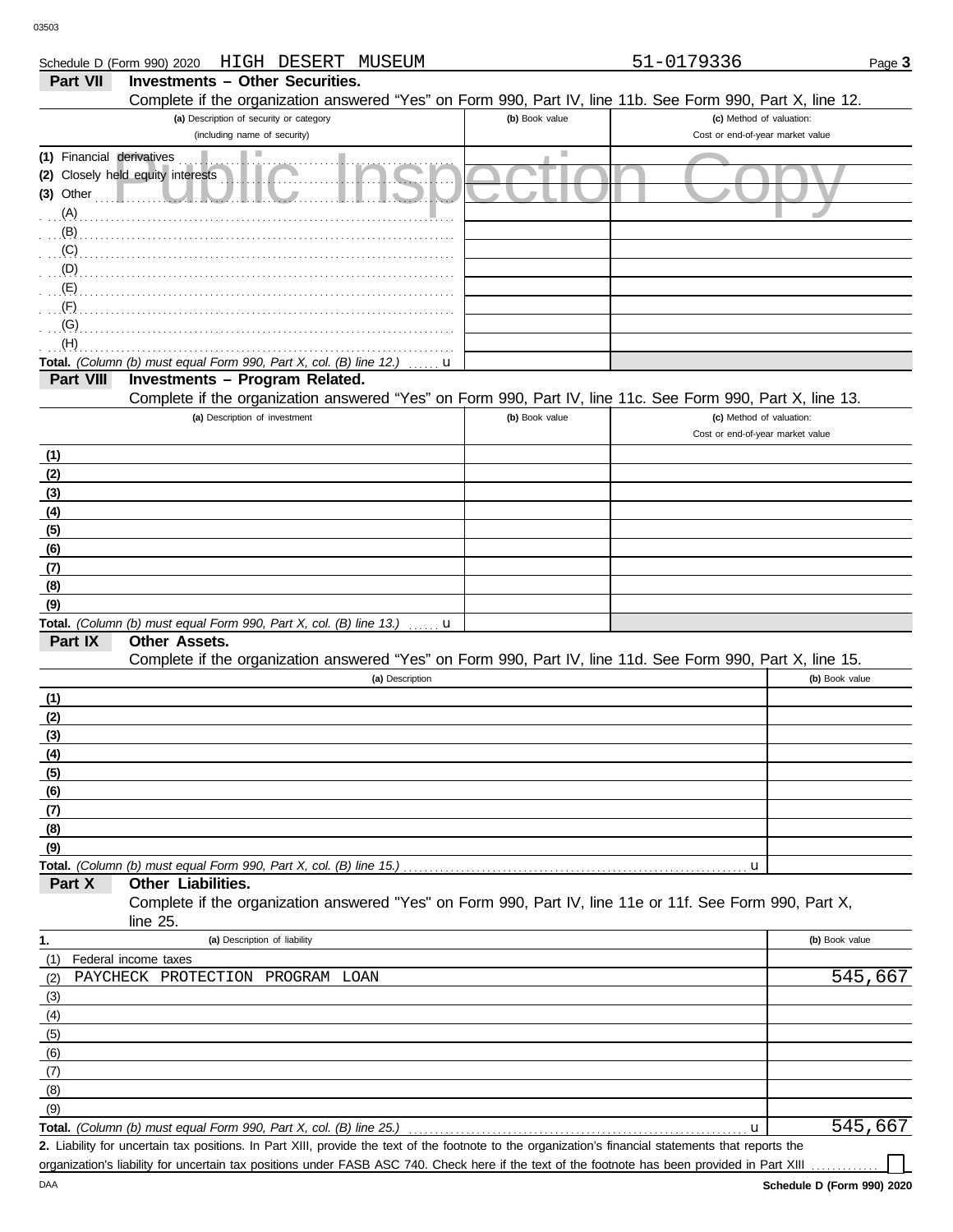|                               | Schedule D (Form 990) 2020 HIGH DESERT MUSEUM                                                                                                                                                                                                                                               |                      | 51-0179336          |              | Page 4                 |  |
|-------------------------------|---------------------------------------------------------------------------------------------------------------------------------------------------------------------------------------------------------------------------------------------------------------------------------------------|----------------------|---------------------|--------------|------------------------|--|
|                               | Reconciliation of Revenue per Audited Financial Statements With Revenue per Return.<br>Part XI                                                                                                                                                                                              |                      |                     |              |                        |  |
|                               | Complete if the organization answered "Yes" on Form 990, Part IV, line 12a.                                                                                                                                                                                                                 |                      |                     |              |                        |  |
| 1                             |                                                                                                                                                                                                                                                                                             |                      |                     | $\mathbf{1}$ | 13,877,112             |  |
| 2                             | Amounts included on line 1 but not on Form 990, Part VIII, line 12:                                                                                                                                                                                                                         |                      |                     |              |                        |  |
|                               |                                                                                                                                                                                                                                                                                             | 2a                   | 1,127,447<br>67,243 |              |                        |  |
| b                             | Donated services and use of facilities <b>Community</b> and <b>Community</b> and <b>Community</b> and <b>Community</b> and <b>Community</b> and <b>Community</b> and <b>Community</b> and <b>Community</b> and <b>Community</b> and <b>Community</b> and <b>Community</b> and <b>Commun</b> | 2 <sub>b</sub><br>2c |                     |              |                        |  |
| c<br>d                        | Recoveries of prior year grants <b>the contract of the contract of prior</b>                                                                                                                                                                                                                | 2d                   | $-316, 567$         |              |                        |  |
| е                             |                                                                                                                                                                                                                                                                                             |                      |                     | 2e           | <u>878,123</u>         |  |
| 3                             |                                                                                                                                                                                                                                                                                             |                      |                     | 3            | 12,998,989             |  |
| 4                             | Amounts included on Form 990, Part VIII, line 12, but not on line 1:                                                                                                                                                                                                                        |                      |                     |              |                        |  |
|                               |                                                                                                                                                                                                                                                                                             | 4a                   | <u>35,123</u>       |              |                        |  |
| b                             |                                                                                                                                                                                                                                                                                             | 4 <sub>b</sub>       |                     |              |                        |  |
|                               | c Add lines 4a and 4b                                                                                                                                                                                                                                                                       |                      |                     | 4c           | 35,123                 |  |
| 5                             |                                                                                                                                                                                                                                                                                             |                      |                     | 5            | 13,034,112             |  |
|                               | Reconciliation of Expenses per Audited Financial Statements With Expenses per Return.<br>Part XII                                                                                                                                                                                           |                      |                     |              |                        |  |
|                               | Complete if the organization answered "Yes" on Form 990, Part IV, line 12a.                                                                                                                                                                                                                 |                      |                     |              |                        |  |
| 1                             | Total expenses and losses per audited financial statements                                                                                                                                                                                                                                  |                      |                     | $\mathbf{1}$ | 5,527,589              |  |
| 2                             | Amounts included on line 1 but not on Form 990, Part IX, line 25:                                                                                                                                                                                                                           | 2a                   | 67,243              |              |                        |  |
| a<br>b                        |                                                                                                                                                                                                                                                                                             | 2 <sub>b</sub>       |                     |              |                        |  |
|                               | <b>c</b> Other losses                                                                                                                                                                                                                                                                       | 2 <sub>c</sub>       |                     |              |                        |  |
| d                             |                                                                                                                                                                                                                                                                                             | 2d                   |                     |              |                        |  |
| е                             | Add lines 2a through 2d [11] Additional Property and Property and Property and Property and Property and Property and Property and Property and Property and Property and Property and Property and Property and Property and                                                               |                      |                     | 2e           | <u>67,243</u>          |  |
| 3                             |                                                                                                                                                                                                                                                                                             |                      |                     | $\mathbf{3}$ | $\overline{5,460,346}$ |  |
| 4                             | Amounts included on Form 990, Part IX, line 25, but not on line 1:                                                                                                                                                                                                                          |                      |                     |              |                        |  |
|                               |                                                                                                                                                                                                                                                                                             | 4a                   | 35,123              |              |                        |  |
|                               |                                                                                                                                                                                                                                                                                             | 4 <sub>b</sub>       | 316, 567            |              |                        |  |
|                               | c Add lines 4a and 4b                                                                                                                                                                                                                                                                       |                      |                     | 4c           | 351,690                |  |
|                               |                                                                                                                                                                                                                                                                                             |                      |                     |              | 5,812,036              |  |
|                               | Part XIII Supplemental Information.<br>Provide the descriptions required for Part II, lines 3, 5, and 9; Part III, lines 1a and 4; Part IV, lines 1b and 2b; Part V, line 4; Part X, line                                                                                                   |                      |                     |              |                        |  |
|                               | 2; Part XI, lines 2d and 4b; and Part XII, lines 2d and 4b. Also complete this part to provide any additional information.                                                                                                                                                                  |                      |                     |              |                        |  |
|                               | PART V, LINE 4 - INTENDED USES FOR ENDOWMENT FUNDS                                                                                                                                                                                                                                          |                      |                     |              |                        |  |
|                               |                                                                                                                                                                                                                                                                                             |                      |                     |              |                        |  |
|                               | THE MUSEUM'S ENDOWMENT CONSISTS OF SEVEN FUNDS ESTABLISHED FOR DIFFERENT                                                                                                                                                                                                                    |                      |                     |              |                        |  |
|                               | PURPOSES. INVESTMENT EARNINGS FROM THE SIX NONEXPENDABLE FUNDS ARE TO BE                                                                                                                                                                                                                    |                      |                     |              |                        |  |
|                               | USED FOR THE FOLLOWING:                                                                                                                                                                                                                                                                     |                      |                     |              |                        |  |
|                               | -UNDESIGNATED FUND: ALLOCATED AT THE DISCRETION OF THE BOARD OF DIRECTORS                                                                                                                                                                                                                   |                      |                     |              |                        |  |
|                               | -EDUCATION FUND: ALLOCATED TO EDUCATION PROGRAMS AND EVENTS                                                                                                                                                                                                                                 |                      |                     |              |                        |  |
|                               | -EXHIBITS FUND: ALLOCATED TO MAINTENANCE AND DEVELOPMENT OF NEW AND                                                                                                                                                                                                                         |                      |                     |              |                        |  |
|                               | EXISTING EXHIBITS                                                                                                                                                                                                                                                                           |                      |                     |              |                        |  |
|                               | -FACILITIES FUND: ALLOCATED TO FACILITIES MAINTENANCE                                                                                                                                                                                                                                       |                      |                     |              |                        |  |
|                               | -OLIVER & BONNIE STEELE EDUCATION FUND: ALLOCATED TO EMPLOYMENT OF THE                                                                                                                                                                                                                      |                      |                     |              |                        |  |
| CURATOR OF EDUCATION POSITION |                                                                                                                                                                                                                                                                                             |                      |                     |              |                        |  |
|                               | -COLLECTIONS FUND: ALLOCATED TO MAINTENANCE AND PRESERVATION OF COLLECTION                                                                                                                                                                                                                  |                      |                     |              |                        |  |
|                               |                                                                                                                                                                                                                                                                                             |                      |                     |              |                        |  |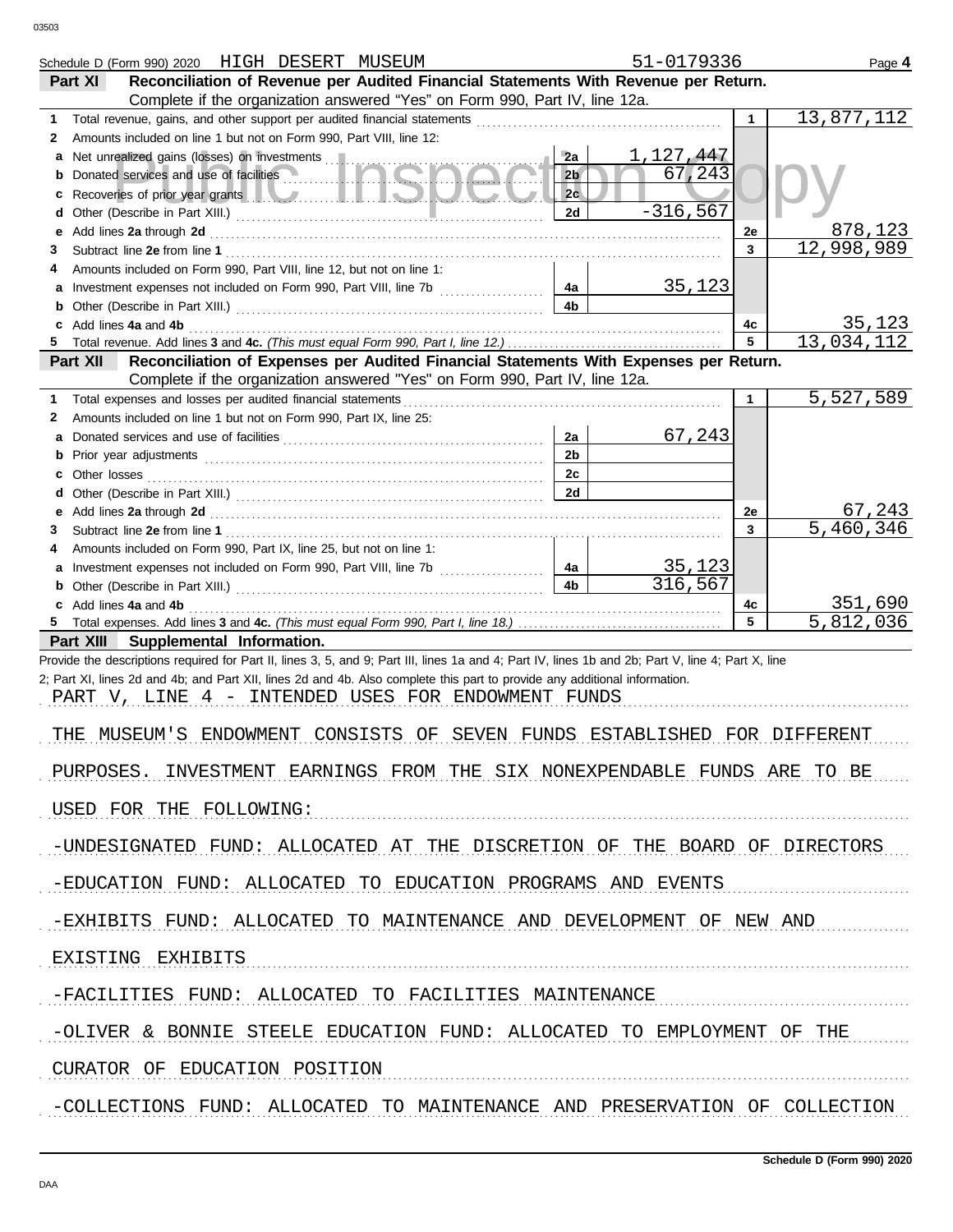| Supplemental Information (continued)<br>Part XIII<br><b>ITEMS</b><br>-WILDLIFE FUND: ALLOCATED TO THE CARE AND MAINTENANCE FO WILDLIFE AND<br><b>ENCLOSURES</b><br>PART XI, LINE 2D - REVENUE AMOUNTS INCLUDED IN FINANCIALS - OTHER<br>$-316,567$<br>STORE SUPPLIES<br>$\boldsymbol{\dot{\mathsf{S}}}$<br>PART XII, LINE 4B - EXPENSE AMOUNTS INCLUDED ON RETURN - OTHER<br>316,567<br>\$<br>STORE SUPPLIES | Schedule D (Form 990) 2020 HIGH DESERT MUSEUM | 51-0179336 | Page 5 |
|--------------------------------------------------------------------------------------------------------------------------------------------------------------------------------------------------------------------------------------------------------------------------------------------------------------------------------------------------------------------------------------------------------------|-----------------------------------------------|------------|--------|
|                                                                                                                                                                                                                                                                                                                                                                                                              |                                               |            |        |
|                                                                                                                                                                                                                                                                                                                                                                                                              |                                               |            |        |
|                                                                                                                                                                                                                                                                                                                                                                                                              |                                               |            |        |
|                                                                                                                                                                                                                                                                                                                                                                                                              |                                               |            |        |
|                                                                                                                                                                                                                                                                                                                                                                                                              |                                               |            |        |
|                                                                                                                                                                                                                                                                                                                                                                                                              |                                               |            |        |
|                                                                                                                                                                                                                                                                                                                                                                                                              |                                               |            |        |
|                                                                                                                                                                                                                                                                                                                                                                                                              |                                               |            |        |
|                                                                                                                                                                                                                                                                                                                                                                                                              |                                               |            |        |
|                                                                                                                                                                                                                                                                                                                                                                                                              |                                               |            |        |
|                                                                                                                                                                                                                                                                                                                                                                                                              |                                               |            |        |
|                                                                                                                                                                                                                                                                                                                                                                                                              |                                               |            |        |
|                                                                                                                                                                                                                                                                                                                                                                                                              |                                               |            |        |
|                                                                                                                                                                                                                                                                                                                                                                                                              |                                               |            |        |
|                                                                                                                                                                                                                                                                                                                                                                                                              |                                               |            |        |
|                                                                                                                                                                                                                                                                                                                                                                                                              |                                               |            |        |
|                                                                                                                                                                                                                                                                                                                                                                                                              |                                               |            |        |
|                                                                                                                                                                                                                                                                                                                                                                                                              |                                               |            |        |
|                                                                                                                                                                                                                                                                                                                                                                                                              |                                               |            |        |
|                                                                                                                                                                                                                                                                                                                                                                                                              |                                               |            |        |
|                                                                                                                                                                                                                                                                                                                                                                                                              |                                               |            |        |
|                                                                                                                                                                                                                                                                                                                                                                                                              |                                               |            |        |
|                                                                                                                                                                                                                                                                                                                                                                                                              |                                               |            |        |
|                                                                                                                                                                                                                                                                                                                                                                                                              |                                               |            |        |
|                                                                                                                                                                                                                                                                                                                                                                                                              |                                               |            |        |
|                                                                                                                                                                                                                                                                                                                                                                                                              |                                               |            |        |
|                                                                                                                                                                                                                                                                                                                                                                                                              |                                               |            |        |
|                                                                                                                                                                                                                                                                                                                                                                                                              |                                               |            |        |
|                                                                                                                                                                                                                                                                                                                                                                                                              |                                               |            |        |
|                                                                                                                                                                                                                                                                                                                                                                                                              |                                               |            |        |
|                                                                                                                                                                                                                                                                                                                                                                                                              |                                               |            |        |
|                                                                                                                                                                                                                                                                                                                                                                                                              |                                               |            |        |
|                                                                                                                                                                                                                                                                                                                                                                                                              |                                               |            |        |
|                                                                                                                                                                                                                                                                                                                                                                                                              |                                               |            |        |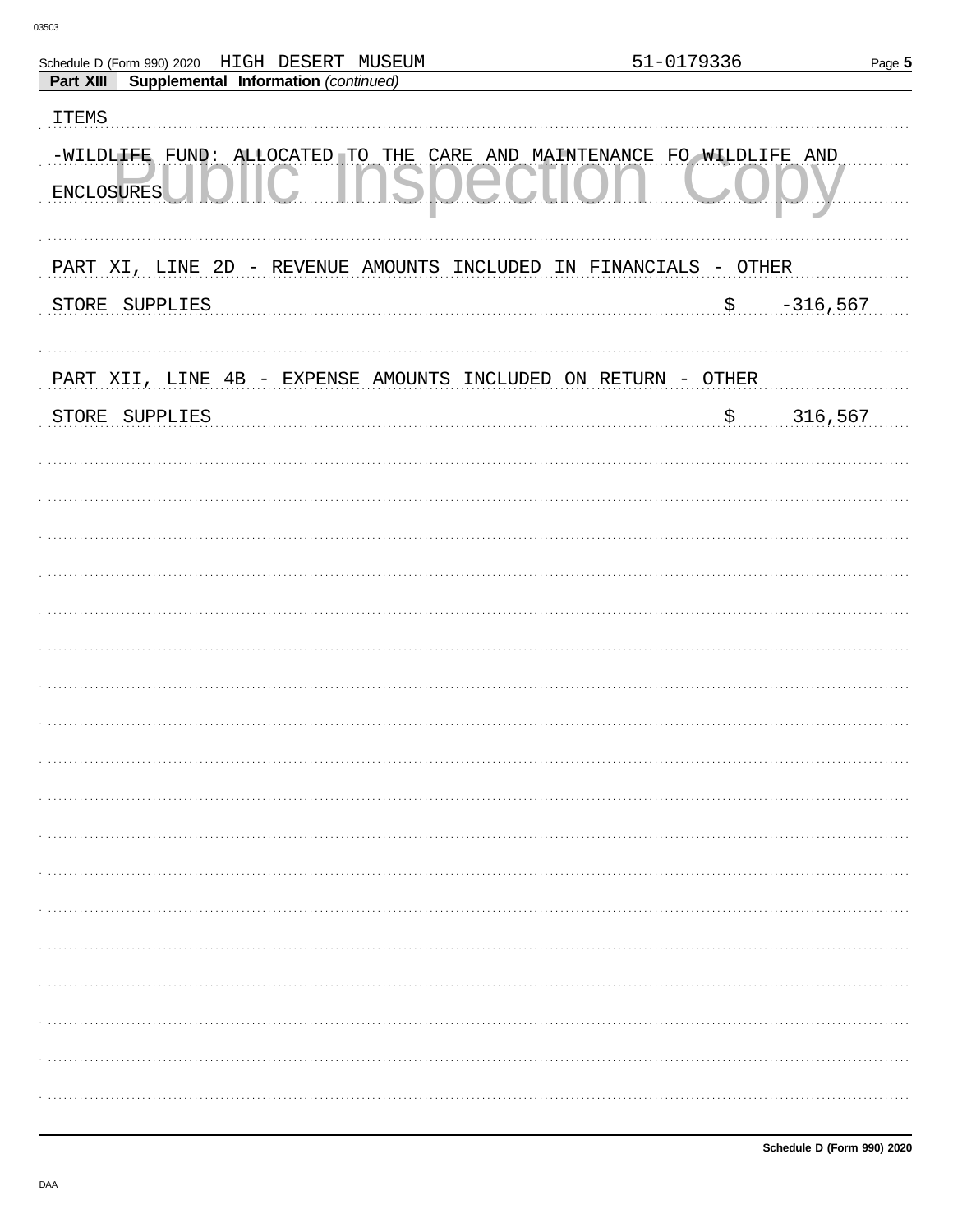| <b>SCHEDULE G</b>                                                                                                                                                                           | Supplemental Information Regarding Fundraising or Gaming Activities                                                                                                                                                                      |                                       |     |                              |                                                                                 |                                        | OMB No. 1545-0047                       |
|---------------------------------------------------------------------------------------------------------------------------------------------------------------------------------------------|------------------------------------------------------------------------------------------------------------------------------------------------------------------------------------------------------------------------------------------|---------------------------------------|-----|------------------------------|---------------------------------------------------------------------------------|----------------------------------------|-----------------------------------------|
| Complete if the organization answered "Yes" on Form 990, Part IV, line 17, 18, or 19, or if the<br>(Form 990 or 990-EZ)<br>organization entered more than \$15,000 on Form 990-EZ, line 6a. |                                                                                                                                                                                                                                          |                                       |     |                              |                                                                                 |                                        |                                         |
| Department of the Treasury<br>Internal Revenue Service                                                                                                                                      |                                                                                                                                                                                                                                          | L1 Attach to Form 990 or Form 990-EZ. |     |                              | <b>u</b> Go to www.irs.gov/Form990 for instructions and the latest information. |                                        | Open to Public<br>Inspection            |
| Name of the organization                                                                                                                                                                    |                                                                                                                                                                                                                                          |                                       |     |                              |                                                                                 | Employer identification number         |                                         |
|                                                                                                                                                                                             | HIGH DESERT MUSEUM<br>Fundraising Activities. Complete if the organization answered "Yes" on Form 990, Part IV, line 17.                                                                                                                 |                                       |     |                              |                                                                                 | 51-0179336                             |                                         |
| Part I                                                                                                                                                                                      | Form 990-EZ filers are not required to complete this part.                                                                                                                                                                               |                                       |     |                              |                                                                                 |                                        |                                         |
| 1                                                                                                                                                                                           | Indicate whether the organization raised funds through any of the following activities. Check all that apply.                                                                                                                            |                                       |     |                              |                                                                                 |                                        |                                         |
| Mail solicitations<br>a                                                                                                                                                                     |                                                                                                                                                                                                                                          | е                                     |     |                              | Solicitation of non-government grants                                           |                                        |                                         |
| Internet and email solicitations<br>b                                                                                                                                                       |                                                                                                                                                                                                                                          |                                       |     |                              | Solicitation of government grants                                               |                                        |                                         |
| Phone solicitations<br>C                                                                                                                                                                    |                                                                                                                                                                                                                                          | Special fundraising events<br>a       |     |                              |                                                                                 |                                        |                                         |
| In-person solicitations<br>d                                                                                                                                                                |                                                                                                                                                                                                                                          |                                       |     |                              |                                                                                 |                                        |                                         |
|                                                                                                                                                                                             | 2a Did the organization have a written or oral agreement with any individual (including officers, directors, trustees,<br>or key employees listed in Form 990, Part VII) or entity in connection with professional fundraising services? |                                       |     |                              |                                                                                 |                                        | Yes<br>No                               |
|                                                                                                                                                                                             | b If "Yes," list the 10 highest paid individuals or entities (fundraisers) pursuant to agreements under which the fundraiser is to be                                                                                                    |                                       |     |                              |                                                                                 |                                        |                                         |
|                                                                                                                                                                                             | compensated at least \$5,000 by the organization.                                                                                                                                                                                        |                                       |     | (iii) Did fund-              |                                                                                 |                                        |                                         |
|                                                                                                                                                                                             | (i) Name and address of individual                                                                                                                                                                                                       |                                       |     | raiser have<br>custody or    | (iv) Gross receipts                                                             | (v) Amount paid to<br>(or retained by) | (vi) Amount paid to<br>(or retained by) |
|                                                                                                                                                                                             | or entity (fundraiser)                                                                                                                                                                                                                   | (ii) Activity                         |     | control of<br>contributions? | from activity                                                                   | fundraiser listed in<br>col. (i)       | organization                            |
|                                                                                                                                                                                             |                                                                                                                                                                                                                                          |                                       | Yes | No                           |                                                                                 |                                        |                                         |
| 1                                                                                                                                                                                           |                                                                                                                                                                                                                                          |                                       |     |                              |                                                                                 |                                        |                                         |
|                                                                                                                                                                                             |                                                                                                                                                                                                                                          |                                       |     |                              |                                                                                 |                                        |                                         |
| $\mathbf{2}$                                                                                                                                                                                |                                                                                                                                                                                                                                          |                                       |     |                              |                                                                                 |                                        |                                         |
|                                                                                                                                                                                             |                                                                                                                                                                                                                                          |                                       |     |                              |                                                                                 |                                        |                                         |
| 3                                                                                                                                                                                           |                                                                                                                                                                                                                                          |                                       |     |                              |                                                                                 |                                        |                                         |
|                                                                                                                                                                                             |                                                                                                                                                                                                                                          |                                       |     |                              |                                                                                 |                                        |                                         |
| 4                                                                                                                                                                                           |                                                                                                                                                                                                                                          |                                       |     |                              |                                                                                 |                                        |                                         |
|                                                                                                                                                                                             |                                                                                                                                                                                                                                          |                                       |     |                              |                                                                                 |                                        |                                         |
|                                                                                                                                                                                             |                                                                                                                                                                                                                                          |                                       |     |                              |                                                                                 |                                        |                                         |
| 5                                                                                                                                                                                           |                                                                                                                                                                                                                                          |                                       |     |                              |                                                                                 |                                        |                                         |
|                                                                                                                                                                                             |                                                                                                                                                                                                                                          |                                       |     |                              |                                                                                 |                                        |                                         |
|                                                                                                                                                                                             |                                                                                                                                                                                                                                          |                                       |     |                              |                                                                                 |                                        |                                         |
|                                                                                                                                                                                             |                                                                                                                                                                                                                                          |                                       |     |                              |                                                                                 |                                        |                                         |
| 7                                                                                                                                                                                           |                                                                                                                                                                                                                                          |                                       |     |                              |                                                                                 |                                        |                                         |
|                                                                                                                                                                                             |                                                                                                                                                                                                                                          |                                       |     |                              |                                                                                 |                                        |                                         |
| 8                                                                                                                                                                                           |                                                                                                                                                                                                                                          |                                       |     |                              |                                                                                 |                                        |                                         |
|                                                                                                                                                                                             |                                                                                                                                                                                                                                          |                                       |     |                              |                                                                                 |                                        |                                         |
|                                                                                                                                                                                             |                                                                                                                                                                                                                                          |                                       |     |                              |                                                                                 |                                        |                                         |
| 9                                                                                                                                                                                           |                                                                                                                                                                                                                                          |                                       |     |                              |                                                                                 |                                        |                                         |
|                                                                                                                                                                                             |                                                                                                                                                                                                                                          |                                       |     |                              |                                                                                 |                                        |                                         |
| 10                                                                                                                                                                                          |                                                                                                                                                                                                                                          |                                       |     |                              |                                                                                 |                                        |                                         |
|                                                                                                                                                                                             |                                                                                                                                                                                                                                          |                                       |     |                              |                                                                                 |                                        |                                         |
| Total                                                                                                                                                                                       |                                                                                                                                                                                                                                          |                                       |     |                              |                                                                                 |                                        |                                         |
| 3                                                                                                                                                                                           | List all states in which the organization is registered or licensed to solicit contributions or has been notified it is exempt from                                                                                                      |                                       |     |                              |                                                                                 |                                        |                                         |
| registration or licensing.                                                                                                                                                                  |                                                                                                                                                                                                                                          |                                       |     |                              |                                                                                 |                                        |                                         |
|                                                                                                                                                                                             |                                                                                                                                                                                                                                          |                                       |     |                              |                                                                                 |                                        |                                         |
|                                                                                                                                                                                             |                                                                                                                                                                                                                                          |                                       |     |                              |                                                                                 |                                        |                                         |
|                                                                                                                                                                                             |                                                                                                                                                                                                                                          |                                       |     |                              |                                                                                 |                                        |                                         |
|                                                                                                                                                                                             |                                                                                                                                                                                                                                          |                                       |     |                              |                                                                                 |                                        |                                         |
|                                                                                                                                                                                             |                                                                                                                                                                                                                                          |                                       |     |                              |                                                                                 |                                        |                                         |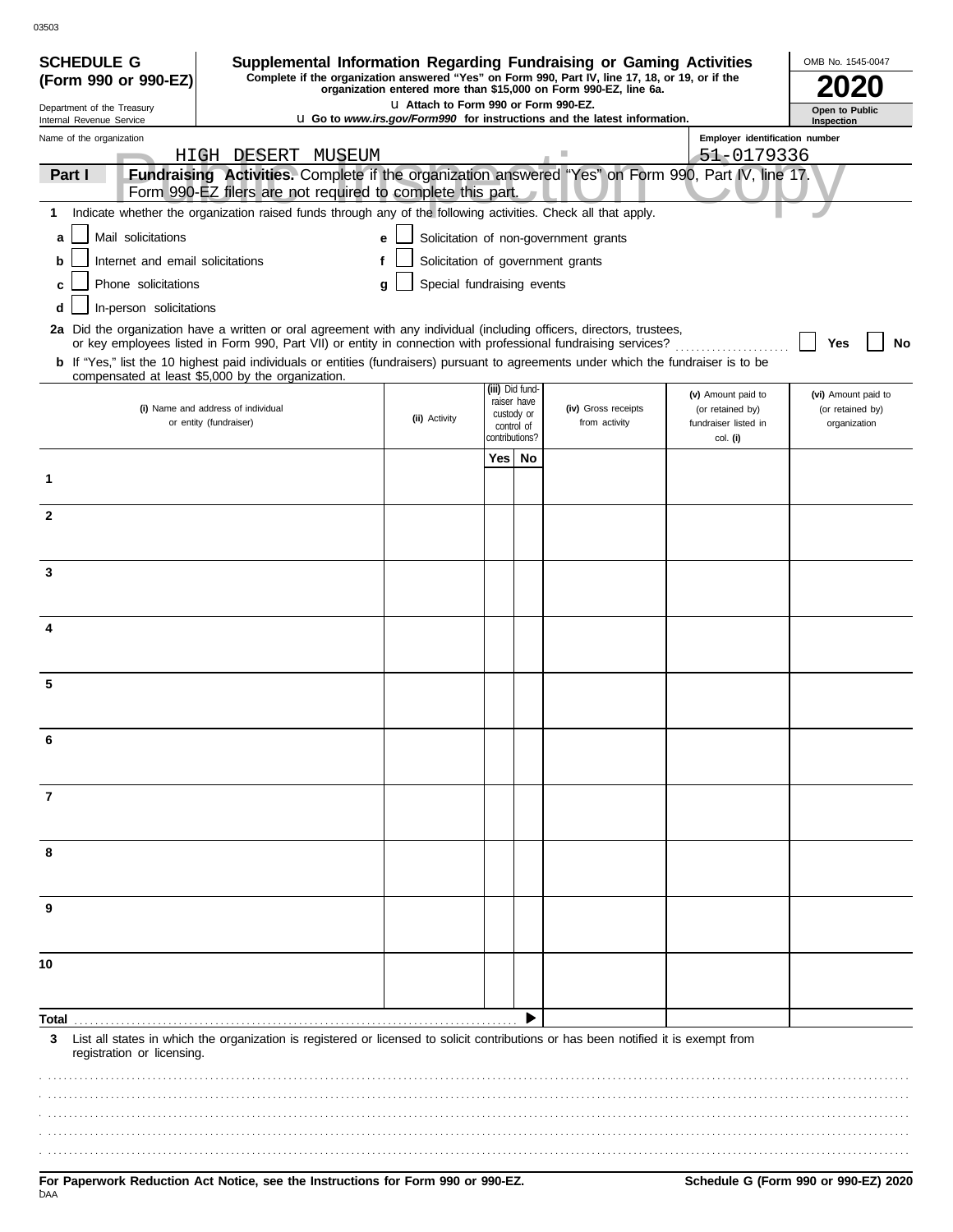| )3503                  |          | Schedule G (Form 990 or 990-EZ) 2020                  | HIGH DESERT MUSEUM                                                                                                                                                                                                                                                            |                                                  | 51-0179336                    | Page 2                                                |
|------------------------|----------|-------------------------------------------------------|-------------------------------------------------------------------------------------------------------------------------------------------------------------------------------------------------------------------------------------------------------------------------------|--------------------------------------------------|-------------------------------|-------------------------------------------------------|
|                        | Part II  |                                                       | Fundraising Events. Complete if the organization answered "Yes" on Form 990, Part IV, line 18, or reported more<br>than \$15,000 of fundraising event contributions and gross income on Form 990-EZ, lines 1 and 6b. List events with<br>gross receipts greater than \$5,000. |                                                  |                               |                                                       |
|                        |          |                                                       | (a) Event #1                                                                                                                                                                                                                                                                  | (b) Event #2                                     | (c) Other events              |                                                       |
|                        |          |                                                       | <b>HIGH DESERT REN</b><br>(event type)                                                                                                                                                                                                                                        | (event type)                                     | <b>NONE</b><br>(total number) | (d) Total events<br>(add col. (a) through<br>col. (c) |
| Revenue                |          | 1 Gross receipts                                      | 434,701                                                                                                                                                                                                                                                                       |                                                  |                               | 434,701                                               |
|                        |          | 2 Less: Contributions<br>3 Gross income (line 1 minus | 252,651                                                                                                                                                                                                                                                                       |                                                  |                               | 252,651                                               |
|                        |          |                                                       | 182,050                                                                                                                                                                                                                                                                       |                                                  |                               | 182,050                                               |
|                        |          | 4 Cash prizes<br>5 Noncash prizes                     |                                                                                                                                                                                                                                                                               |                                                  |                               |                                                       |
|                        |          | 6 Rent/facility costs                                 |                                                                                                                                                                                                                                                                               |                                                  |                               |                                                       |
| Direct Expenses        |          | 7 Food and beverages                                  | 2,189                                                                                                                                                                                                                                                                         |                                                  |                               | 2,189                                                 |
|                        |          | 8 Entertainment                                       | 7,650                                                                                                                                                                                                                                                                         |                                                  |                               | 7,650                                                 |
|                        |          | 9 Other direct expenses                               | 74,301                                                                                                                                                                                                                                                                        |                                                  |                               | 74,301                                                |
|                        | Part III |                                                       | Gaming. Complete if the organization answered "Yes" on Form 990, Part IV, line 19, or reported more than                                                                                                                                                                      |                                                  |                               | 84,140<br>97,910                                      |
|                        |          |                                                       | \$15,000 on Form 990-EZ, line 6a.                                                                                                                                                                                                                                             |                                                  |                               |                                                       |
| $\frac{6}{2}$<br>Reven |          |                                                       | (a) Bingo                                                                                                                                                                                                                                                                     | (b) Pull tabs/instant<br>bingo/progressive bingo | (c) Other gaming              | (d) Total gaming (add<br>col. (a) through col. (c))   |
|                        |          | 1 Gross revenue                                       |                                                                                                                                                                                                                                                                               |                                                  |                               |                                                       |
|                        |          | 2 Cash prizes                                         |                                                                                                                                                                                                                                                                               |                                                  |                               |                                                       |
| Expenses               |          | 3 Noncash prizes                                      |                                                                                                                                                                                                                                                                               |                                                  |                               |                                                       |
| Direct                 |          | 4 Rent/facility costs                                 |                                                                                                                                                                                                                                                                               |                                                  |                               |                                                       |
|                        |          | 5 Other direct expenses<br>6 Volunteer labor          | %<br>Yes <b>Market</b><br>No.                                                                                                                                                                                                                                                 | No                                               | Yes <i></i><br>%<br>No.       |                                                       |
|                        |          |                                                       |                                                                                                                                                                                                                                                                               |                                                  |                               |                                                       |
| 9                      |          |                                                       |                                                                                                                                                                                                                                                                               |                                                  |                               | Yes<br>No                                             |
|                        |          | <b>b</b> If "No," explain:                            |                                                                                                                                                                                                                                                                               |                                                  |                               |                                                       |
|                        |          | <b>b</b> If "Yes," explain:                           |                                                                                                                                                                                                                                                                               |                                                  |                               | Yes<br>No                                             |

. . . . . . . . . . . . . . . . . . . . . . . . . . . . . . . . . . . . . . . . . . . . . . . . . . . . . . . . . . . . . . . . . . . . . . . . . . . . . . . . . . . . . . . . . . . . . . . . . . . . . . . . . . . . . . . . . . . . . . . . . . . . . . . . . . . . . . . . . . . . . . . . . . . . . . . . . . . . . . . . . . . . . . . . . . . . . . . . . . . . . . . . . . . . . . . . . . . . . . . . . . . . . . . . . . . . . . . . . . . . . . . . . . . . . . . . . . . . . . . . . . . . . . . . . . . . . . . . . . . . . . . . . . . . . . . . . . . . . . . . . . . . . . . . . . . . . . . . . . . . . . . . . . . . . . . . . . . . . . . .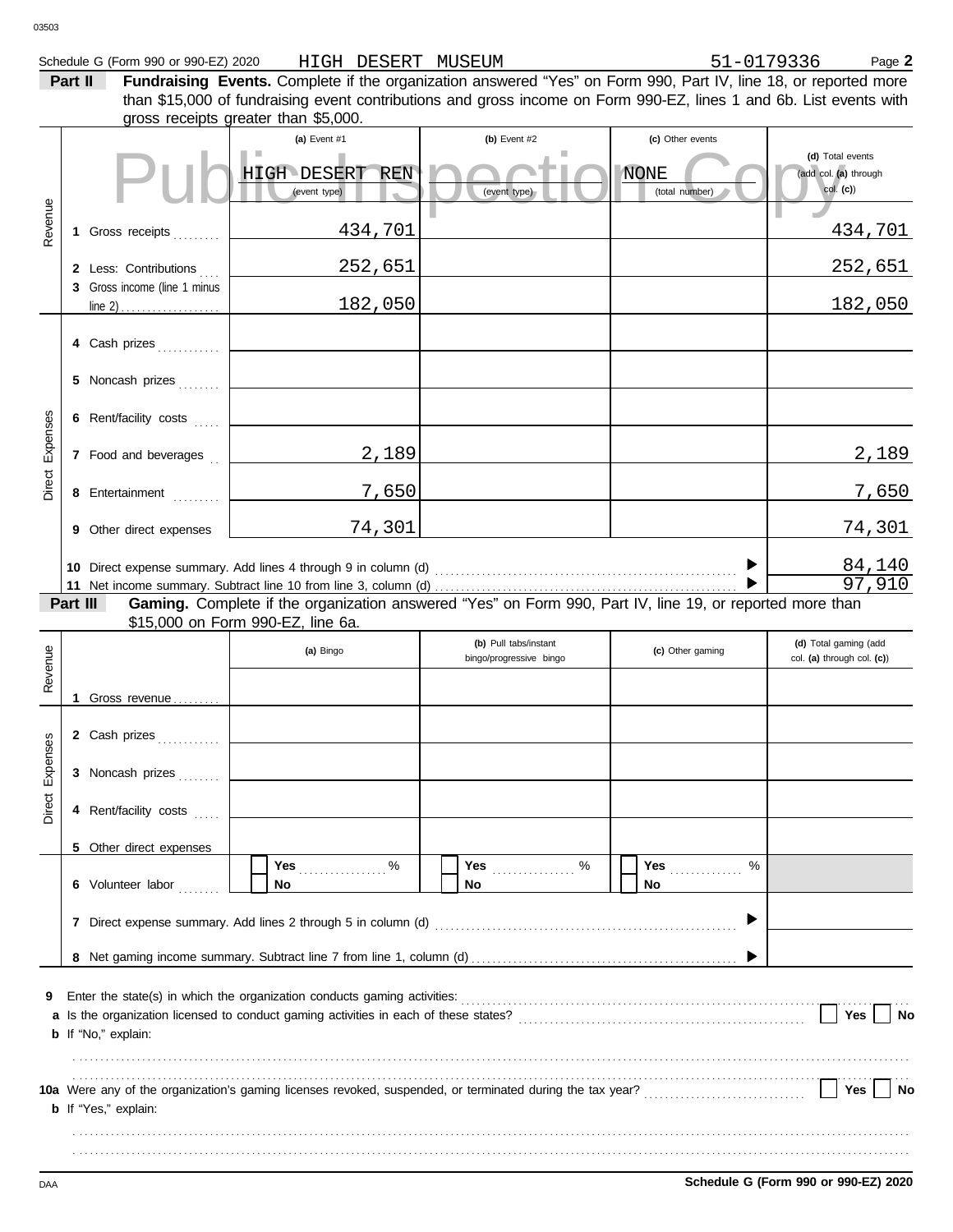|             | Schedule G (Form 990 or 990-EZ) 2020<br>HIGH DESERT MUSEUM                                                                                                                                                                          | 51-0179336                           |     | Page 3 |
|-------------|-------------------------------------------------------------------------------------------------------------------------------------------------------------------------------------------------------------------------------------|--------------------------------------|-----|--------|
| 11          |                                                                                                                                                                                                                                     |                                      | Yes | No     |
| 12          | Is the organization a grantor, beneficiary or trustee of a trust, or a member of a partnership or other entity                                                                                                                      |                                      |     |        |
|             |                                                                                                                                                                                                                                     |                                      | Yes | No     |
| 13          | Indicate the percentage of gaming activity conducted in:                                                                                                                                                                            |                                      |     |        |
| a           |                                                                                                                                                                                                                                     | 13a                                  |     | %      |
| $\mathbf b$ |                                                                                                                                                                                                                                     | 13 <sub>b</sub>                      |     | $\%$   |
| 14          | Enter the name and address of the person who prepares the organization's gaming/special events books and<br>records:                                                                                                                |                                      |     |        |
|             |                                                                                                                                                                                                                                     |                                      |     |        |
|             | Address <b>u</b>                                                                                                                                                                                                                    |                                      |     |        |
| 15a         | Does the organization have a contract with a third party from whom the organization receives gaming                                                                                                                                 |                                      |     |        |
|             | revenue?                                                                                                                                                                                                                            |                                      | Yes | No     |
| b           |                                                                                                                                                                                                                                     |                                      |     |        |
|             | If "Yes," enter name and address of the third party:                                                                                                                                                                                |                                      |     |        |
|             |                                                                                                                                                                                                                                     |                                      |     |        |
|             |                                                                                                                                                                                                                                     |                                      |     |        |
|             | Address <b>u</b>                                                                                                                                                                                                                    |                                      |     |        |
| 16          | Gaming manager information:                                                                                                                                                                                                         |                                      |     |        |
|             |                                                                                                                                                                                                                                     |                                      |     |        |
|             |                                                                                                                                                                                                                                     |                                      |     |        |
|             |                                                                                                                                                                                                                                     |                                      |     |        |
|             |                                                                                                                                                                                                                                     |                                      |     |        |
|             |                                                                                                                                                                                                                                     |                                      |     |        |
|             | Director/officer<br>Employee<br>Independent contractor                                                                                                                                                                              |                                      |     |        |
|             |                                                                                                                                                                                                                                     |                                      |     |        |
| 17          | Mandatory distributions:                                                                                                                                                                                                            |                                      |     |        |
|             | Is the organization required under state law to make charitable distributions from the gaming proceeds to                                                                                                                           |                                      |     |        |
|             | retain the state gaming license?<br>Enter the amount of distributions required under state law to be distributed to other exempt organizations or                                                                                   |                                      | Yes | No     |
|             | spent in the organization's own exempt activities during the tax year $\mathbf{u}$ \$                                                                                                                                               |                                      |     |        |
|             | Supplemental Information. Provide the explanations required by Part I, line 2b, columns (iii) and (v); and<br>Part IV<br>Part III, lines 9, 9b, 10b, 15b, 15c, 16, and 17b, as applicable. Also provide any additional information. |                                      |     |        |
|             | See instructions.                                                                                                                                                                                                                   |                                      |     |        |
|             |                                                                                                                                                                                                                                     |                                      |     |        |
|             |                                                                                                                                                                                                                                     |                                      |     |        |
|             |                                                                                                                                                                                                                                     |                                      |     |        |
|             |                                                                                                                                                                                                                                     |                                      |     |        |
|             |                                                                                                                                                                                                                                     |                                      |     |        |
|             |                                                                                                                                                                                                                                     |                                      |     |        |
|             |                                                                                                                                                                                                                                     |                                      |     |        |
|             |                                                                                                                                                                                                                                     |                                      |     |        |
|             |                                                                                                                                                                                                                                     |                                      |     |        |
|             |                                                                                                                                                                                                                                     |                                      |     |        |
|             |                                                                                                                                                                                                                                     |                                      |     |        |
|             |                                                                                                                                                                                                                                     | Schedule G (Form 990 or 990-EZ) 2020 |     |        |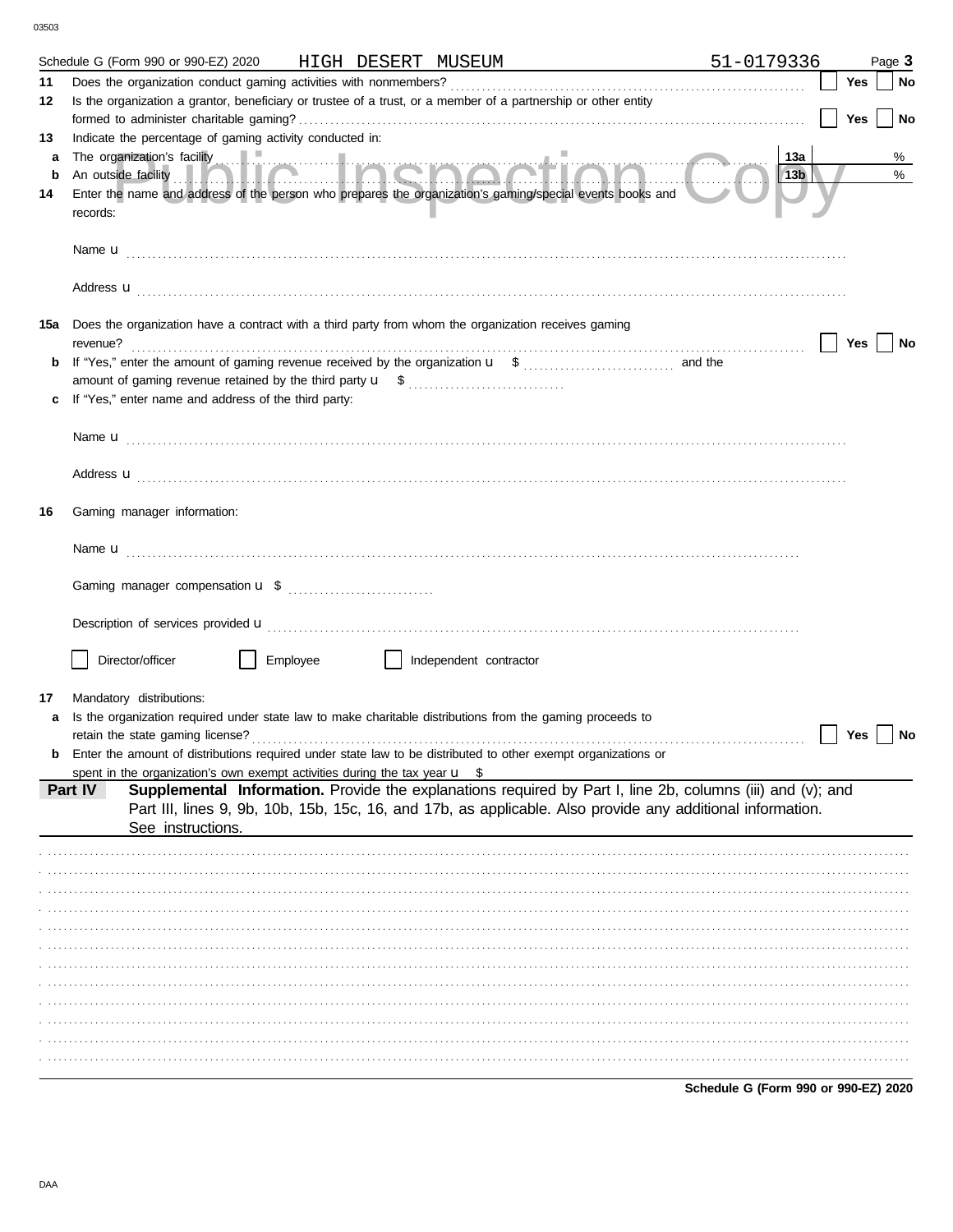| <b>SCHEDULE O</b>                                      | Supplemental Information to Form 990 or 990-EZ                                                                                         | OMB No. 1545-0047                   |
|--------------------------------------------------------|----------------------------------------------------------------------------------------------------------------------------------------|-------------------------------------|
| (Form 990 or 990-EZ)                                   | Complete to provide information for responses to specific questions on<br>Form 990 or 990-EZ or to provide any additional information. | 2020                                |
| Department of the Treasury<br>Internal Revenue Service | La Attach to Form 990 or 990-EZ.<br>u Go to www.irs.gov/Form990 for the latest information.                                            | Open to Public<br><b>Inspection</b> |
| Name of the organization                               | Employer identification number<br>51-0179336<br><b>HIGH</b><br>DESERT<br>MUSEUM                                                        |                                     |
| FORM 990,                                              | PART I,<br>LINE 6                                                                                                                      |                                     |
|                                                        | ADMISSION DESK/VISITOR<br>SERVICES,<br>CAFE,<br>STORE,<br>OFFICE<br>ADMINISTRATIVE                                                     |                                     |
| ASSISTANCE,                                            | INTERPRETIVE<br>PHOTOGRAPHY,<br>WILDLIFE<br>CARE,<br>TALKS,                                                                            |                                     |
| EDUCATION/PROGRAMS.                                    |                                                                                                                                        |                                     |
| FORM 990,                                              | PART VI, LINE 11B - ORGANIZATION'S PROCESS TO REVIEW FORM 990                                                                          |                                     |
| THE<br>EXECUTIVE                                       | BOARD AND<br>FINANCE<br>COMMITTEE<br>REVIEW AND<br>APPROVE                                                                             | FORM 990<br>PRIOR                   |
| FILING.<br>TO                                          | AFTER DISCUSSION AND REVIEW OF<br>FORM 990, IT<br>THE                                                                                  | IS APPROVED FOR                     |
|                                                        | OREGON DEPARTMENT<br>SUBMISSION WITH THE IRS AND<br>OF<br>JUSTICE.                                                                     |                                     |
|                                                        |                                                                                                                                        |                                     |
| FORM 990,                                              | LINE 12C - ENFORCEMENT<br>PART VI,<br>OF<br>CONFLICTS<br>POLICY                                                                        |                                     |
| <b>BOARD</b>                                           | MEMBERS SIGN A WRITTEN AGREEMENT<br>COMPLY WITH ANY CONFLICT OF<br>TO                                                                  |                                     |
| INTERESTS.                                             |                                                                                                                                        |                                     |
|                                                        |                                                                                                                                        |                                     |
|                                                        | FORM 990, PART VI, LINE 15A - COMPENSATION PROCESS FOR TOP OFFICIAL                                                                    |                                     |
|                                                        | THE EXECUTIVE COMMITTEE PERFORMS A SALARY REVIEW AND RECOMMENDS ADJUSTMENTS                                                            |                                     |
|                                                        | TO THE BOARD FOR APPROVAL.                                                                                                             |                                     |
|                                                        |                                                                                                                                        |                                     |
|                                                        | FORM 990, PART VI, LINE 15B - COMPENSATION PROCESS FOR OFFICERS                                                                        |                                     |
|                                                        | THE EXECUTIVE COMMITTEE PERFORMS A SALARY REVIEW AND RECOMMENDS ADJUSTMENTS                                                            |                                     |
|                                                        | TO THE BOARD FOR APPROVAL.                                                                                                             |                                     |
|                                                        |                                                                                                                                        |                                     |
|                                                        | FORM 990, PART VI, LINE 19 - GOVERNING DOCUMENTS DISCLOSURE EXPLANATION                                                                |                                     |
|                                                        | MADE AVAILABLE UPON REQUEST.                                                                                                           |                                     |
|                                                        |                                                                                                                                        |                                     |